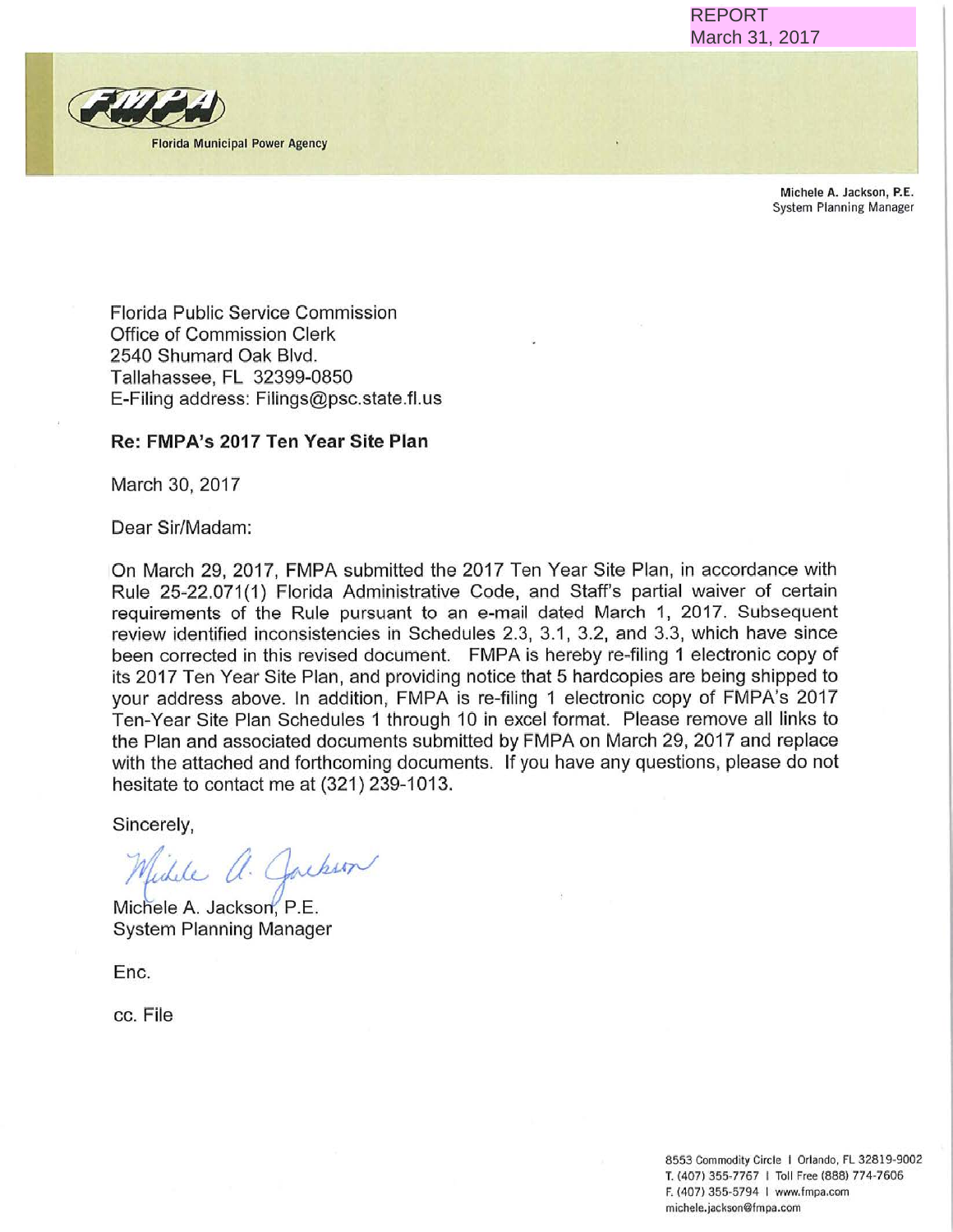

Florida Municipal Power Agency

# Ten-Year Site Plan 2017-2026

Submitted to

Florida Public Service Commission

**Revised March 30, 2017**

Community Power + Statewide Strength ®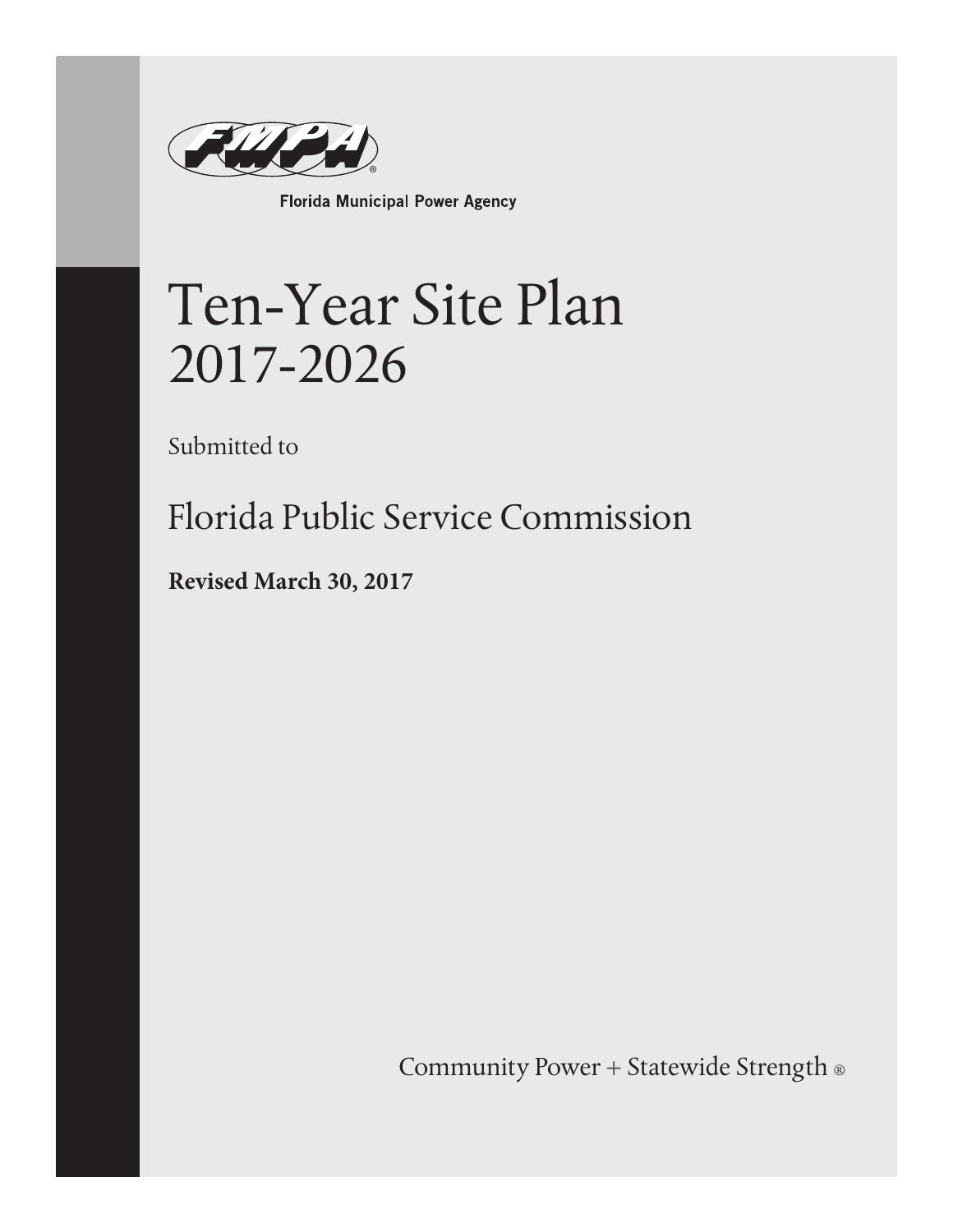## **Table of Contents**

| Section 1 |     |       |                                                              |  |  |  |
|-----------|-----|-------|--------------------------------------------------------------|--|--|--|
|           | 1.1 |       |                                                              |  |  |  |
|           | 1.2 |       |                                                              |  |  |  |
|           | 1.3 |       |                                                              |  |  |  |
|           | 1.4 |       |                                                              |  |  |  |
| Section 2 |     |       |                                                              |  |  |  |
|           | 2.1 |       |                                                              |  |  |  |
| 2.2       |     |       |                                                              |  |  |  |
|           |     | 2.2.1 |                                                              |  |  |  |
|           |     | 2.2.2 |                                                              |  |  |  |
| Section 3 |     |       | Forecast of Demand and Energy for the All-Requirements Power |  |  |  |
|           |     |       |                                                              |  |  |  |
|           | 3.1 |       |                                                              |  |  |  |
|           | 3.2 |       |                                                              |  |  |  |
|           | 3.3 |       |                                                              |  |  |  |
|           | 3.4 |       |                                                              |  |  |  |
|           |     | 3.4.1 |                                                              |  |  |  |
|           |     | 3.4.2 |                                                              |  |  |  |
|           | 3.5 |       |                                                              |  |  |  |
|           |     | 3.5.1 |                                                              |  |  |  |
|           |     | 3.5.2 |                                                              |  |  |  |
|           |     | 3.5.3 |                                                              |  |  |  |
|           |     | 3.5.4 |                                                              |  |  |  |
|           | 3.6 |       |                                                              |  |  |  |
|           |     | 3.6.1 |                                                              |  |  |  |
|           |     | 3.6.2 |                                                              |  |  |  |
|           | 3.7 |       |                                                              |  |  |  |
| Section 4 |     |       |                                                              |  |  |  |
|           | 4.1 |       |                                                              |  |  |  |
|           | 4.2 |       |                                                              |  |  |  |
|           |     | 4.2.1 |                                                              |  |  |  |
|           |     | 4.2.2 |                                                              |  |  |  |
|           | 4.3 |       |                                                              |  |  |  |
|           | 4.4 |       |                                                              |  |  |  |
|           | 4.5 |       |                                                              |  |  |  |
| Section 5 |     |       |                                                              |  |  |  |
|           | 5.1 |       |                                                              |  |  |  |
|           | 5.2 |       |                                                              |  |  |  |
|           | 5.3 |       |                                                              |  |  |  |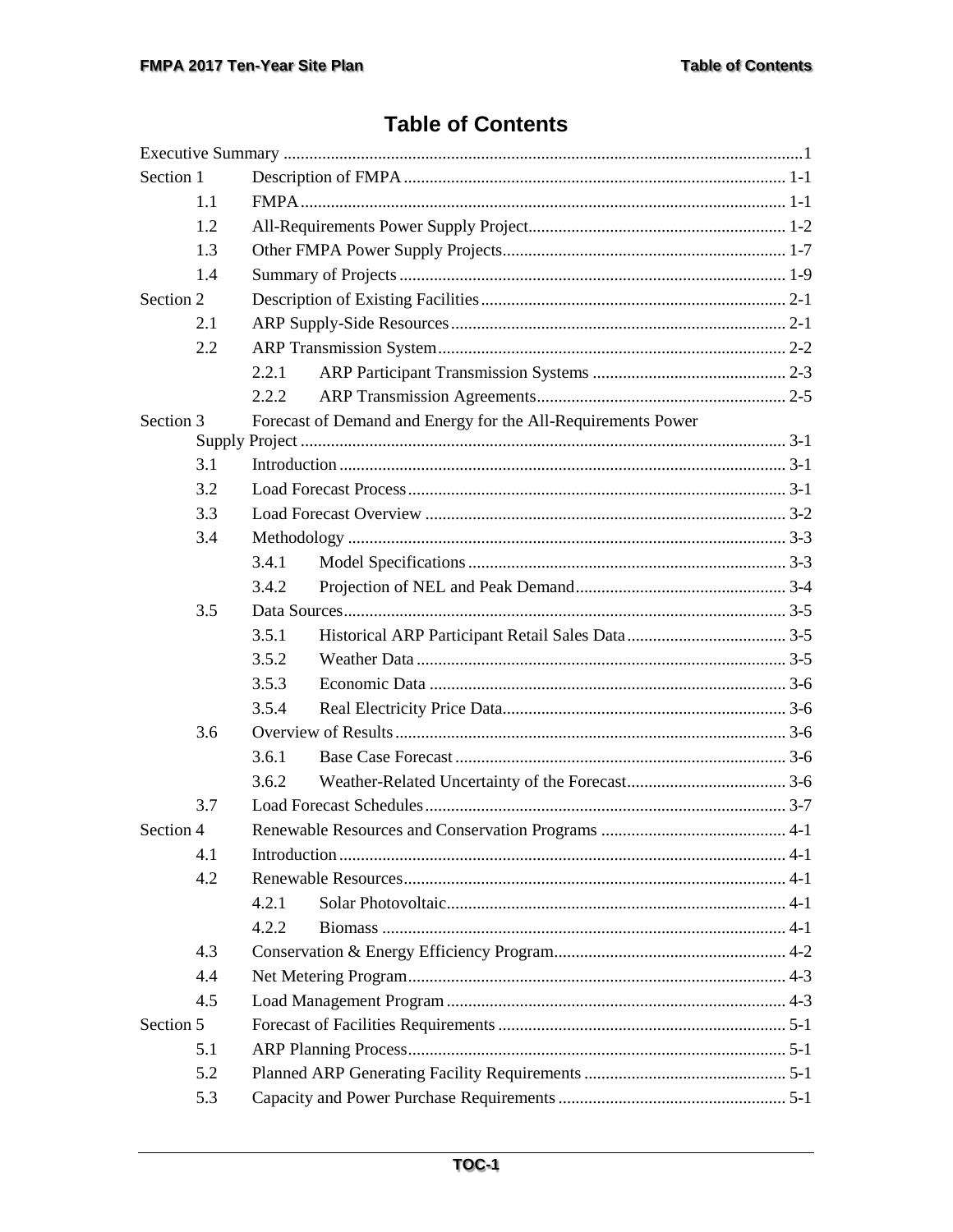# **List of Figures, Tables and Required Schedules**

| Table ES-1    |                                                                           |
|---------------|---------------------------------------------------------------------------|
| Figure ES-1   |                                                                           |
| Figure 1-1    |                                                                           |
| Table 1-1     |                                                                           |
| Table 1-2     |                                                                           |
| Table 1-3     |                                                                           |
| Table 1-4     |                                                                           |
| Table 1-5     |                                                                           |
| Table 2-1     |                                                                           |
| Schedule 1    |                                                                           |
| Figure 3-1    |                                                                           |
| Schedule 2.1  | History and Forecast of Energy Consumption and Number of Customers by     |
| Schedule 2.2  | History and Forecast of Energy Consumption and Number of Customers by     |
| Schedule 2.3  | History and Forecast of Energy Consumption and Number of Customers by     |
| Schedule 3.1  | History and Forecast of Summer Peak Demand (MW) - Base Case  3-11         |
| Schedule 3.2  | History and Forecast of Winter Peak Demand (MW) – Base Case 3-12          |
| Schedule 3.3  | History and Forecast of Annual Net Energy for Load (GWh) – Base Case 3-13 |
| Schedule 3.1a |                                                                           |
| Schedule 3.1b |                                                                           |
| Schedule 3.2a |                                                                           |
| Schedule 3.2b |                                                                           |
| Schedule 3.3a |                                                                           |
| Schedule 3.3b |                                                                           |
| Schedule 4    | Previous Year and 2-Year Forecast of Peak Demand and Net Energy for       |
| Table 5-1     | Summary of All-Requirements Power Supply Project Resource Summer          |
| Table 5-2     | Summary of All-Requirements Power Supply Project Resource Winter          |
| Schedule 5    |                                                                           |
| Schedule 6.1  |                                                                           |
| Schedule 6.2  |                                                                           |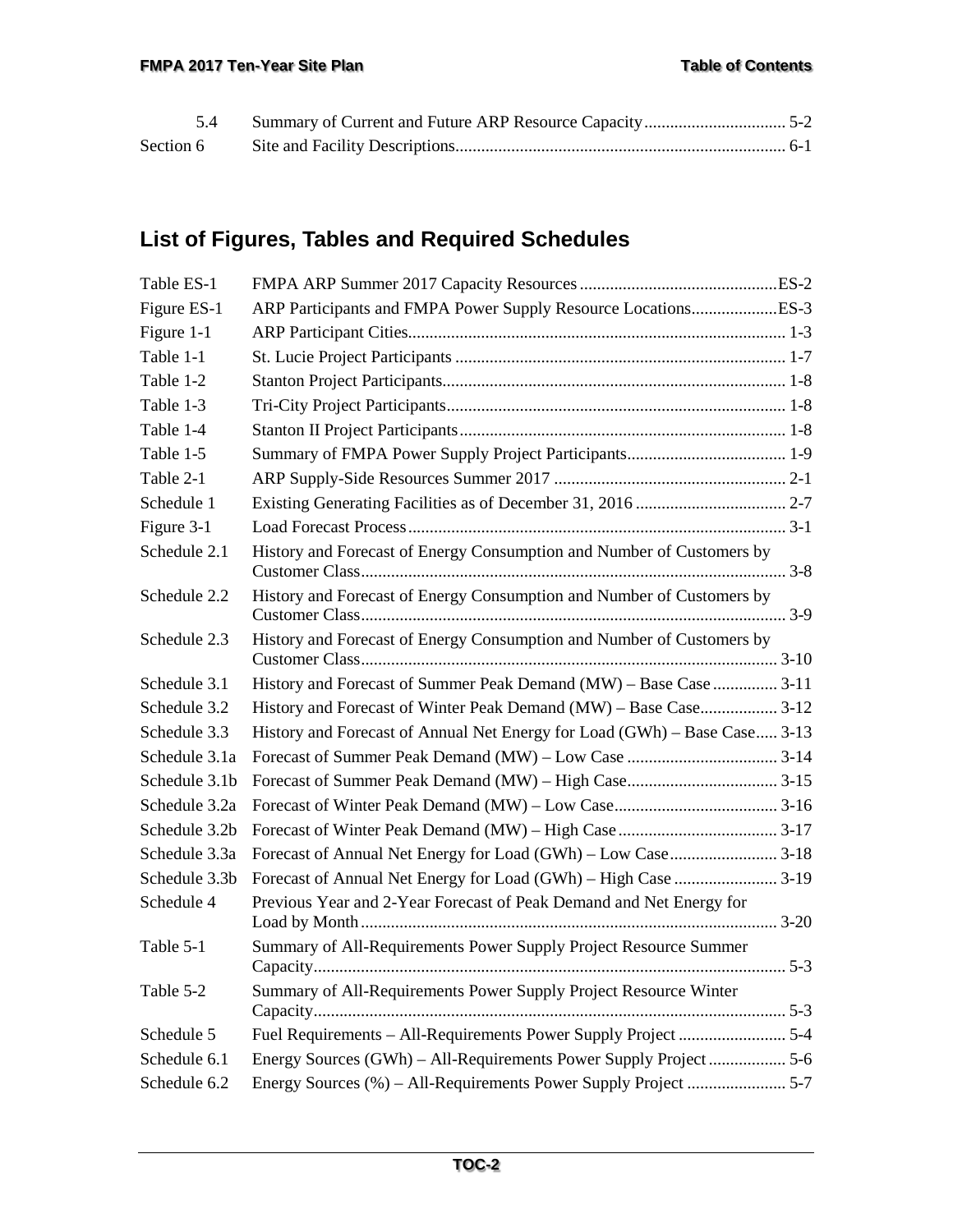#### **FMPA 2017 Ten-Year Site Plan Contents Contents Contents**

| Schedule 7.1 | Forecast of Capacity, Demand, and Scheduled Maintenance at Time of      |  |
|--------------|-------------------------------------------------------------------------|--|
| Schedule 7.2 | Forecast of Capacity, Demand, and Scheduled Maintenance at Time of      |  |
| Schedule 8   | Planned and Prospective Generating Facility Additions and Changes 5-10  |  |
| Schedule 9   | Status Report and Specifications of Proposed Generating Facilities  6-3 |  |
| Schedule 10  | Status Report and Specifications of Proposed Directly Associated        |  |

# **Appendices**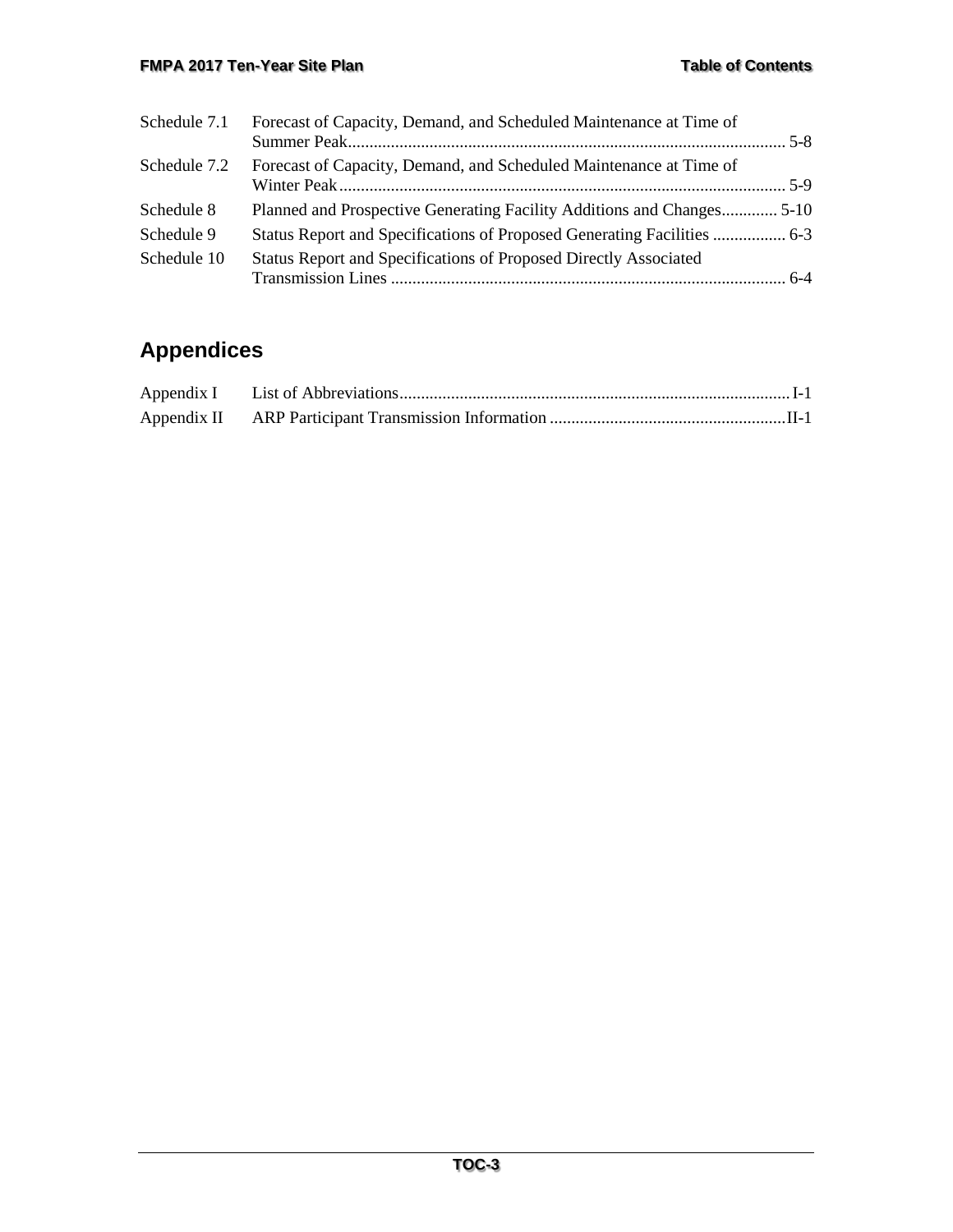# **Executive Summary**

<span id="page-5-0"></span>The following information is provided in accordance with Florida Public Service Commission (PSC) Rules 25-22.070, 25-22.071, and 25-22.072, which require certain electric utilities in the State of Florida to submit a Ten-Year Site Plan (TYSP). The TYSP provides, among other things, a description of existing electric utility resources, a 10-year forecast of electric power generating needs and an identification of the general location and type of any proposed generation capacity and transmission additions for the next 10-year period.

The Florida Municipal Power Agency (FMPA or the Agency) is a project-oriented, jointaction agency. There are currently 31 Members of FMPA – each a municipal electric utility – located throughout the State of Florida. As a joint-action agency, FMPA facilitates opportunities for FMPA Members to achieve economies of scale in power generation and related services. FMPA's direct responsibility for power supply planning can be separated into two roles. First, for the 13 Participants in the All-Requirements Power Supply Project (ARP), FMPA supplies all of the electric power and energy, transmission and associated services, unless limited by a contract rate of delivery, except for certain excluded resources. Second, for member systems that do not purchase their full requirements from the ARP, the Agency's role has been to evaluate joint action opportunities and make the findings available to such members, whereby each member can elect whether or not to participate in that project. FMPA currently has four such power supply projects – the Stanton, Tri-City, Stanton II, and St. Lucie Projects. FMPA's TYSP is focused on the resources of, and planning for, the ARP.

The total summer capacity of ARP resources for the year 2017 is 1,667 MW. This capacity is comprised of ARP Participant-owned resources, ARP Participant entitlements and ownership shares in nuclear, coal and gas-fired power plants located in the State of Florida, ARP owned resources and ownership shares in coal and gas-fired power plants located in the State of Florida, and power purchase agreements, and are summarized below in Table ES-1.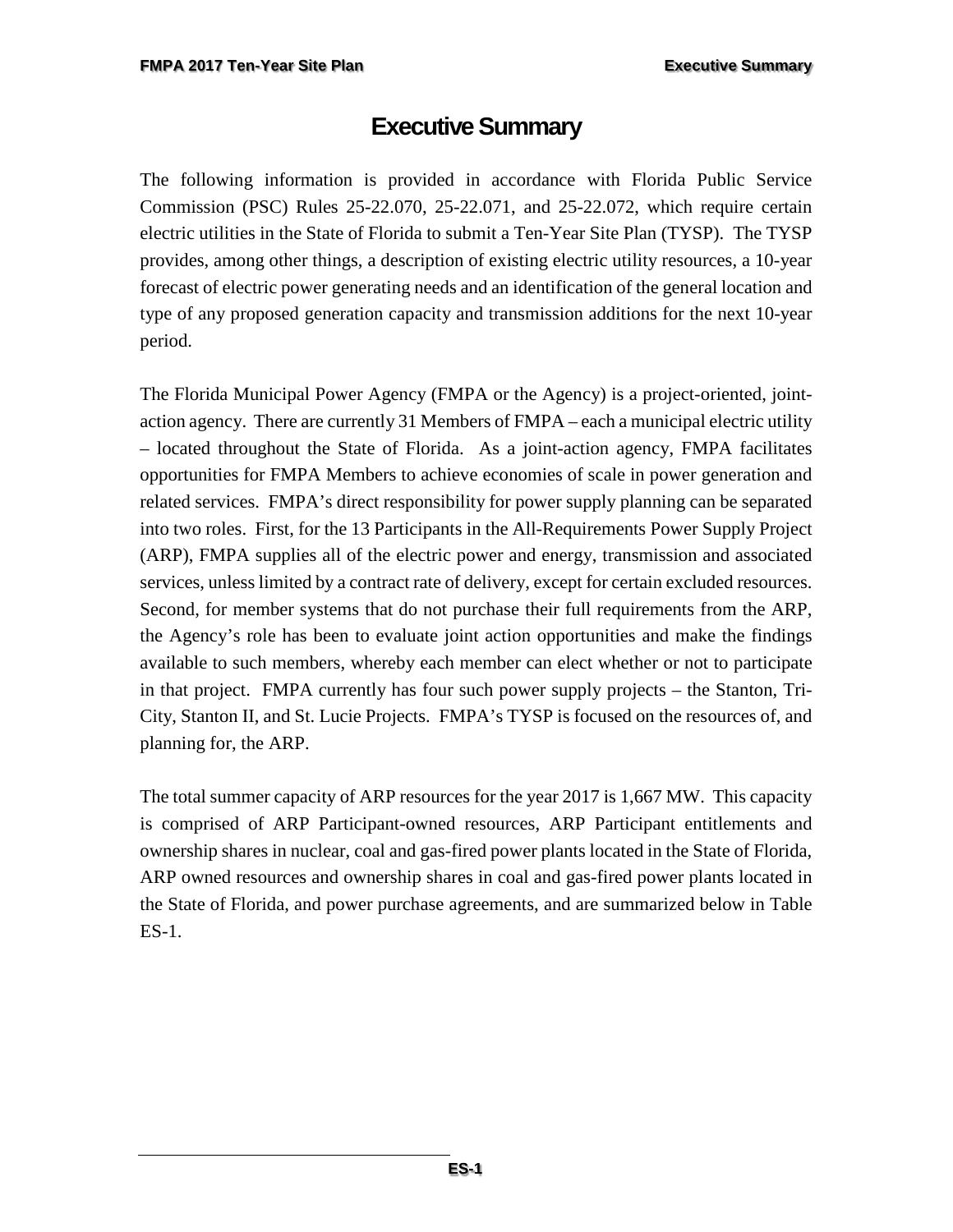| <b>Resource Category</b>         | Summer<br>Capacity<br>(MW) |
|----------------------------------|----------------------------|
| Excluded Resources (Nuclear)     | 35                         |
| <b>ARP System Generation</b>     | 1,391                      |
| <b>Power Purchases</b>           | 241                        |
| Net Total 2016 ARP Resources [1] | 1.667                      |

<span id="page-6-0"></span>**Table ES-1 FMPA ARP Summer 2017 Capacity Resources** 

[1] Totals may not add due to rounding

Based on the ARP's 2017 Load Forecast, the ARP expects to meet its generation capacity requirements, with an 18% reserve margin with existing resources, through 2023. FMPA will need to acquire 22 MW in 2024, 40 MW in 2025, and 58 MW in 2026 from undetermined sources to be able to meet generation capacity requirements with an 18% reserve margin. The projected peak native ARP summer load for 2017 is 1,251 MW and is forecasted to increase to 1,393 MW in 2026. FMPA will continue to evaluate and develop sufficient, cost-effective resource alternatives for the ARP through its integrated resource planning process.

FMPA is actively involved in planning and developing new renewable energy resources and demand side resource opportunities consistent with, and in consideration of the planning requirements of the State of Florida and the Public Utility Regulatory Policies Act (PURPA). Currently, the ARP purchases renewable energy from a cogeneration plant fueled by sugar bagasse, and utilizes landfill gas as a secondary fuel to supplement its coal fuel requirements. In December 2009, the ARP commissioned its first solar photovoltaic system, a jointly-owned 30 kW DC system located in Key West, FL. In addition, ARP-Participants are engaged in an ARP-sponsored energy conservation program.

A location map of the ARP Participants and FMPA's power resources as of December 31, 2016 is shown in Figure ES-1.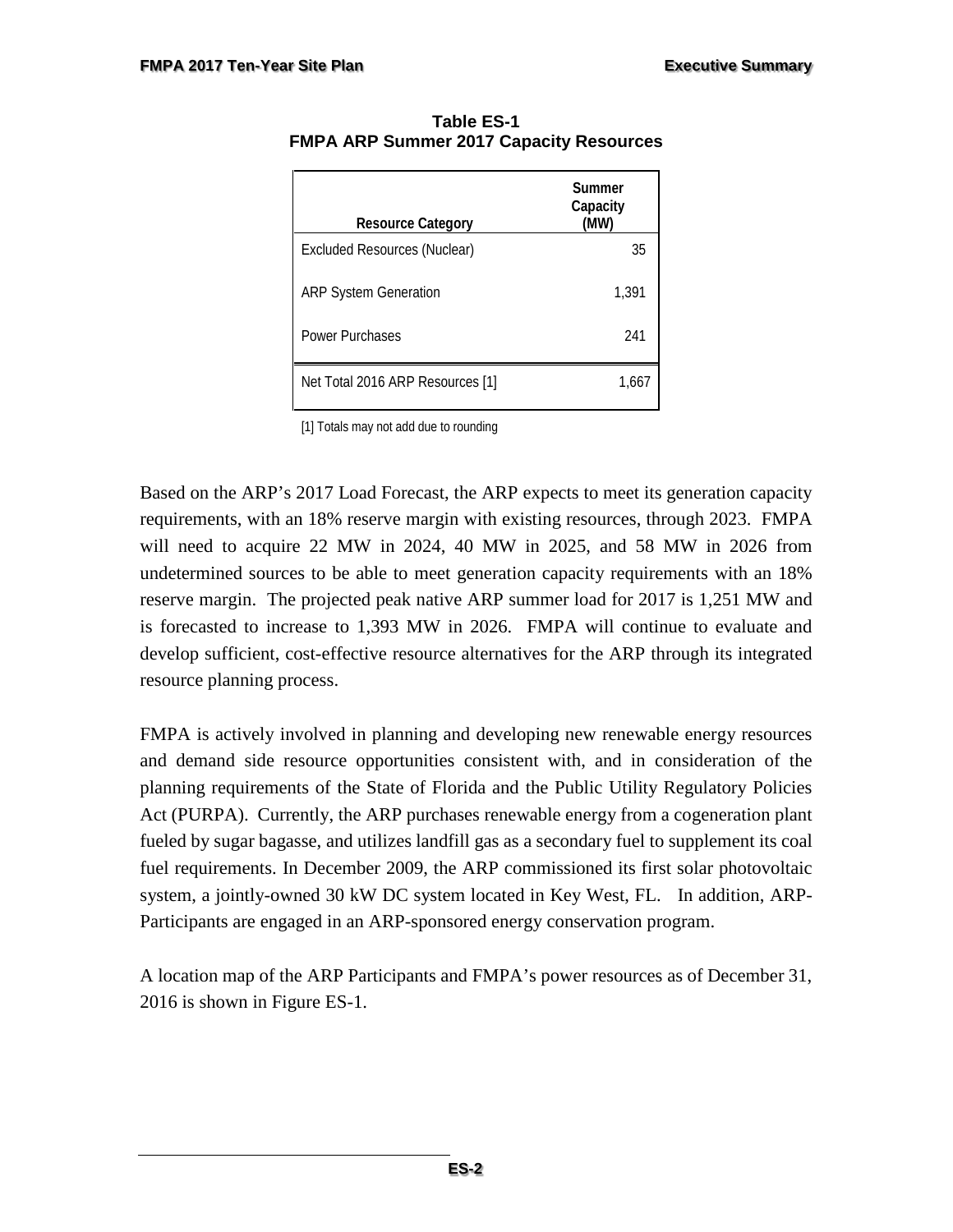**Figure ES-1 ARP Participants and FMPA Power Supply Resource Locations**

<span id="page-7-0"></span>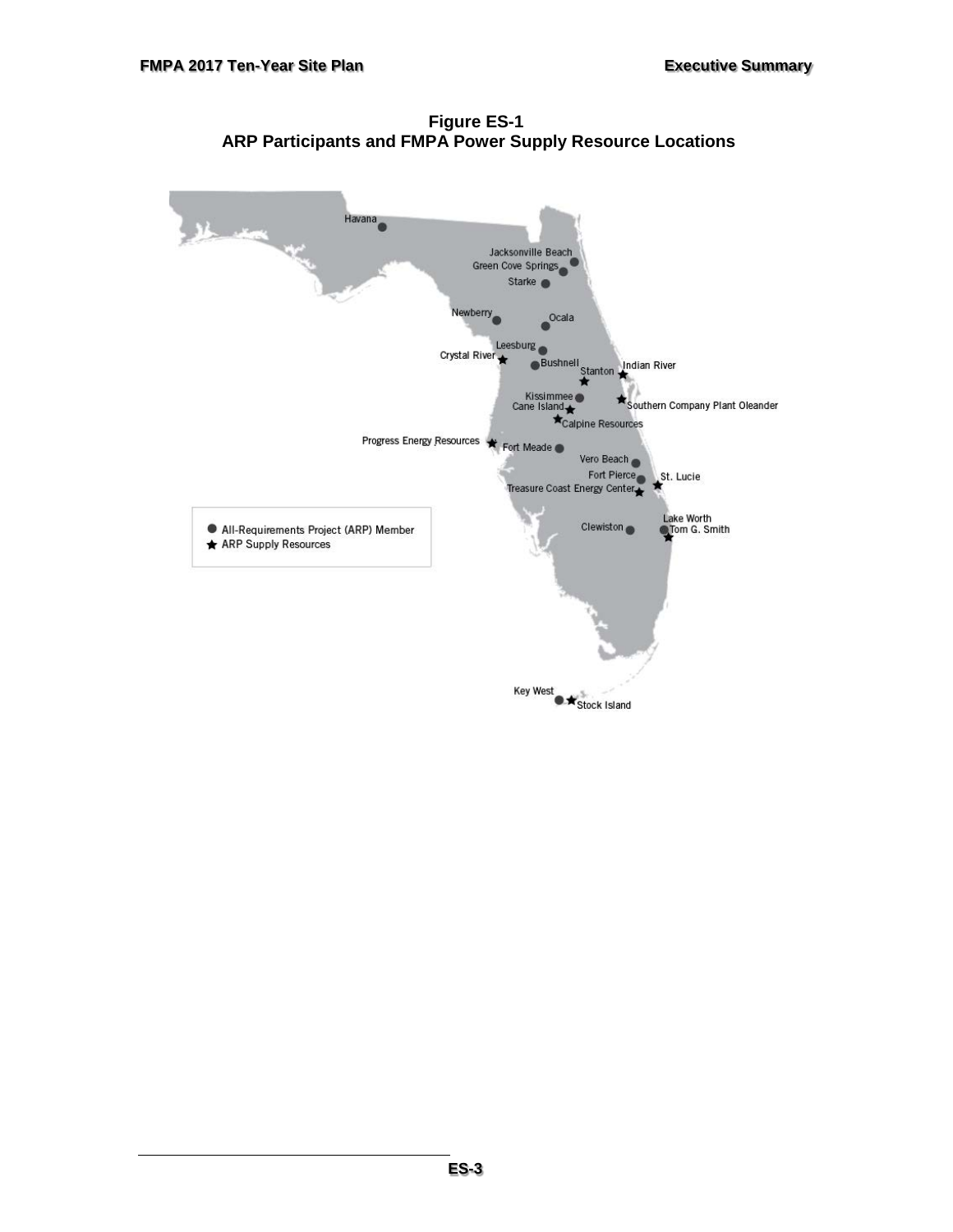# <span id="page-8-0"></span>**Section 1 Description of FMPA**

#### <span id="page-8-1"></span>**1.1 FMPA**

Florida Municipal Power Agency (FMPA or the Agency) is a governmental wholesale power company owned by municipal electric utilities. FMPA provides economies of scale in power generation and related services to support community-owned electric utilities.

FMPA was created on February 24, 1978, by the signing of the Interlocal Agreement among its original members to provide a means by which its members could cooperatively gain mutual advantage and meet present and projected electric energy requirements. This agreement specifies the purposes and authority of FMPA. FMPA was formed under the provisions of the Florida Interlocal Cooperation Act of 1969, Section 163.01, Florida Statutes and the supplemental authority granted by the Joint Power Act, Part II, Chapter 361, Florida Statutes, implementing Article VII, Section 10 of the Florida Constitution.

The Interlocal Cooperation Act of 1969 authorizes municipal electric utilities to cooperate with each other on the basis of mutual advantage to provide services and facilities in a manner and in a form of governmental organization that will accord best with geographic, economic, population, and other factors influencing the needs and development of local communities. The Florida Constitution and the Joint Power Act provide the supplemental authority for municipal electric utilities to join together with public utilities, electric cooperatives, foreign public utilities and other persons, as defined, for the joint financing, constructing, acquiring, managing, operating, utilizing, and owning of electric power plants.

Each city commission and council, utility commission, board, or authority that is a signatory to the Interlocal Agreement has the right to appoint one member to FMPA's Board of Directors, the governing body of FMPA. The Board has the responsibility of approving FMPA's project budgets (except for the All-Requirements Power Supply Project budget which is approved by the FMPA Executive Committee), approving new projects and project financing (except for All-Requirements Power Supply Project financing which is approved by the FMPA Executive Committee), hiring a General Manager and General Counsel, establishing by-laws that govern how FMPA operates, and creating policies that implement such by-laws. At its annual meeting, the Board elects a Chairperson, Vice Chairperson, Secretary, and Treasurer.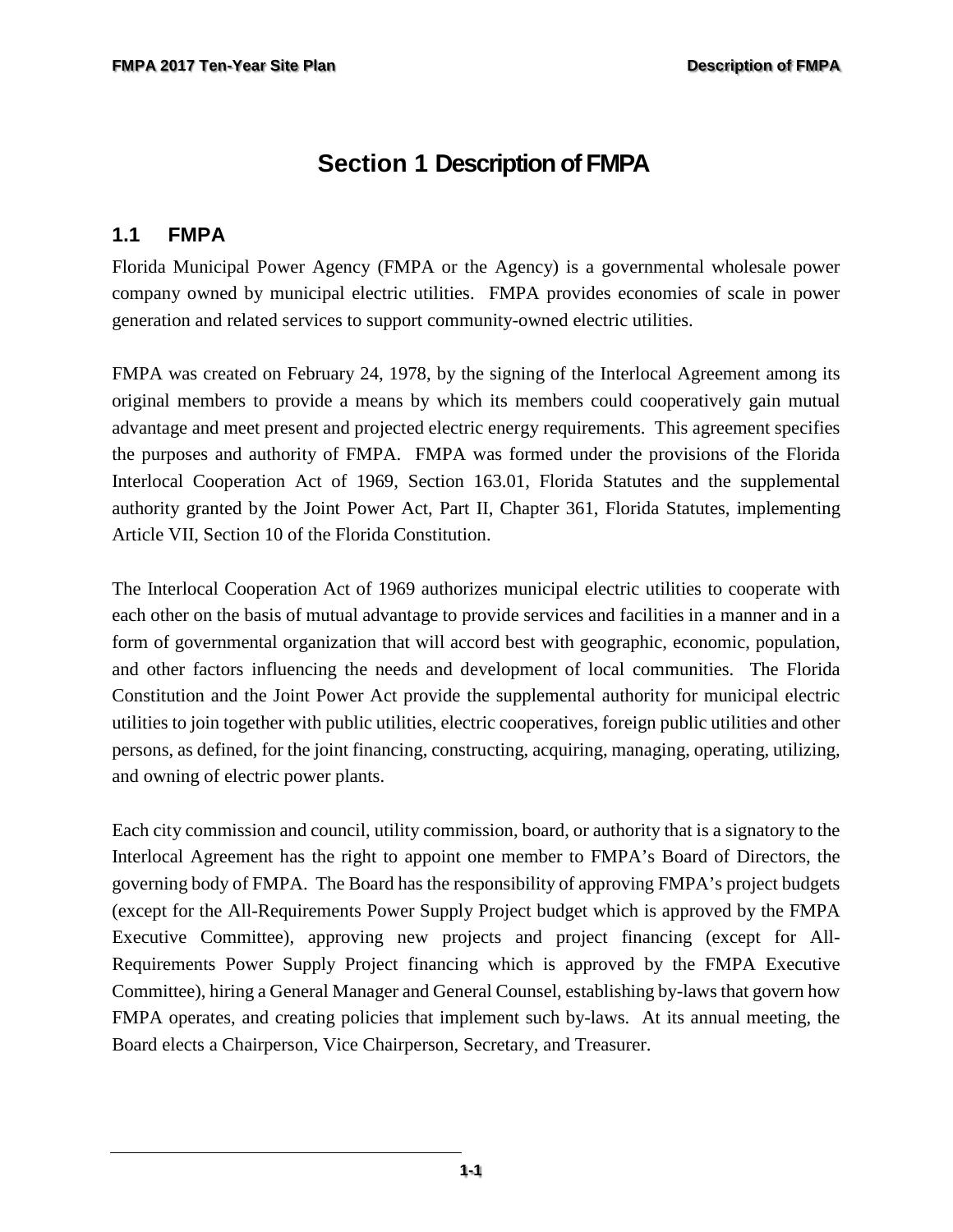The Executive Committee consists of 13 members, representing the 15 participants in the All-Requirements Power Supply Project  $(ARP)^1$  $(ARP)^1$ . The Executive Committee has the responsibility of approving the ARP budget and agency general budget, approving and financing ARP projects, approving ARP expenditures and contracts, and governs and manages the business and affairs of the ARP. At its annual meeting, the Executive Committee elects a Chairperson and Vice Chairperson.

## <span id="page-9-0"></span>**1.2 All-Requirements Power Supply Project**

FMPA developed the ARP to secure an adequate, economical, and reliable supply of electric capacity and energy as directed by FMPA Members. Currently, 15 FMPA Members (the ARP Participants) participate in the ARP. The geographical locations of the ARP Participants are shown in Figure 1-1.

Bushnell, Green Cove Springs, Jacksonville Beach, Leesburg, and Ocala were the original ARP Participants. The ARP began delivering capacity and energy to these original five participants in 1986. The remaining 10 ARP Participants joined as follows:

- 1991 The City of Clewiston;
- 1997 The Cities of Vero Beach and Starke;
- 1998 Fort Pierce Utilities Authority (FPUA) and the Utility Board of the City of Key West, Florida (KEYS)
- 2000 The City of Fort Meade, the Town of Havana, and the City of Newberry; and
- 2002 Kissimmee Utility Authority (KUA) and the City of Lake Worth.

Unless they have elected to receive power through a contract rate of delivery, ARP Participants are required to purchase all of their capacity and energy requirements above their excluded resources, if any, from the ARP pursuant to the All-Requirements Power Supply Project Contract at rates that are established by the Executive Committee to recover all ARP costs. Those noncontract rate of delivery ARP Participants that own generating resources or have entitlements in FMPA power supply projects (other than entitlements in the St. Lucie Project), contract with the ARP to sell the electric capacity and energy of their resource entitlements to the ARP.

<span id="page-9-1"></span>f <sup>1</sup> As further discussed in this section, the City of Vero Beach, City of Lake Worth and the City of Ft. Meade, have exercised the right to modify their ARP participation by implementation of a Contract Rate of Delivery (CROD). The CROD amount for both the cities of Vero Beach and Lake Worth pursuant to contract terms is 0 MW. While they remain participants in the ARP, effective January 1, 2010 (for Vero Beach) and effective January 1, 2014 (for Lake Worth), they no longer are purchasing capacity and energy from the ARP and no longer have representatives on the Executive Committee. The CROD amount for the City of Ft. Meade is 10.36 MW of capacity and energy effective January 1, 2015. The City of Ft. Meade continues to have representation on the Executive Committee.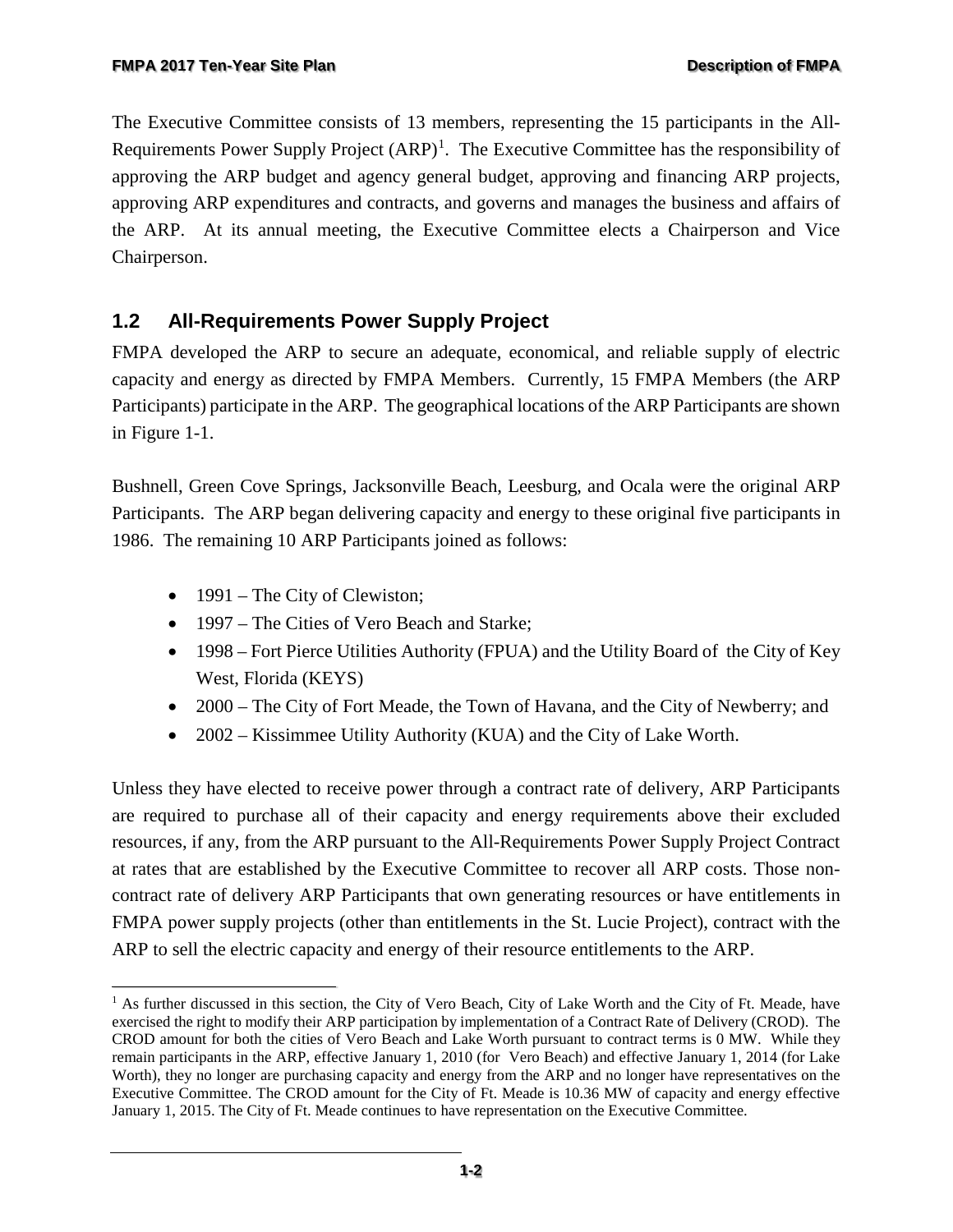<span id="page-10-0"></span>

**Figure 1-1 ARP Participant Cities**

On December 9, 2004, the City of Vero Beach provided notice to FMPA, pursuant to the All-Requirements Power Supply Project Contract, that it was going to exercise the right to modify its ARP full requirements membership and request and establish a Contract Rate of Delivery (CROD) which began January 1, 2010. On December 17, 2008, the City of Lake Worth provided notice to FMPA that it was going to exercise the right to modify its ARP full requirements membership and establish a CROD beginning January 1, 2014. On July 14, 2009, the City of Fort Meade provided notice to FMPA that it will also exercise its right to modify its full requirements membership and establish a CROD beginning January 1, 2015. Finally, on December 10, 2014, the City of Green Cove Springs (GCS) provided notice to FMPA that it was going to exercise the right to modify its ARP full requirements membership and establish a CROD beginning January 1, 2020. The effect of these notices is that the ARP will no longer utilize these ARP Participants' generating resources (if any), and the ARP will commence serving up to a calculated maximum amount of capacity and energy for these ARP Participants (with these ARP participants being responsible for meeting all of their electric demand in excess of FMPA's obligation). The amount of the CROD for Vero Beach and Lake Worth served by the ARP has been established as zero (0) MW, and the amount of the CROD for Fort Meade has been established as a maximum of 10.36 MW. The amount of the CROD for the City of Green Cove Springs will be determined, pursuant to contract terms by December 1, 2019.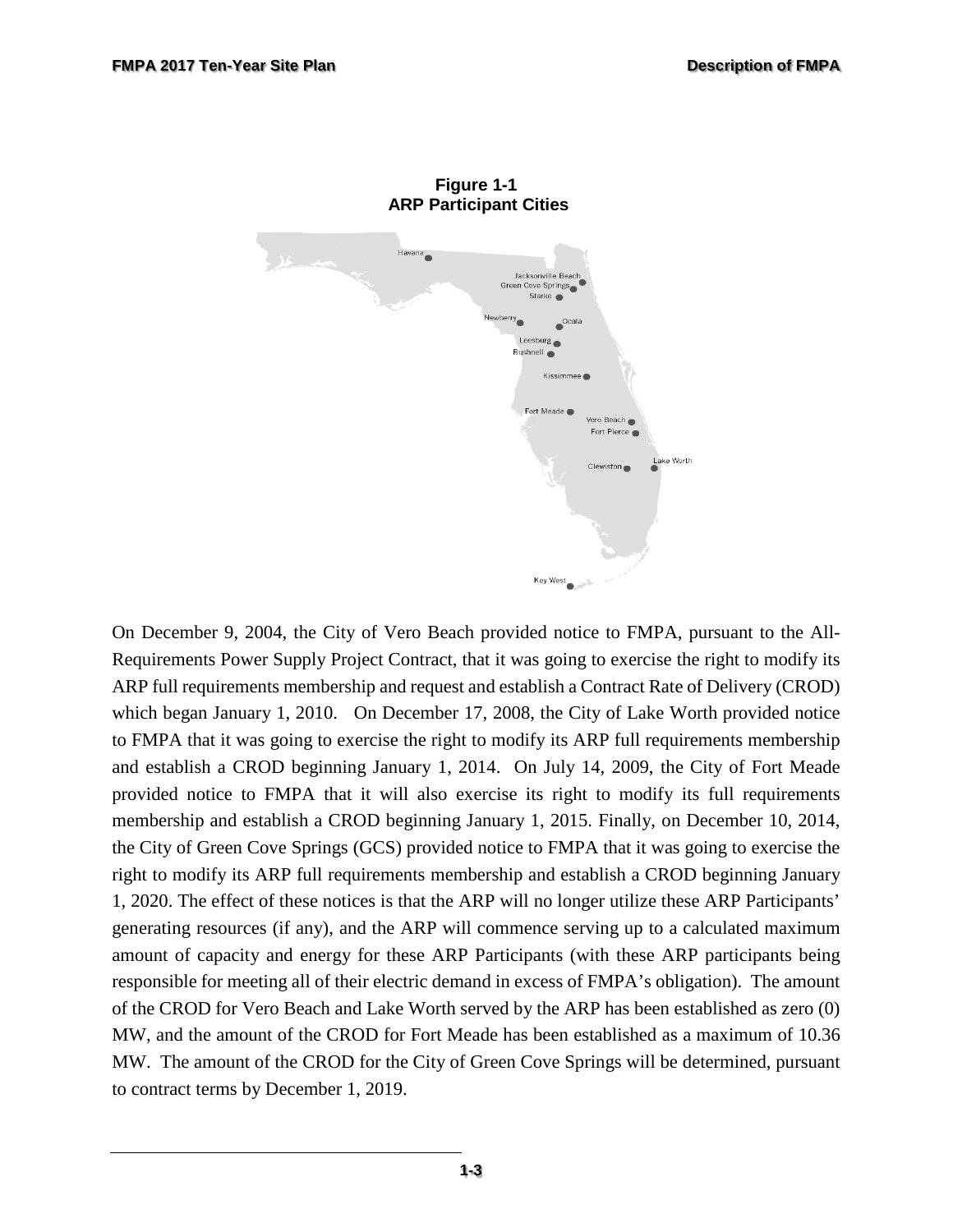Following is a brief description of each of the ARP Participants.

#### *City of Bushnell*

The City of Bushnell is located in central Florida in Sumter County. The City joined the ARP in May 1986. Bruce Hickle is the City Manager and the Director of Utilities. The City's service area is approximately 1.4 square miles. For more information about the City of Bushnell, please visit www[.cityofbushnellfl.com.](http://www.cityofnewberryfl.com/)

#### *City of Clewiston*

The City of Clewiston is located in southern Florida in Hendry County. The City joined the ARP in May 1991. Danny Williams is the Director of Utilities. The City's service area is approximately 5 square miles. For more information about the City of Clewiston, please visit [www.cityo](http://www.clewiston-fl.gov/)fclewiston.org.

#### *City of Fort Meade*

The City of Fort Meade is located in central Florida in Polk County. The City joined the ARP in February 2000. Fred Hilliard is the City Manager. The City's service area is approximately 5 square miles. For more information about the City of Fort Meade, please visit [www.cityoffortmeade.com.](http://www.state.fl.us/ftmeade/)

#### *Fort Pierce Utilities Authority*

The City of Fort Pierce is located on Florida's east coast in St. Lucie County. FPUA joined the ARP in January 1998. Clayton W. Lindstrom is the Director of Utilities**.** FPUA's service area is approximately 35 square miles. For more information about Fort Pierce Utilities Authority, please visit [www.fpua.com.](http://www.fpua.com/)

#### *City of Green Cove Springs*

The City of Green Cove Springs is located in northeast Florida in Clay County. The City joined the ARP in May 1986. The City's FMPA representative is Robert C. Page. The City's service area is approximately 25 square miles. For more information about the City of Green Cove Springs, please visit [www.greencovesprings.com.](http://www.greencovesprings.com/)

#### *Town of Havana*

The Town of Havana is located in the panhandle of Florida in Gadsden County. The Town joined the ARP in July 2000. Howard McKinnon is the Town Manager. The Town's service area is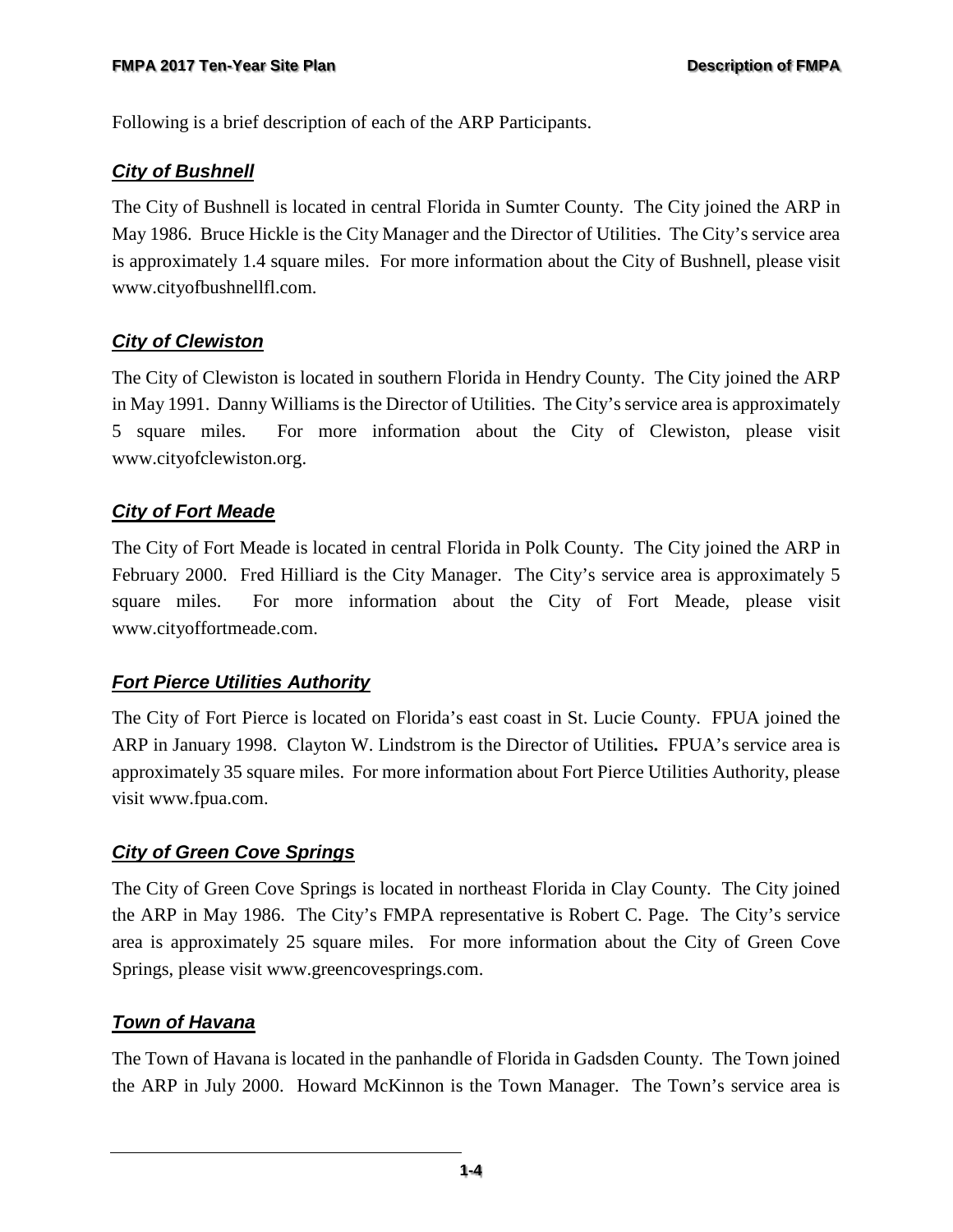approximately 5 square miles. For more information about the Town of Havana, please visit [www.townofhavana.com.](http://www.havanaflorida.com/)

#### *City of Jacksonville Beach, d/b/a Beaches Energy Services*

The City of Jacksonville Beach is located in northeast Florida in Duval County. Jacksonville Beach's electric department, operating under the name Beaches Energy Services (Beaches), serves customers in Duval and St. Johns Counties. Beaches joined the ARP in May 1986. George D. Forbes is the City Manager and Allen Putnam is the Director of Electric Utilities. Beaches' service area is approximately 45 square miles. For more information about Beaches, please visit [www.beachesenergy.com.](http://www.beachesenergy.com/)

#### *Utility Board of the City of Key West*

The Utility Board of the City of Key West, Florida, doing business as Keys Energy Services (KEYS), provides electric service to the lower Keys in Monroe County. KEYS joined the ARP in April 1998. Lynne Tejeda is the General Manager and CEO**.** KEYS' service area is approximately 45 square miles. For more information about Keys Energy Services, please visit [www.keysenergy.com.](http://www.keysenergy.com/)

#### *Kissimmee Utility Authority*

The City of Kissimmee is located in central Florida in Osceola County. KUA joined the ARP in October 2002. James C. Welsh is the President & General Manager, CEO, and Larry Mattern is the Vice President of Power Supply**.** KUA's service area is approximately 85 square miles. For more information about KUA, please visit [www.kua.com.](http://www.kua.com/)

#### *City of Lake Worth*

The City of Lake Worth is located on Florida's east coast in Palm Beach County. Lake Worth joined the ARP in October 2002. Lake Worth's service area is approximately 12.5 square miles. For more information about the City of Lake Worth, please visit [www.lakeworth.org.](http://www.lakeworth.org/)

#### *City of Leesburg*

The City of Leesburg is located in central Florida in Lake County. The City joined the ARP in May 1986. Patrick Foster is the Director of Electric Department. The City's service area is approximately 50 square miles. For more information about the City of Leesburg, please visit [www.leesburgflorida.gov.](http://www.leesburgflorida.gov/)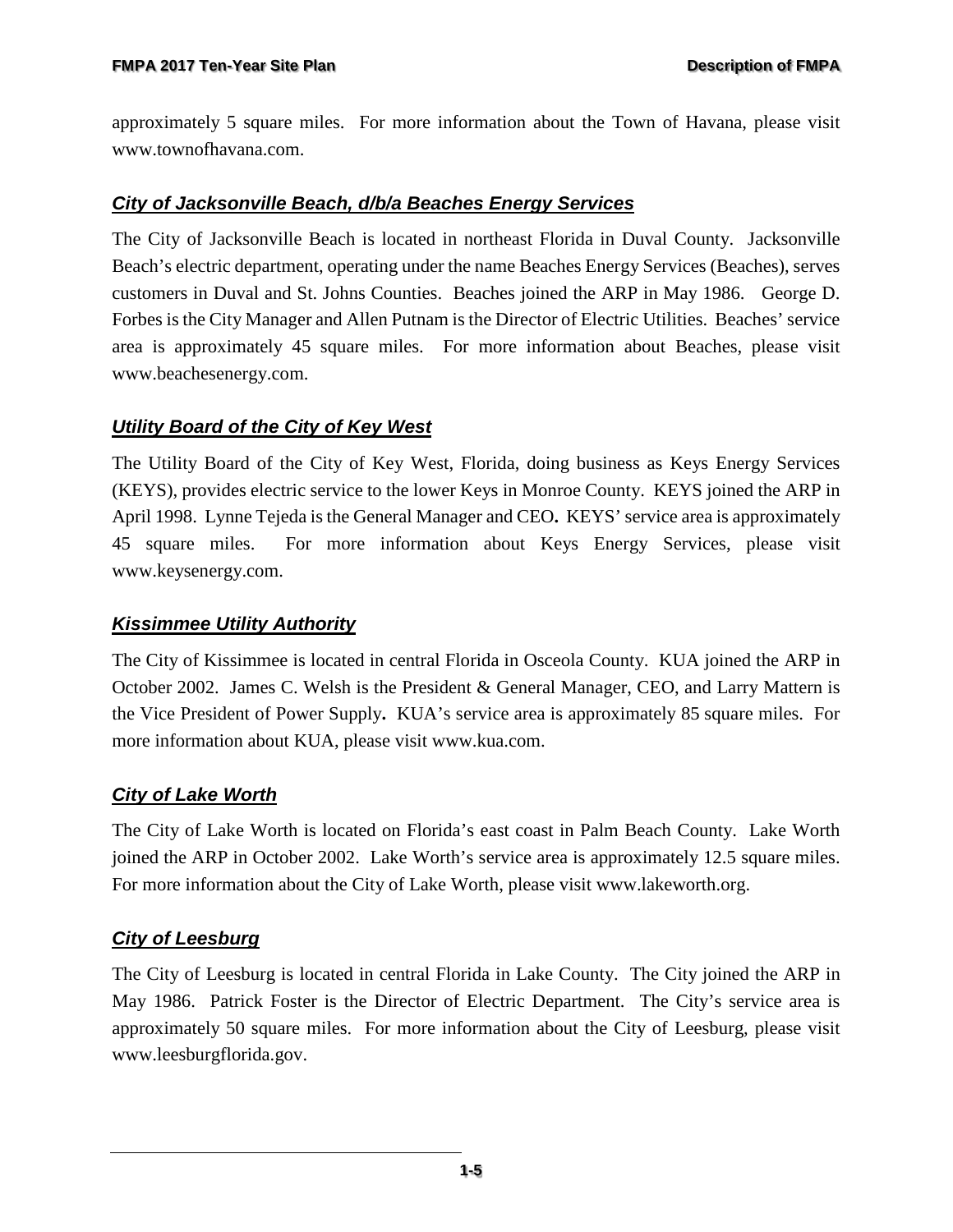#### *City of Newberry*

The City of Newberry is located in north central Florida in Alachua County. The City joined the ARP in December 2000. Bill Conrad is the Mayor, and Jamie Jones is the Utilities Director**.** The City's service area is approximately 3 square miles. For more information about the City of Newberry, please visit [www.ci.newberry.fl.us.](http://www.cityofnewberryfl.com/)

#### *City of Ocala*

The City of Ocala, doing business as Ocala Utility Services, is located in central Florida in Marion County. The City joined the ARP in May 1986. John Zobler is the City Manager, and Sandra Wilson is the Deputy City Manager.Michael Poucher, PE, is the Director of Electric Utility. The City's service area is approximately 161 square miles. For more information about Ocala Utility Services, please visit [www.ocalaelectric.com.](http://www.ocalafl.org/)

#### *City of Starke*

The City of Starke is located in north Florida in Bradford County. The City joined the ARP in October 1997. Robert Milner is the City Manager. The City's service area is approximately 6.5 square miles. For more information about the City of Starke, please visit [www.cityofstarke.org.](http://www.cityofstarke.org/)

#### *City of Vero Beach*

The City of Vero Beach is located on Florida's east coast in Indian River County. Vero Beach joined the ARP in June 1997. Laura Moss is the Mayor. The City's service area is approximately 41 square miles. For more information about the City of Vero Beach, please visit [www.covb.org.](http://www.covb.org/)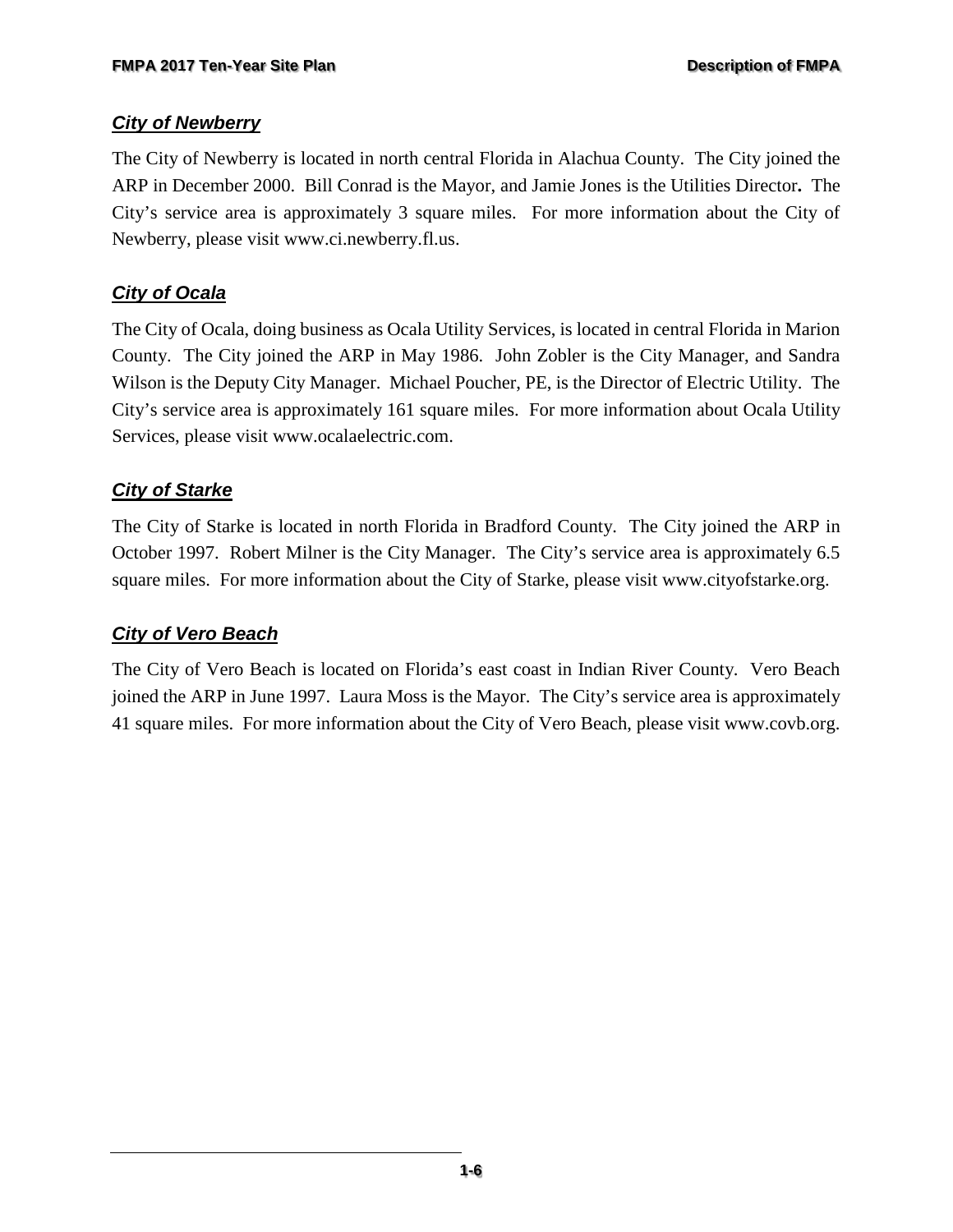#### <span id="page-14-0"></span>**1.3 Other FMPA Power Supply Projects**

In addition to the ARP, FMPA facilitates the participation of FMPA Members in four other power supply projects as discussed below.

#### *St. Lucie Project*

On May 12, 1983, FMPA purchased from Florida Power & Light Company (FPL) an 8.806 percent undivided ownership interest in St. Lucie Unit No. 2 (the St. Lucie Project), a nuclear generating unit located in St. Lucie County. St. Lucie Unit No. 2 was declared in commercial operation on August 8, 1983, and in Firm Operation, as defined in the participation agreement, on August 14, 1983. Fifteen FMPA Members are participants in the St. Lucie Project, with the following entitlements to FMPA's undivided ownership interest as shown in Table 1-1.

<span id="page-14-1"></span>

| City                      | % Entitlement | City             | % Entitlement |  |
|---------------------------|---------------|------------------|---------------|--|
| Alachua                   | 0.431         | Clewiston        | 2.202         |  |
| Fort Meade                | 0.336         | Fort Pierce      | 15.206        |  |
| <b>Green Cove Springs</b> | 1.757         | Homestead        | 8.269         |  |
| Jacksonville Beach        | 7.329         | <b>Kissimmee</b> | 9.405         |  |
| Lake Worth                | 24.870        | Leesburg         | 2.326         |  |
| Moore Haven               | 0.384         | Newberry         | 0.184         |  |
| New Smyrna Beach          | 9.884         | <b>Starke</b>    | 2.215         |  |
| Vero Beach                | 15.202        |                  |               |  |

**Table 1-1 St. Lucie Project Participants**

## *Stanton Project*

On August 13, 1984, FMPA purchased from the Orlando Utilities Commission (OUC) a 14.8193 percent undivided ownership interest in Stanton Unit No. 1. Stanton Unit No. 1 went into commercial operation July 1, 1987. Six FMPA Members are participants in the Stanton Project with entitlements to FMPA's undivided interest as shown in Table 1-2.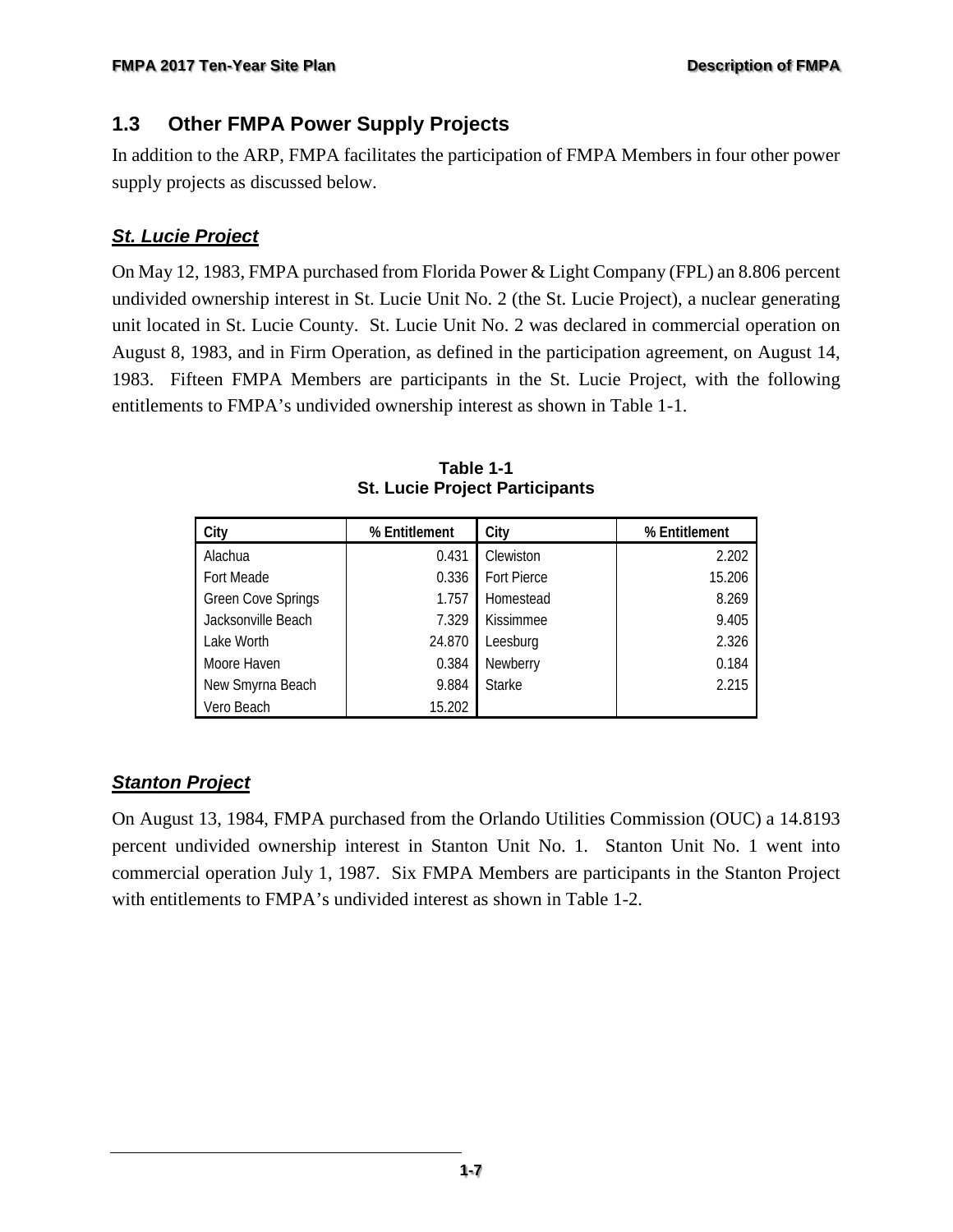<span id="page-15-0"></span>

| City               | % Entitlement | City       | % Entitlement      |
|--------------------|---------------|------------|--------------------|
| <b>Fort Pierce</b> | 24.390        | Homestead  | 12.195             |
| Kissimmee          | 12.195        | Lake Worth | 16.260             |
| <b>Starke</b>      | 2.439         | Vero Beach | 32.52 <sup>-</sup> |

**Table 1-2 Stanton Project Participants**

#### *Tri-City Project*

<span id="page-15-1"></span>On March 22, 1985, the FMPA Board approved the agreements associated with the Tri-City Project, and FMPA purchased from OUC an additional 5.3012 percent undivided ownership interest in Stanton Unit No. 1. Three FMPA Members are participants in the Tri-City Project with the following entitlements to FMPA's undivided interest as shown in Table 1-3.

| Citv               | % Entitlement |
|--------------------|---------------|
| <b>Fort Pierce</b> | 22 727        |
| Homestead          | 22.727        |
| <b>Key West</b>    | 54 546        |

**Table 1-3 Tri-City Project Participants**

#### *Stanton II Project*

On June 6, 1991, under the Stanton II Project structure, FMPA purchased from OUC a 23.2367 percent undivided ownership interest in OUC's Stanton Unit No. 2. The unit commenced commercial operation in June 1996. Seven FMPA Members are participants in the Stanton II Project with the following entitlements to FMPA's undivided interest as shown in Table 1-4.

<span id="page-15-2"></span>

| City               | % Entitlement | City              | % Entitlement |
|--------------------|---------------|-------------------|---------------|
| <b>Fort Pierce</b> |               | 16.4880 Homestead | 8.2443        |
| Key West           | 9.8932        | Kissimmee         | 32.9774       |
| St. Cloud          | 14.6711       | <b>Starke</b>     | 1.2366        |
| Vero Beach         | 16.4887       |                   |               |

**Table 1-4 Stanton II Project Participants**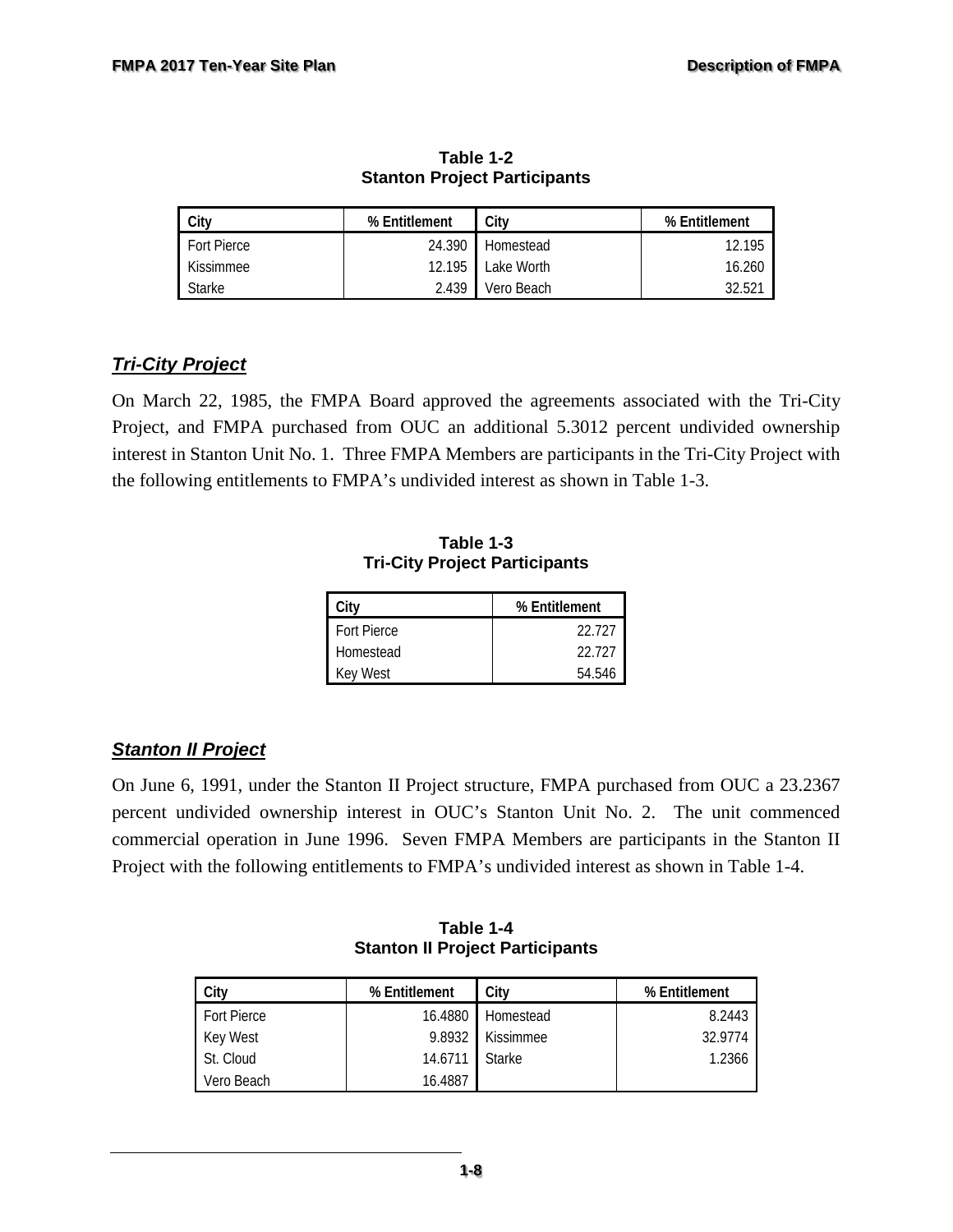#### <span id="page-16-0"></span>**1.4 Summary of Projects**

<span id="page-16-1"></span>Table 1-5 provides a summary of FMPA Member project participation as of December 31, 2015.

| <b>Agency Member</b>                  | St. Lucie<br>Project | <b>Stanton</b><br>Project | <b>Tri-City</b><br>Project | All-<br>Requirements<br><b>Power Supply</b><br>Project | Stanton II<br>Project |
|---------------------------------------|----------------------|---------------------------|----------------------------|--------------------------------------------------------|-----------------------|
| City of Alachua                       | X                    |                           |                            |                                                        |                       |
| City of Bushnell                      |                      |                           |                            | $\sf X$                                                |                       |
| City of Clewiston                     | Χ                    |                           |                            | X                                                      |                       |
| City of Ft. Meade                     | Χ                    |                           |                            | $[3]$<br>X                                             |                       |
| Ft. Pierce Utilities Authority        | Χ                    | Χ                         | $\chi$                     | X                                                      | χ                     |
| City of Green Cove Springs            | Χ                    |                           |                            | Χ<br>$[4]$                                             |                       |
| Town of Havana                        |                      |                           |                            | Χ                                                      |                       |
| City of Homestead                     | Χ                    | Χ                         | χ                          |                                                        | χ                     |
| City of Jacksonville Beach            | Χ                    |                           |                            | Χ                                                      |                       |
| Utility Board of the City of Key West |                      |                           | X                          | X                                                      | $\sf X$               |
| Kissimmee Utility Authority           | X                    | X                         |                            | X                                                      | Χ                     |
| City of Lake Worth                    | X                    | Χ                         |                            | χ<br>$[2]$                                             |                       |
| City of Leesburg                      | X                    |                           |                            | Χ                                                      |                       |
| City of Moore Haven                   | Χ                    |                           |                            |                                                        |                       |
| City of Newberry                      | Χ                    |                           |                            | Χ                                                      |                       |
| City of New Smyrna Beach              | Χ                    |                           |                            |                                                        |                       |
| City of Ocala                         |                      |                           |                            | Χ                                                      |                       |
| City of St. Cloud                     |                      |                           |                            |                                                        | X                     |
| City of Starke                        | Χ                    | X                         |                            | X                                                      | X                     |
| City of Vero Beach                    | Χ                    | Χ                         |                            | $[1]$<br>Χ                                             | Χ                     |

**Table 1-5 Summary of FMPA Power Supply Project Participants**

[1] Effective January 1, 2010, the City of Vero Beach exercised the right to modify its ARP full requirements membership (CROD).

[2] Effective January 1, 2014, the City of Lake Worth exercised the right to modify its ARP full requirements membership (CROD).

[3] Effective January 1, 2015, the City of Ft. Meade exercised the right to modify its ARP full requirements membership (CROD).

[4] Effective January 1, 2020, the City of Green Cove Springs will have exercised the right to modify its ARP full requirements membership (CROD).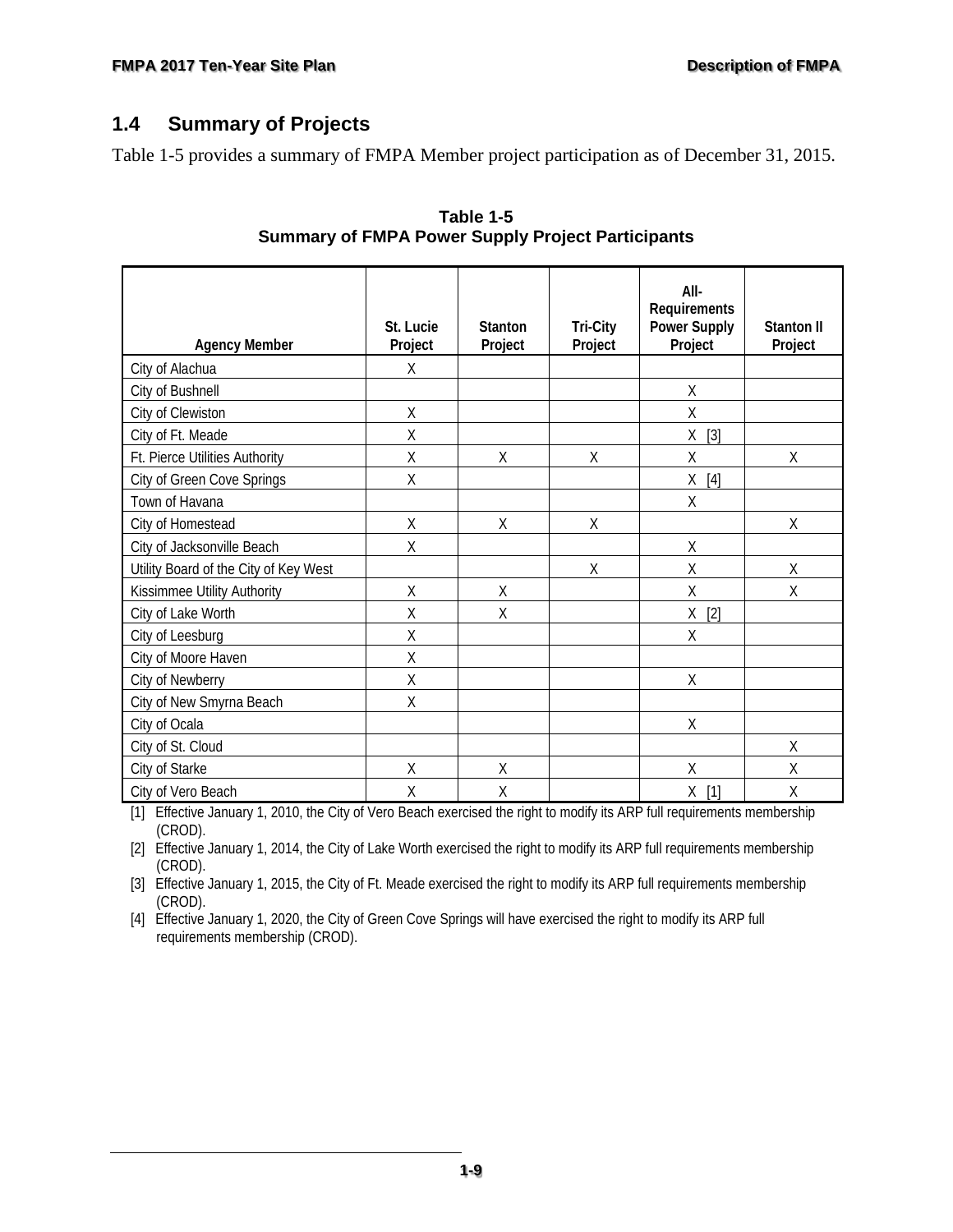# <span id="page-17-0"></span>**Section 2 Description of Existing Facilities**

#### <span id="page-17-1"></span>**2.1 ARP Supply-Side Resources**

<span id="page-17-2"></span>The ARP supply-side resources consist of ARP Participant-owned resources, ARP Participant entitlements and ownership shares in nuclear, coal and gas-fired power plants located in the State of Florida, ARP owned resources and ownership shares in coal and gas-fired power plants located in the State of Florida, and power purchase agreements. The supply-side resources for the ARP for the 2017 summer season are shown in Table 2-1.

|    | <b>Resource Category</b>            | Summer<br>Capacity<br>(MW) |
|----|-------------------------------------|----------------------------|
| 1) | <b>Excluded Resources (Nuclear)</b> | 35                         |
| 2) | <b>ARP System Generation</b>        |                            |
|    | Existing                            | 1,391                      |
|    | <b>New</b>                          |                            |
|    | Sub Total ARP System Generation     | 1,391                      |
| 3) | <b>Power Purchases</b>              | 241                        |
|    |                                     |                            |
|    | Total 2016 ARP Resources            | 1,667                      |

**Table 2-1 ARP Supply-Side Resources Summer 2017** 

The resource categories shown in Table 2-1 are described in more detail below.

1) **Excluded Resources (Nuclear):** A number of the ARP Participants participate in FMPA's St. Lucie Project, and are entitled to capacity and energy shares from St. Lucie Unit No. 2. Capacity from their entitlement shares in the St. Lucie Project is classified as an "Excluded Power Supply Resource" in the All-Requirements Power Supply Project Contract between FMPA and the ARP Participants. As such, the ARP Participants pay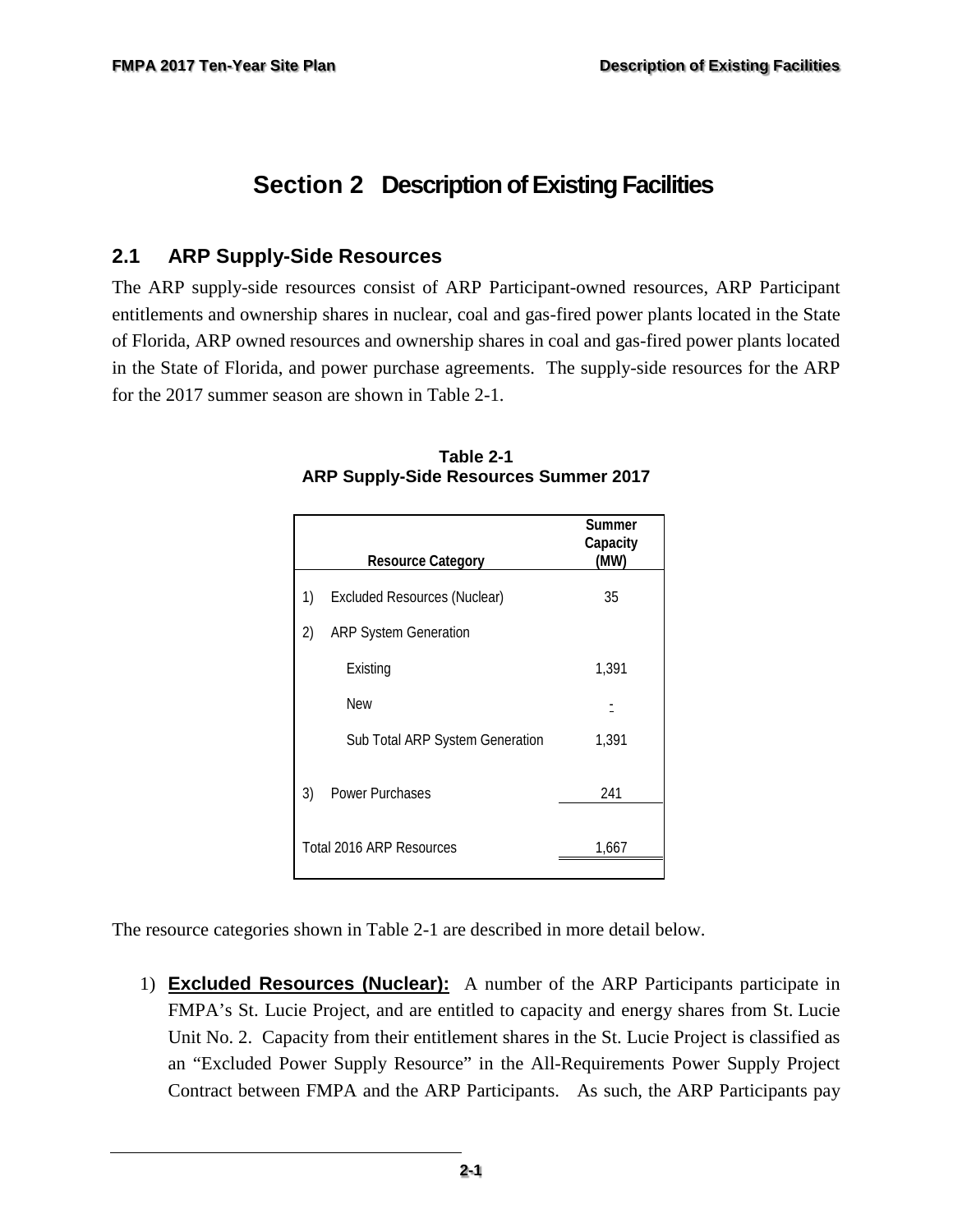their own costs associated with their entitlement in the St. Lucie Project and individually receive the benefits of the capacity and energy from the St. Lucie Project. The ARP provides the balance of capacity and energy requirements for these ARP Participants (unless otherwise limited by CROD). Full requirements ARP Participants' entitlements in the nuclear units are considered in the capacity planning for the ARP.

- 2) **ARP System Generation:** This category includes 1) generation that is wholly or jointly owned by FMPA as agent for the ARP; 2) generation that is wholly or jointly owned by ARP Participants; and 3) generation from ARP Participants' entitlements in the Stanton, Tri-City, and Stanton II Projects that is purchased by the ARP. FMPA has operational control of the ARP's and ARP Participants' capacity and energy from these resources, and such capacity and energy is dedicated solely to serving the ARP.
- 3) **Power Purchases:** This category includes power purchases between FMPA, as agent for the ARP, and third-parties. Purchased power generation used to serve the ARP as of December 31, 2016 includes capacity and energy purchased from Southern Company from their Stanton Unit A and Oleander Unit 5 facilities.

Information regarding existing ARP generation resources as of December 31, 2016, can be found in Schedule 1 at the end of this section

## <span id="page-18-0"></span>**2.2 ARP Transmission System**

The Florida electric transmission grid is interconnected by high voltage transmission lines ranging from 69 KV to 500 KV. Peninsular Florida's electric grid is tied to the rest of the continental United States at the Florida/Georgia boundary and along the Apalachicola River in the Florida Panhandle, referred to as the Florida – Southern Interface. FPL, Duke Energy Florida (DEF), JEA and the City of Tallahassee own the transmission tie lines at the Florida – Southern Interface. ARP Participants are interconnected to the transmission systems of FPL, DEF, OUC, JEA, Seminole Electric Cooperative Incorporated (SECI), Florida Keys Electric Cooperative Incorporated (FKEC), and Tampa Electric Company (TECO). FPUA is also interconnected and co-owns transmission facilities with the City of Vero Beach. Some ARP Participants own transmission facilities within their service territories, and the ARP has an ownership share of the transmission facilities associated with the Cane Island Power Park.

The ARP transmits capacity and energy to the ARP Participants utilizing the transmission systems of FPL, DEF, and OUC. Capacity and energy for the Cities of Jacksonville Beach, Green Cove Springs, Clewiston, Fort Pierce, Starke and KEYS are transmitted across FPL's transmission system. Capacity and energy for the Cities of Ocala, Leesburg, Bushnell, Newberry, Ft. Meade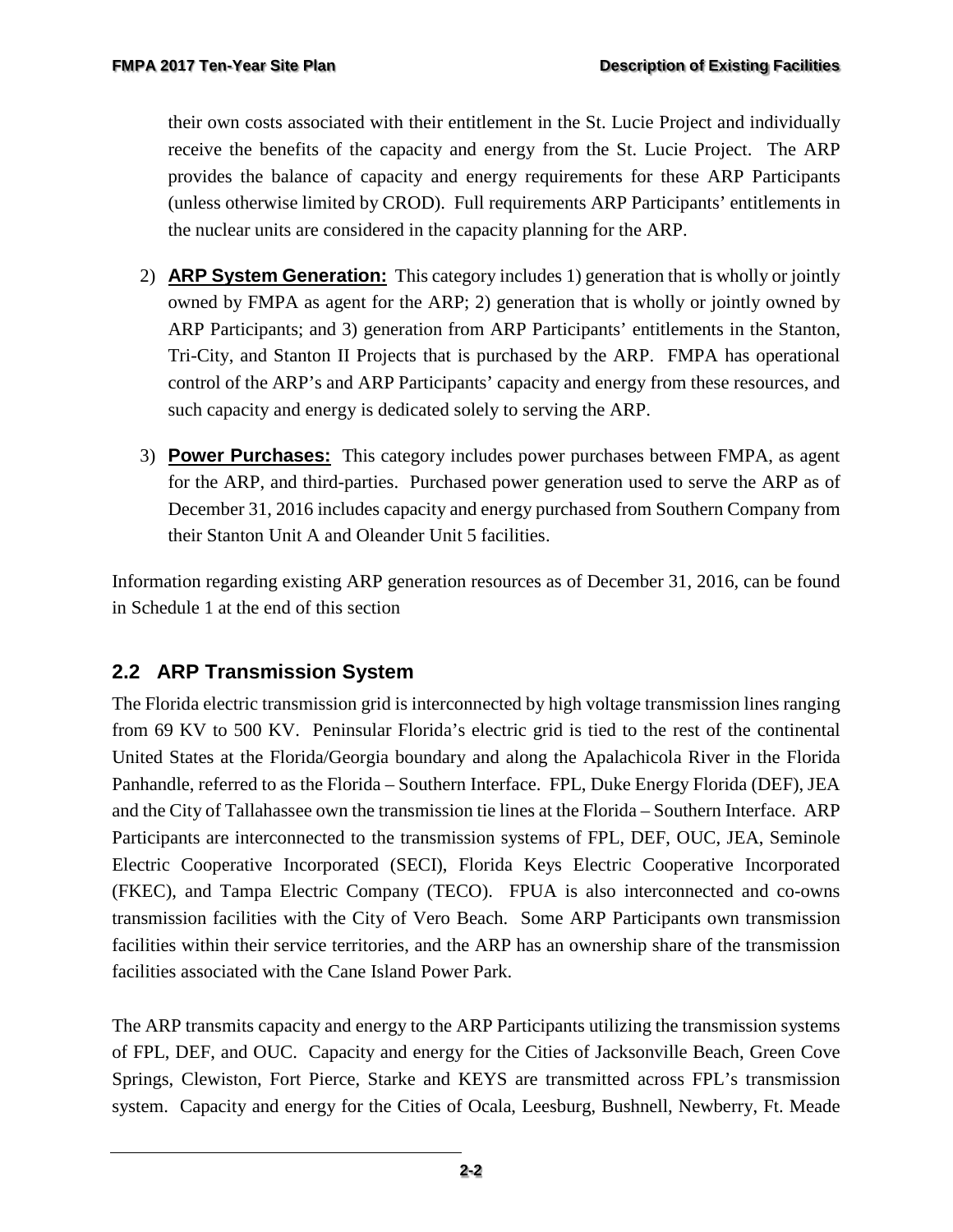and Town of Havana are transmitted across the DEF transmission system. Capacity and energy for KUA is transmitted across the transmission systems of FPL, DEF and OUC.

#### <span id="page-19-0"></span>**2.2.1 ARP Participant Transmission Systems[2](#page-19-1)**

## *FPUA*

FPUA is a municipally owned utility operating electric, water, wastewater, and natural gas utilities. The electric utility owns an internal, looped, 69kV transmission system for system load, supplied by three 138 kV to 69 kV autotransformers, two at Hartman Substation and one at Garden City substation. FPUA supplies power to its distribution system at 13.2 kV via six 69 kV substations. There are two interconnection points with other utilities, both at 138 kV. FPUA's Hartman Substation interconnects with FPL's Emerson Substation via one transmission line, and FPL's Midway Substation via two transmission lines. The Emerson and Midway #2 lines have FPL tapped substations along their route. The second interconnection point for FPUA is from the jointly-owned transmission facilities of FPUA and the City of Vero Beach at County Line Substation. County Line Substation No. 20 connects FPL's Emerson Substation to Vero Beach's South Substation and FPUA's Garden City (No. 2) Substation, via three single circuit 138-kV transmission lines. FPUA and Vero Beach jointly own the County Line Substation, the connecting lines to FPL's Emerson Substation, and the 138kV tie lines between the two municipal utilities.

#### *KEYS*

KEYS maintains and operates an electric generation, transmission, and distribution system, which supplies electric capacity and energy south of FKEC's Marathon Substation to the Lower Florida Keys and the City of Key West. KEYS and FKEC jointly own a 64 mile long, 138 kV transmission system that interconnects to FPL's Florida City Substation at the Dade/Monroe County Line and proceeds southwest via several FKEC substations to the FKEC's Marathon Substation. This system includes two interconnections with FPL at the Dade/ Monroe County line. At these interconnections, FKEC and KEYS own 21 miles of a 36.8 mile 138 kV tie line between the FKEC's Tavernier and FPL's Florida City Substations and 14 miles of a 27.8 mile 138 kV tie line between FKEC's Jewfish Creek and FPL's Florida City Substations. KEYS owns and operates a 38.2-mile long 138 kV radial transmission system from Marathon Substation to Big Coppitt Substation. The KEYS radial 138-kV system loops in and out of KEYS' Big Pine and Big Coppitt Substations and taps off at Cudjoe Key Substation. KEYS owns two 138 kV lines of approximately 5.5 and 7.84 miles in length connecting Big Coppitt Substation to Stock Island

<span id="page-19-1"></span>f <sup>2</sup> The City of Vero Beach and the City of Lake Worth's transmission systems descriptions are not being provided because these cities directly report to the FRCC on their own systems.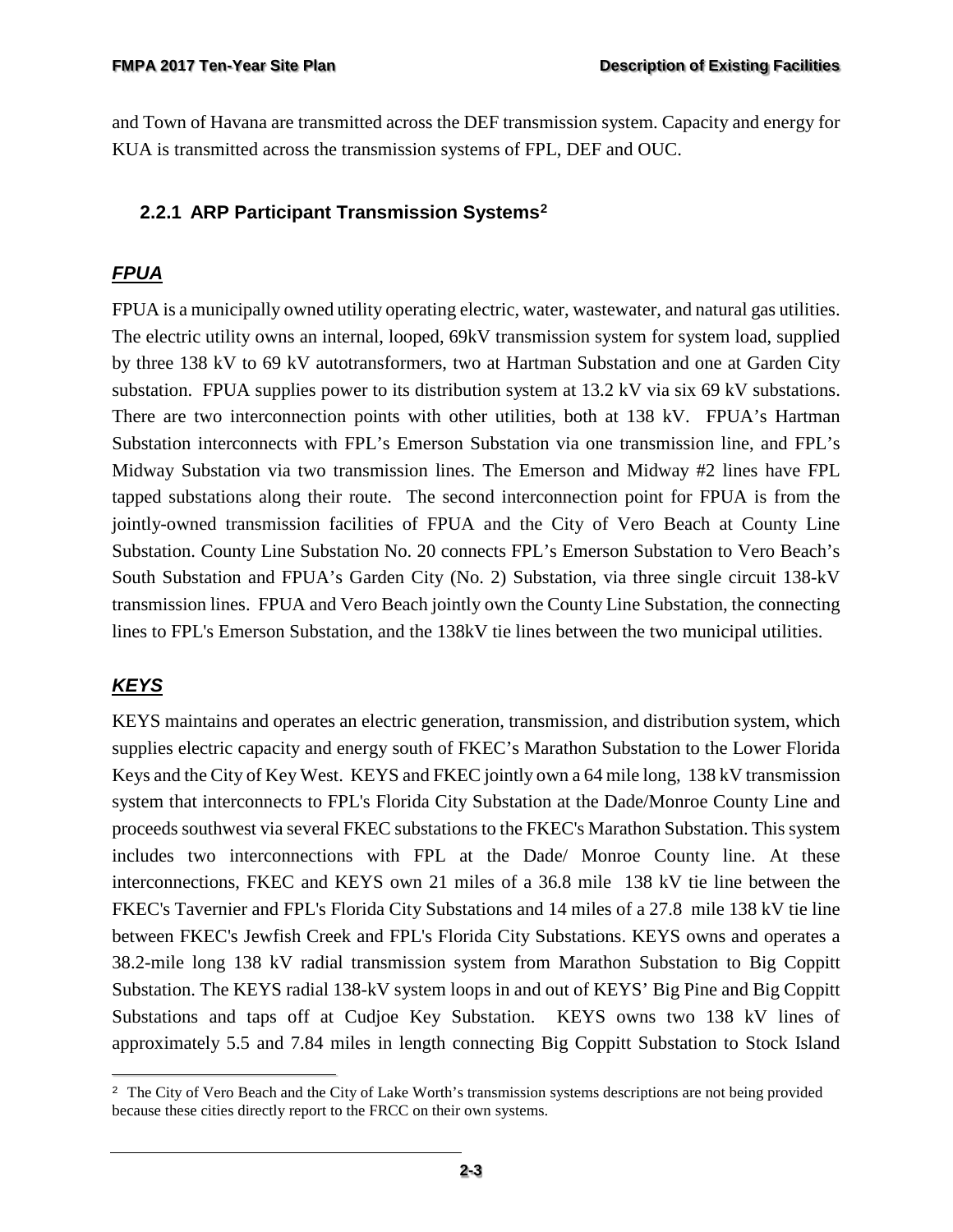Substation. Two autotransformers at the Stock Island Substation provide transformation between 138 kV and 69 kV. KEYS has six 69 kV and four 138 kV substations which supply power at 13.8 kV to its distribution system. KEYS owns approximately 227 miles of 13.8 kV distribution line. KEYS owns two STATCOM/shunt capacitors installations, one at Big Pine and one at Stock Island Power Plant Substation. Additionally, KEYS and FKEC jointly own a 138 kV series capacitor, installed at FKEC's Islamorada Substation; and an automated transmission protection system to automatically shed load for select contingency conditions. These projects ensure the import limit of the Florida Keys (KEYS/FMPA and FKEC) 138 kV transmission system is equal to the thermal limit of the installed transmission conductor.

## *KUA*

KUA serves a total area of approximately 85 square miles, and owns 24.6 circuit miles of 230 kV and 48.8 circuit miles of 69 kV transmission lines that deliver capacity and energy to 10 distribution substations. KUA and FMPA jointly own 21.6 circuit miles of 230 kV lines out of Cane Island Power Park. KUA has direct transmission interconnections with DEF, OUC, TECO and the City of St. Cloud (STC) in the following locations: (1) At Cane Island Substation, one 230 kV transmission line to DEF's Intercession City Substation, one 230 kV transmission line to OUC's Taft Substation, and one 230 kV transmission line to OUC/TECO's Osceola Substation; (2) at KUA's Marydia Substation, one 230 kV transmission line to OUC's Taft Substation; (3) At KUA's Lake Cecile Substation, one 69 kV transmission line to DEF's Lake Bryan Substation; (4) At KUA's Employee Substation, one 69 kV transmission line to DEF's Meadow Woods East Substation; (5) At KUA's Buenaventura Lakes Substation, one 69 kV transmission line to OUC's Taft substation (230 to 69 kV autotransformer owned by OUC) and (6) At KUA's Cark A, Wall Substation, one 69 kV line to STC's Central Substation .

#### *City of Ocala*

The City of Ocala, operating under the name Ocala Utility Services (OUS), owns its bulk power supply system which consists of three 230 kV to 69 kV substations, 13 miles of 230 kV transmission, 67.1 miles of a 69 kV transmission loop, and  $18 - 69$  kV distribution substations delivering power at 12.47 kV. Ocala's 230 kV transmission facilities are dedicated to serving the OUS load pocket and are not part of the FRCC networked 230 kV transmission system. The OUS distribution system consists of 759 miles of overhead lines and 384 miles of underground lines.

OUS' 230 kV transmission system interconnects with DEF's Silver Springs Switching Station and SECI's Silver Springs North Switching Station. OUS' Dearmin Substation interconnects to both DEF's Silver Springs Switching Station and SECI's Silver Springs North Switching Stations. OUS' Ergle and Shaw substations are interconnected at SECI's Silver Springs North Switching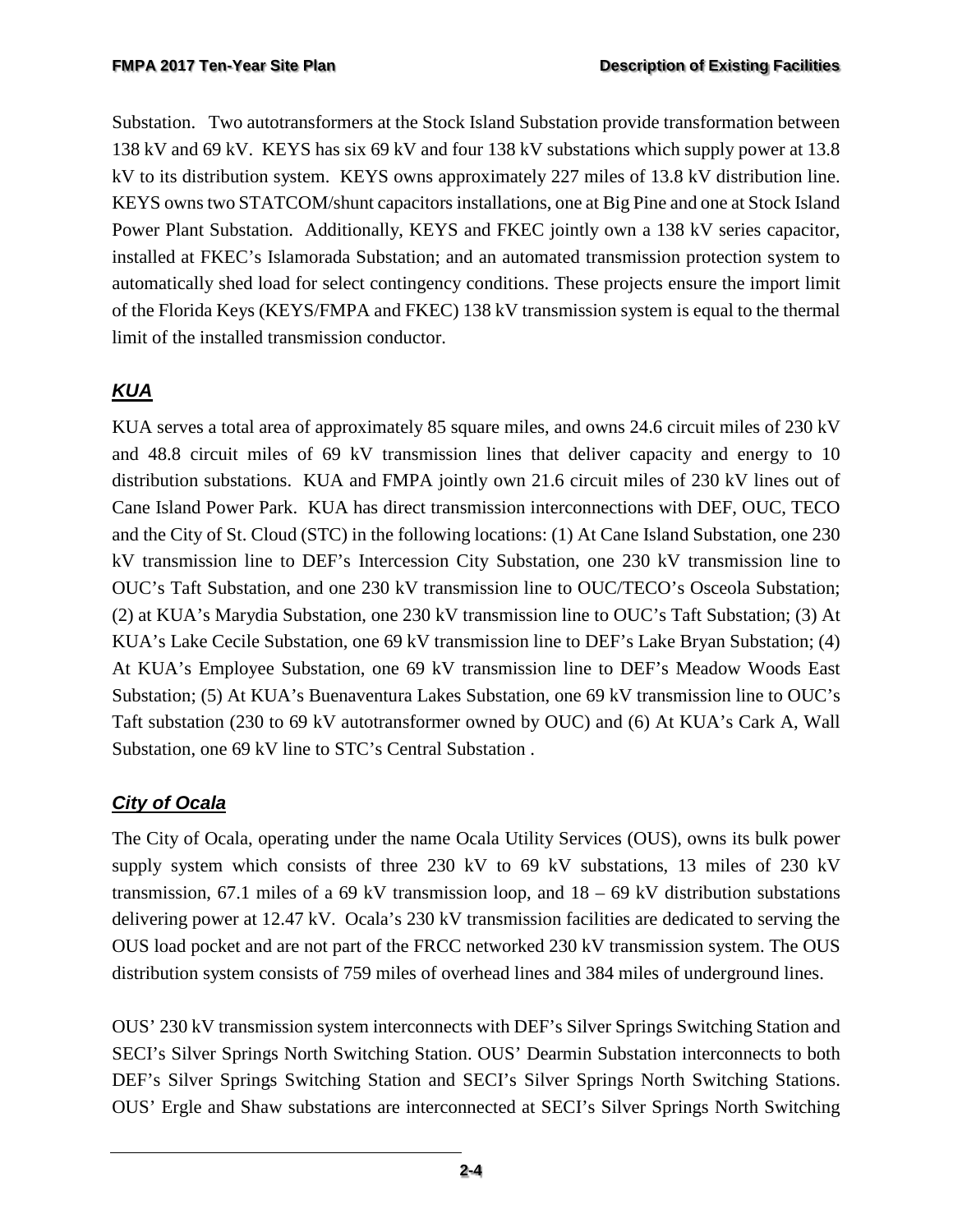Station. OUS also has a 69 kV radial tie from its Airport 69 kV Substation to Sumter Electric Cooperative's Martel Substation. OUS owns a 13 mile 230 kV transmission line from Shaw Substation to Silver Springs North Switching Station.

#### *City of Jacksonville Beach, d/b/a Beaches Energy Services*

Beaches owns and maintains a 138 kV transmission system that supplies electric capacity and energy to its distribution substations, with connections to both FPL and JEA. Beaches owns the 230 kV Sampson transmission switching station that interconnects to FPL at FPL's Orangedale Substation and to JEA at JEA's Switzerland Substation. Beaches has a second interconnection that ties to JEA's Neptune Beach Substation from its Penman Substation at 138 kV.

Three auto-transformers at Sampson substation provide transformation from 230 kV to 138 kV. Beaches has five 138 kV distribution substations, which deliver energy at 26.4 kV to its distribution system. Beaches owns 47.9 miles of 138 kV transmission lines.

#### *City of Clewiston*

The City of Clewiston owns the 138 kV McCarthy transmission switching station that interconnects to FPL at FPL's Okeelanta and Ft. Myers substations via several tapped FPL 138 kV distribution stations. Clewiston owns two radial 3.5 mile 138 kV transmission lines from its McCarthy substation to the City of Clewiston substation. Two transformers at the City of Clewiston substation provide transformation from 138 kV to 12.47 kV to its distribution system. One 138 kV to 13.8 kV transformer at the City of Clewiston Substation provides a connection to the US Sugar co-generation facility.

#### <span id="page-21-0"></span>**2.2.2 ARP Transmission Agreements**

OUC provides transmission service for delivery of power associated with ARP Participants' entitlements in Stanton, Tri-City and Stanton II Projects, and the ARP's ownership interests in Stanton Units 1 and 2. OUC also provides transmission service for delivery of power associated with ARP ownership interests in the Stanton A combined cycle (CC), and the Indian River combustion turbine (CT) units, as well as any additional ARP power purchases from Stanton A. OUC transmission service is for the delivery of this energy to either the FPL or DEF interfaces with OUC for subsequent delivery to ARP Participants. Rates for such transmission wheeling service from the Stanton and Indian River units are pursuant to the terms and conditions of Firm Transmission Service Agreements, and rates for transmission service for wheeling service from Stanton A are pursuant to OUC's OATT.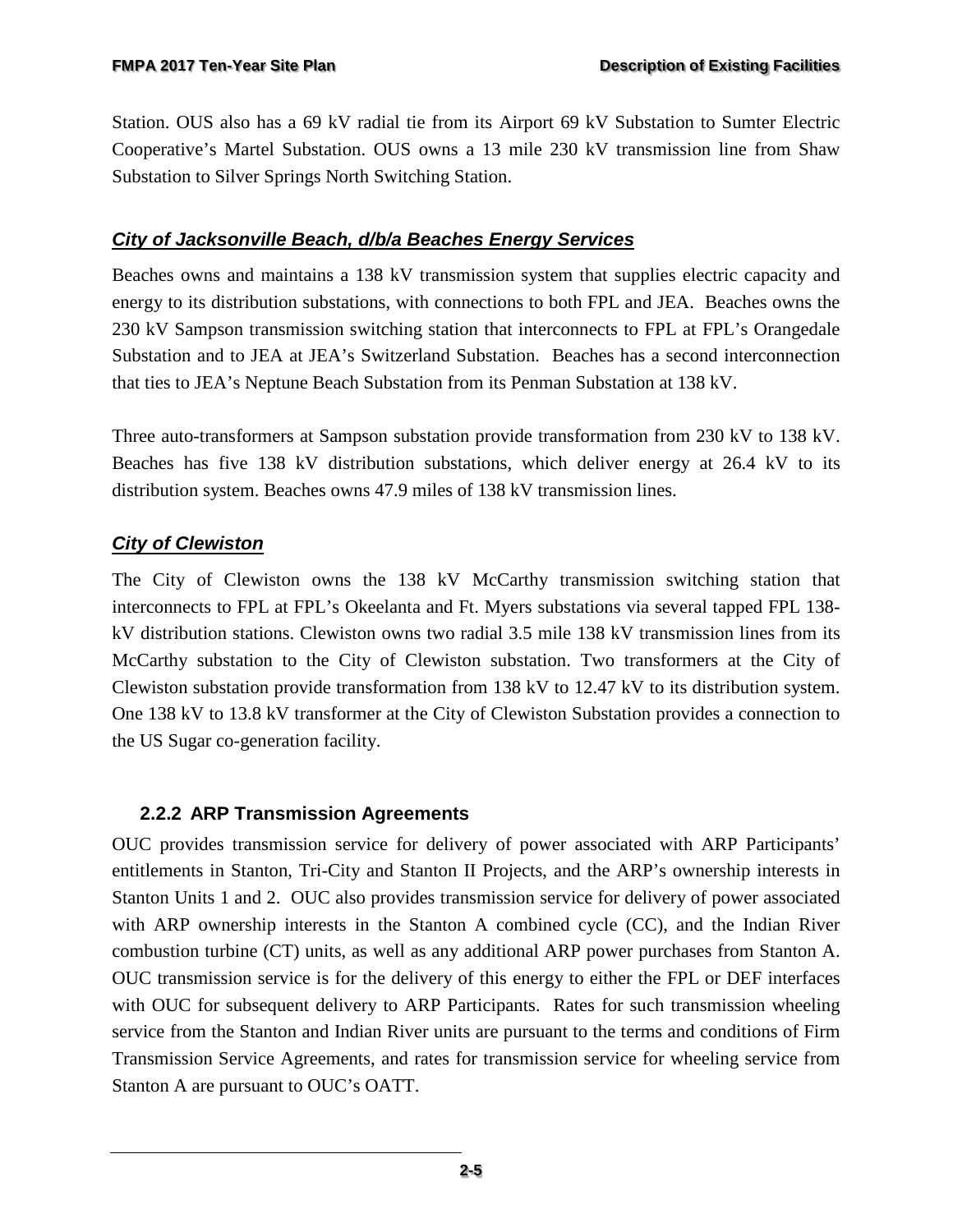FMPA also has contracts with DEF and FPL for Network Integration Transmission Service that allow FMPA to integrate its resources to serve its load (those loads interconnected with either FPL or DEF) in a manner comparable to how FPL and DEF integrate resources to serve FPL and DEF native loads. The Network Service and Network Operating Agreements with FPL were executed in March 1996 and were subsequently amended to both conform to FERC's Pro forma Tariff and to add additional and remove certain ARP Participants as points of delivery. The Network Service and Network Operating Agreements with DEF were executed and filed with FERC in January 2011, and were subsequently amended to remove certain ARP Participants as points of delivery.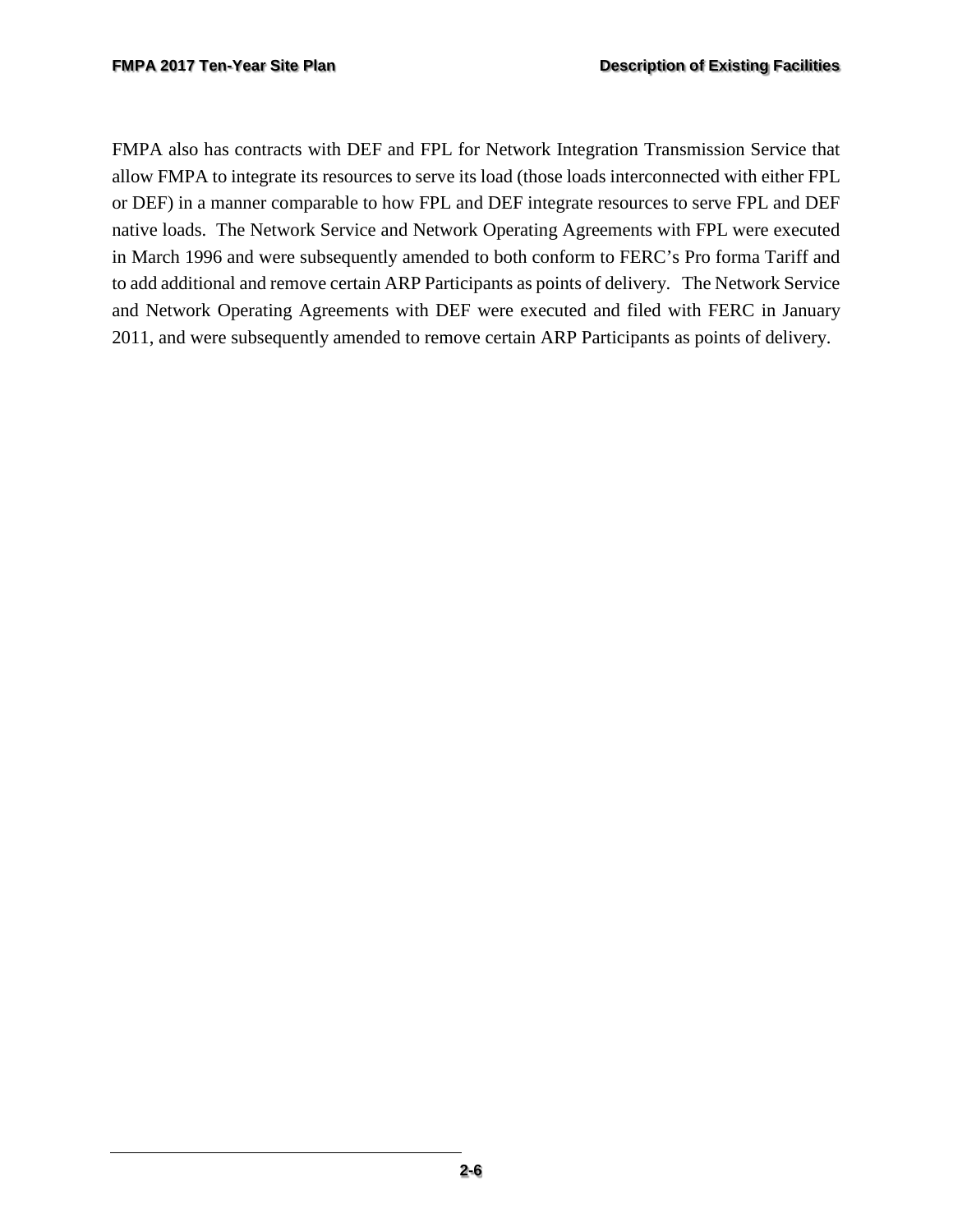| (1)                                | (2)              | (3)             | (4)              | (5)            | (6)                      | (T)                        | (8)                      | (9)                             | (10)                                 | (11)                         | (12)                    | (13)                      |
|------------------------------------|------------------|-----------------|------------------|----------------|--------------------------|----------------------------|--------------------------|---------------------------------|--------------------------------------|------------------------------|-------------------------|---------------------------|
|                                    |                  |                 |                  |                | <b>Fuel Type</b>         | <b>Fuel Transportation</b> |                          | Commercial<br><b>In-Service</b> | <b>Expected</b><br><b>Retirement</b> | Gen. Max<br><b>Nameplate</b> |                         | <b>Net Capability [1]</b> |
| <b>Plant Name</b>                  | Unit No.         | <b>Location</b> | <b>Unit Type</b> | <b>Primary</b> | <b>Alternate</b>         | Primary                    | <b>Alternate</b>         | <b>MM/YY</b>                    | <b>MM/YY</b>                         | <b>MW</b>                    | Summer (MW) Winter (MW) |                           |
| <b>Excluded Resources</b>          |                  |                 |                  |                |                          |                            |                          |                                 |                                      |                              |                         |                           |
| St. Lucie                          | $\overline{2}$   | St. Lucie       | <b>NP</b>        | <b>UR</b>      |                          | TK                         | $\overline{\phantom{a}}$ | 08/83                           | <b>NA</b>                            | 891                          | $35$ [2]                | $36$ [2]                  |
| <b>Total Excluded Resources</b>    |                  |                 |                  |                |                          |                            |                          |                                 |                                      |                              | 35                      | 36                        |
| <b>ARP System Generation</b>       |                  |                 |                  |                |                          |                            |                          |                                 |                                      |                              |                         |                           |
| <b>Stanton Energy Center</b>       |                  | Orange          | <b>ST</b>        | <b>BIT</b>     | $\sim$                   | <b>RR</b>                  | ÷                        | 07/87                           | <b>NA</b>                            | 465                          | 92<br>$[3]$             | 92 [3]                    |
| <b>Stanton Energy Center</b>       | 2                | Orange          | <b>ST</b>        | <b>BIT</b>     |                          | <b>RR</b>                  | ÷                        | 06/96                           | <b>NA</b>                            | 465                          | 85<br>$[4]$             | 85<br>$[4]$               |
| <b>Stanton Energy Center</b>       | Α                | Orange          | <b>CC</b>        | <b>NG</b>      | <b>DFO</b>               | PL                         | TK                       | 10/03                           | <b>NA</b>                            | 671                          | [5]<br>43               | 45<br>$[5]$               |
| <b>Indian River</b>                | CT A             | Brevard         | GT               | <b>NG</b>      | <b>DFO</b>               | PL                         | TK                       | 06/89                           | <b>NA</b>                            | 41                           | [6]<br>16               | 19<br>[6]                 |
| <b>Indian River</b>                | CT <sub>B</sub>  | Brevard         | GT               | <b>NG</b>      | <b>DFO</b>               | <b>PL</b>                  | TK                       | 07/89                           | <b>NA</b>                            | 41                           | [6]<br>16               | 19<br>[6]                 |
| <b>Indian River</b>                | CT <sub>C</sub>  | <b>Brevard</b>  | GT               | <b>NG</b>      | <b>DFO</b>               | PL                         | TK                       | 08/92                           | <b>NA</b>                            | 130                          | 22<br>$[7]$             | 23<br>$[7]$               |
| <b>Indian River</b>                | CT <sub>D</sub>  | Brevard         | GT               | <b>NG</b>      | <b>DFO</b>               | <b>PL</b>                  | TK                       | 10/92                           | <b>NA</b>                            | 130                          | $[7]$<br>22             | 23<br>$[7]$               |
| Cane Island                        |                  | Osceola         | GT               | <b>NG</b>      | <b>DFO</b>               | <b>PL</b>                  | TK                       | 01/95                           | <b>NA</b>                            | 40                           | [8]<br>35               | 38<br>[8]                 |
| Cane Island                        | 2                | Osceola         | CC               | <b>NG</b>      | <b>DFO</b>               | PL                         | TK                       | 06/95                           | <b>NA</b>                            | 122                          | 109<br>[8]              | 113<br>[8]                |
| Cane Island                        | 3                | Osceola         | CC               | <b>NG</b>      | <b>DFO</b>               | <b>PL</b>                  | TK                       | 01/02                           | <b>NA</b>                            | 280                          | 240<br>[8]              | 250<br>[8]                |
| Cane Island                        | 4                | Osceola         | CC               | <b>NG</b>      | $\sim$                   | <b>PL</b>                  | TK                       | 08/11                           | <b>NA</b>                            | 350                          | 300                     | 310                       |
| Stock Island                       | CT <sub>1</sub>  | Monroe          | GT               | <b>DFO</b>     | $\mathbf{r}$             | <b>WA</b>                  | $\overline{\phantom{a}}$ | 11/78                           | <b>NA</b>                            | 20                           | 19<br>[9]               | 19<br>[9]                 |
| Stock Island                       | CT <sub>2</sub>  | Monroe          | GT               | <b>DFO</b>     | $\overline{\phantom{a}}$ | <b>WA</b>                  | $\ddot{\phantom{0}}$     | 06/99                           | <b>NA</b>                            | 21                           | 16                      | 16                        |
| Stock Island                       | CT <sub>3</sub>  | Monroe          | GT               | <b>DFO</b>     | ٠                        | <b>WA</b>                  | ٠                        | 06/99                           | <b>NA</b>                            | 21                           | 14                      | 14                        |
| Stock Island                       | GT4              | Monroe          | GT               | <b>DFO</b>     | $\sim$                   | <b>WA</b>                  | ٠                        | 06/06                           | <b>NA</b>                            | 61                           | 46                      | 46                        |
| Stock Island                       | MSD <sub>1</sub> | Monroe          | IC               | <b>DFO</b>     | ÷                        | <b>WA</b>                  | ÷.                       | 06/91                           | <b>NA</b>                            | 9                            | 8<br>$[9]$              | 8<br>[9]                  |
| Stock Island                       | MSD <sub>2</sub> | Monroe          | IC               | <b>DFO</b>     |                          | <b>WA</b>                  | ٠                        | 06/91                           | <b>NA</b>                            | 9                            | $[9]$<br>8              | $8$ [9]                   |
| Stock Island                       | EP <sub>2</sub>  | Monroe          | IC               | <b>DFO</b>     |                          | <b>WA</b>                  |                          | 07/12                           | <b>NA</b>                            | $\overline{2}$               | $[9]$<br>2              | $2$ [9]                   |
| <b>Treasure Coast</b>              | -1               | St. Lucie       | CC               | <b>NG</b>      | <b>DFO</b>               | <b>PL</b>                  | TK                       | 05/08                           | <b>NA</b>                            | 350                          | 300                     | 310                       |
| <b>Total ARP System Generation</b> |                  |                 |                  |                |                          |                            |                          |                                 |                                      |                              | 1.391                   | 1,439                     |
| <b>Total Generation Resources</b>  |                  |                 |                  |                |                          |                            |                          |                                 |                                      |                              | 1,426                   | 1,475                     |

**Schedule 1 Existing Generating Facilities as of December 31, 2016** 

[1] Capabilities shown are as of December 31, 2016. Net capabilities shown for the Stanton and Indian River resources reflect the ARP's ownership capacity less losses across OUC's transmission system, which were assumed to be 2 percent over the study period.

[2] Amounts shown reflect non-CROD ARP Partiicpants' Power Entitlement Shares in the St. Lucie Project.

[3] Amounts shown reflect the ARP's (6.5060%) and KUA's (4.8193%) ownership interests in Stanton 1, as well as non-CROD ARP Participants' Power Entitlement Shares in the Stanton and Tri-City Projects.

[4] Amounts shown reflect the ARP's (5.1724%) ownership interest in Stanton 2, as well as non-CROD ARP Participants' Power Entitlement Entitlement Shares in the Stanton II Project.

[5] Amounts shown reflect the ARP's (3.5%) and KUA's (3.5%) ownership interests in Stanton A.

[6] Amounts shown reflect the ARP's (39.0%) and KUA's (12.2%) ownership interests in Indian River CTs A&B.

[7] Amounts shown reflect the ARP's (21.0%) ownership interest in Indian River CTs C&D.

[8] The ARP and KUA each own 50% of Cane Island Units 1-3. Amounts shown reflect the entire capability for each unit. FMPA has operational control of the units, which are dedicated entirely to serving the capacity and energy requirements of the ARP.

[9] Key West owns 100% of these units. FMPA has operational control of the units, which are dedicated entirely to serving the capacity and energy requirements of the ARP.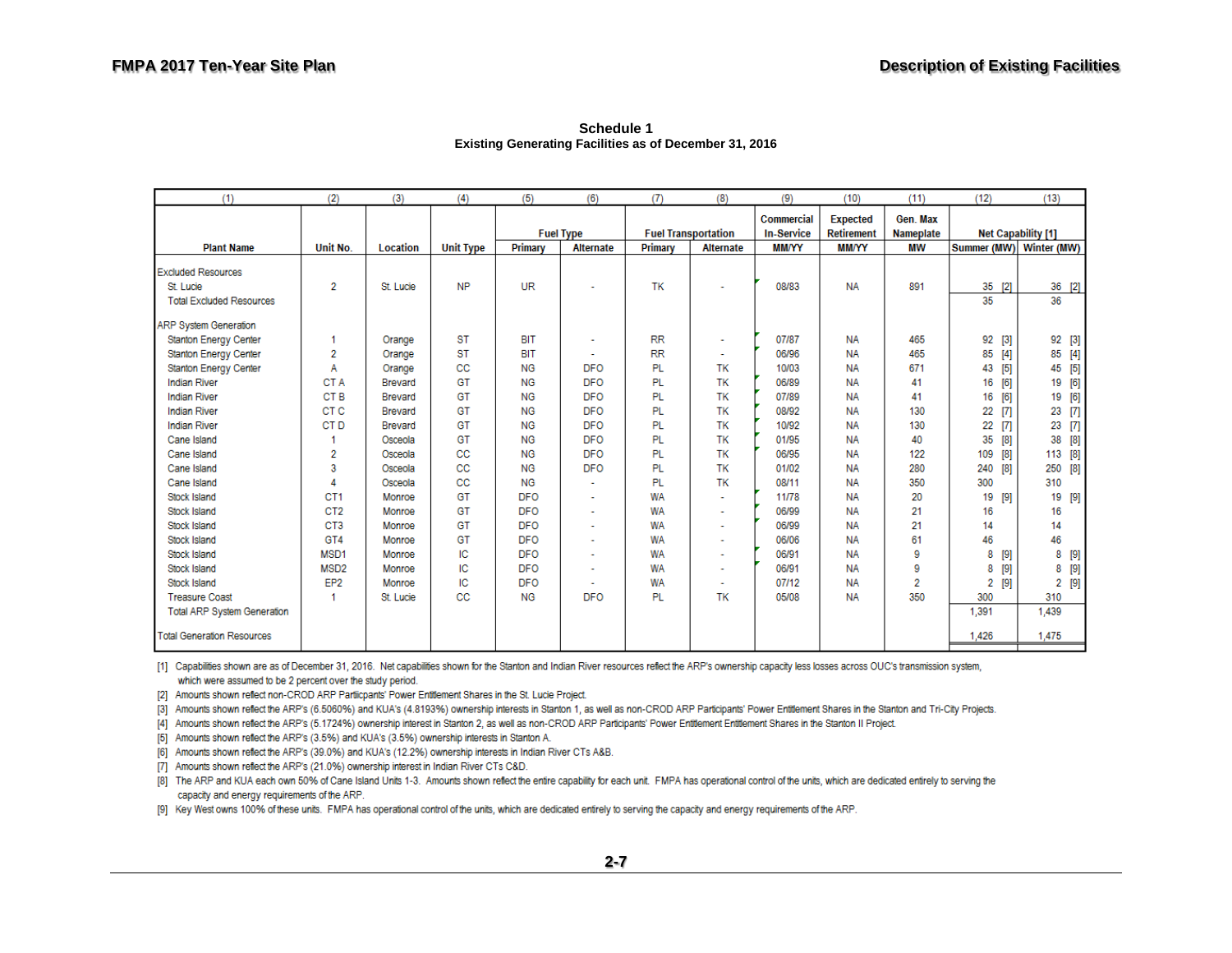# <span id="page-24-0"></span>**Section 3 Forecast of Demand and Energy for the All-Requirements Power Supply Project**

## <span id="page-24-1"></span>**3.1 Introduction**

To secure sufficient capacity and energy, FMPA forecasts each ARP Participant's electrical power demand and energy requirements on an individual basis and aggregates the results into a forecast for the entire ARP. The following discussion summarizes the load forecasting process and the results of the load forecast contained in this Ten-Year Site Plan.

## <span id="page-24-2"></span>**3.2 Load Forecast Process**

FMPA prepares its load and energy forecast by month and summarizes the forecast annually. The load and energy forecast includes projections of customers, demand, and energy sales by rate classification for each of the ARP Participants. Forecasts are prepared on an individual Participant basis and are then aggregated into projections of the total ARP demand and energy requirements. Projections of the total ARP demand and energy requirements include real power losses on the transmission systems used by FMPA to deliver requirements to the ARP Participants. Figure 3-1 below identifies FMPA's load forecast process.

<span id="page-24-3"></span>

**Figure 3-1 Load Forecast Process**

Note on Figure 3-1: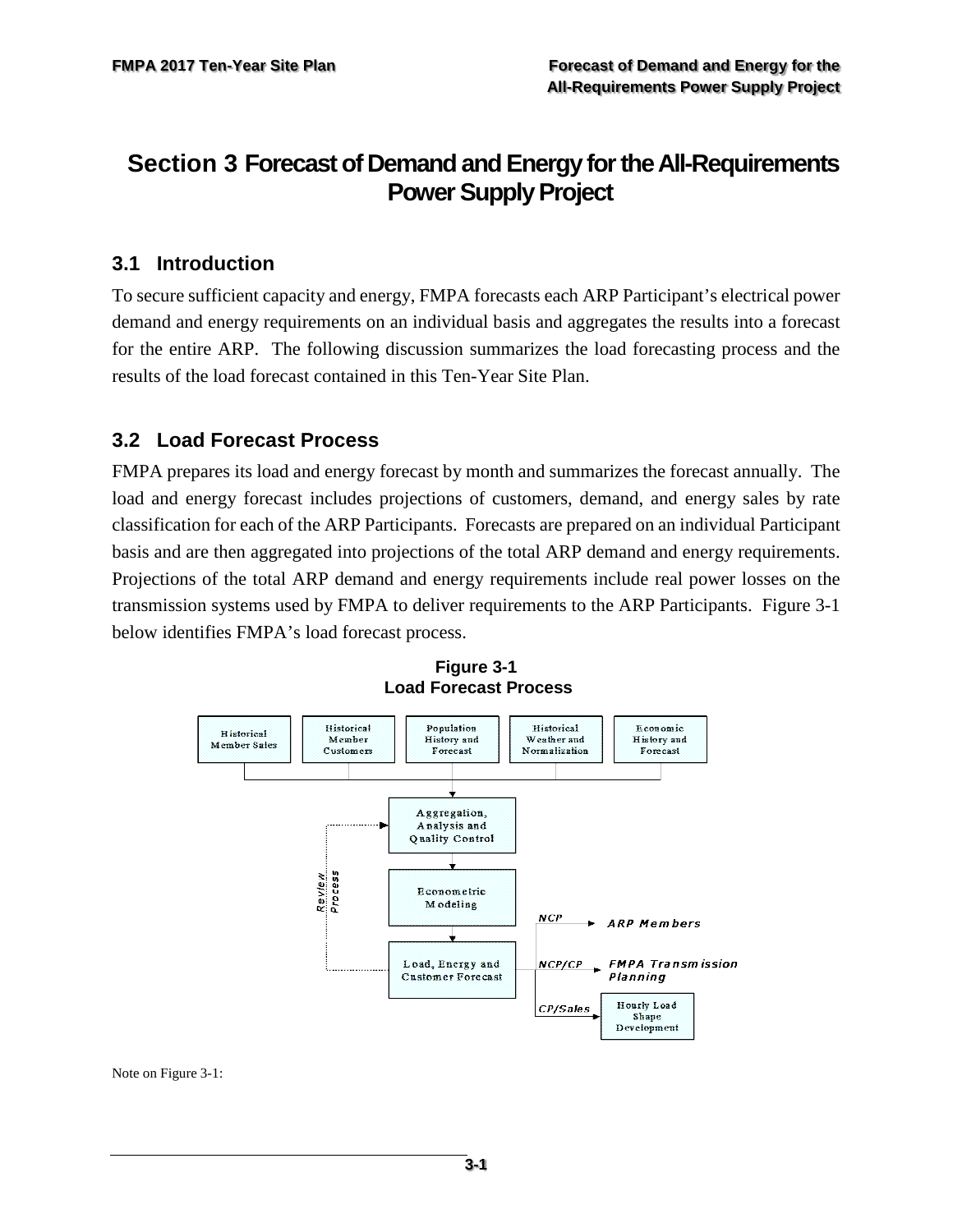NCP is the Non-Coincident Peak demand, which represents the maximum hourly demand for an ARP Participant in a given month.

CP is the Coincident Peak demand which represents the maximum hourly demand of the ARP system in aggregate, or the hourly demand of the ARP Participant at the time of the ARP CP.

In addition to the Base Case load and energy forecast, FMPA has prepared high and low case forecasts, which are intended to capture the majority of the uncertainty in certain driving variables, for each of the ARP Participants. The high and low load forecast scenarios are considered in FMPA's resource planning process. In this way, power supply plans are tested for their robustness under varying future load conditions.

#### <span id="page-25-0"></span>**3.3 Load Forecast Overview**

The load and energy forecast (Forecast) was prepared for a 20 year period, beginning fiscal year 2016 through 2035. The Forecast was prepared on a monthly basis using municipal utility data provided to FMPA by the ARP Participants and load data maintained by FMPA. Historical and projected economic and demographic data were provided by IHS Global Insight and Woods & Poole Economics, nationally recognized providers of such data, from which averages were developed for the forecast horizon. The Forecast also relied on information regarding local economic and demographic issues specific to each ARP Participant. Weather data was provided by the National Oceanic and Atmospheric Administration (NOAA) for a variety of weather stations in close proximity to the ARP Participants. The Forecast assumes normal weather conditions, as reported by NOAA and reflecting the 1981-2010 period.

The Forecast reflects the City of Fort Meade's establishment of Contract Rate of Delivery (CROD) effective on January 1, 2015, and FMPA's obligation to serve up to a maximum of 10.36 MW of the load requirements of Fort Meade. In addition, the Forecast reflects the City of Green Cove Spring's establishment of CROD effective on January 1, 2020, and an estimate of FMPA's obligation to serve up to a maximum of 27.6 MW of load requirements of Green Cove Springs. As discussed above, the actual amount of the CROD for the City of Green Cove Springs will be determined, pursuant to contract terms by December 1, 2019. The results of the Base Case forecast are discussed in Section 3.6.1.

In addition to a base case forecast, FMPA has prepared high and low forecasts to capture the uncertainty of weather. The methodology and results of the high (Severe) and low (Mild) weather cases are discussed in Section 3.6.2.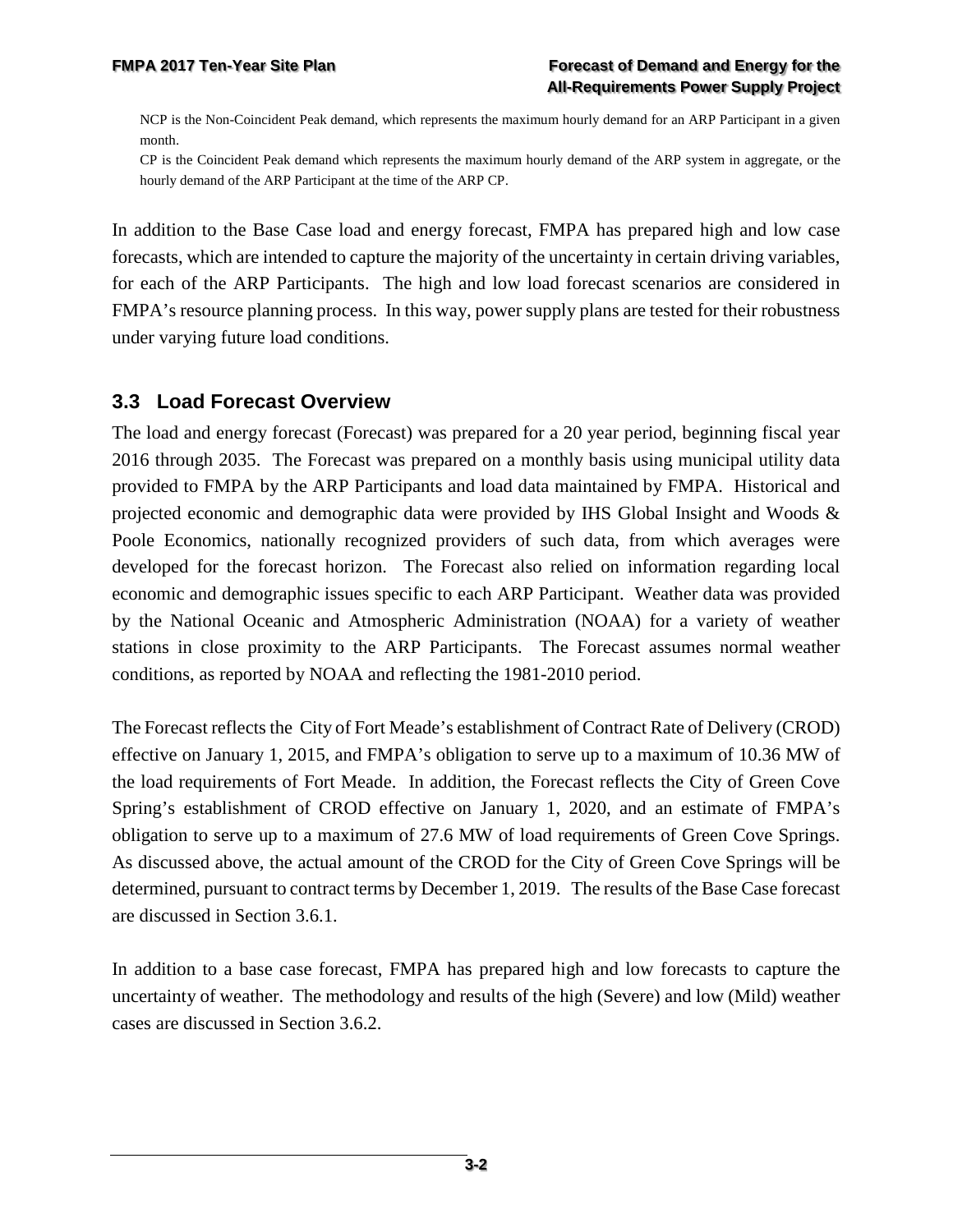## <span id="page-26-0"></span>**3.4 Methodology**

The forecast of peak demand and net energy for load to be supplied from the ARP relies on an econometric forecast of each ARP Participant's retail sales, combined with various assumptions regarding distribution system loss, load, and coincidence factors, generally based on the recent historical values for such factors. Econometric forecasting makes use of regression to establish historical relationships between energy consumption and various explanatory variables based on fundamental economic theory and experience.

In this approach, the significance of historical relationships is evaluated using commonly accepted statistical measures. Models that, in the view of the analyst, best explain the historical variation of energy consumption are selected. These historical relationships are generally assumed to continue into the future, barring any specific information or assumptions to the contrary. The selected models are then populated with projections of explanatory variables, resulting in projections of energy requirements.

Econometric forecasting can be a more reliable technique for long-term forecasting than trendbased approaches and other techniques, because the approach results in an explanation of variations in load rather than simply an extrapolation of history. As a result of this approach, utilities are more likely to anticipate departures from historical trends in energy consumption, given accurate projections of the driving variables. In addition, understanding the underlying relationships which affect energy consumption allows utilities to perform scenario and risk analyses, thereby improving decisions. The Severe and Mild Cases are examples of this capability.

Forecasts of monthly sales were prepared by rate classification for each ARP Participant. In some cases, rate classifications were combined to eliminate the effects of class migration or redefinition. In this way, greater stability is provided in the historical period upon which statistical relationships are based.

#### <span id="page-26-1"></span>**3.4.1 Model Specifications**

The following discussion summarizes the development of econometric models used to forecast load, energy sales, and customer accounts on a monthly basis. This overview will present a common basis upon which each classification of models was prepared.

For the residential class, the analysis of electric sales was separated into residential usage per customer and the number of customers, the product of which is total residential sales. This process is common for homogenous customer groups. The residential class models typically reflect that energy sales are dependent on, or driven by: (i) the number of residential customers, (ii) real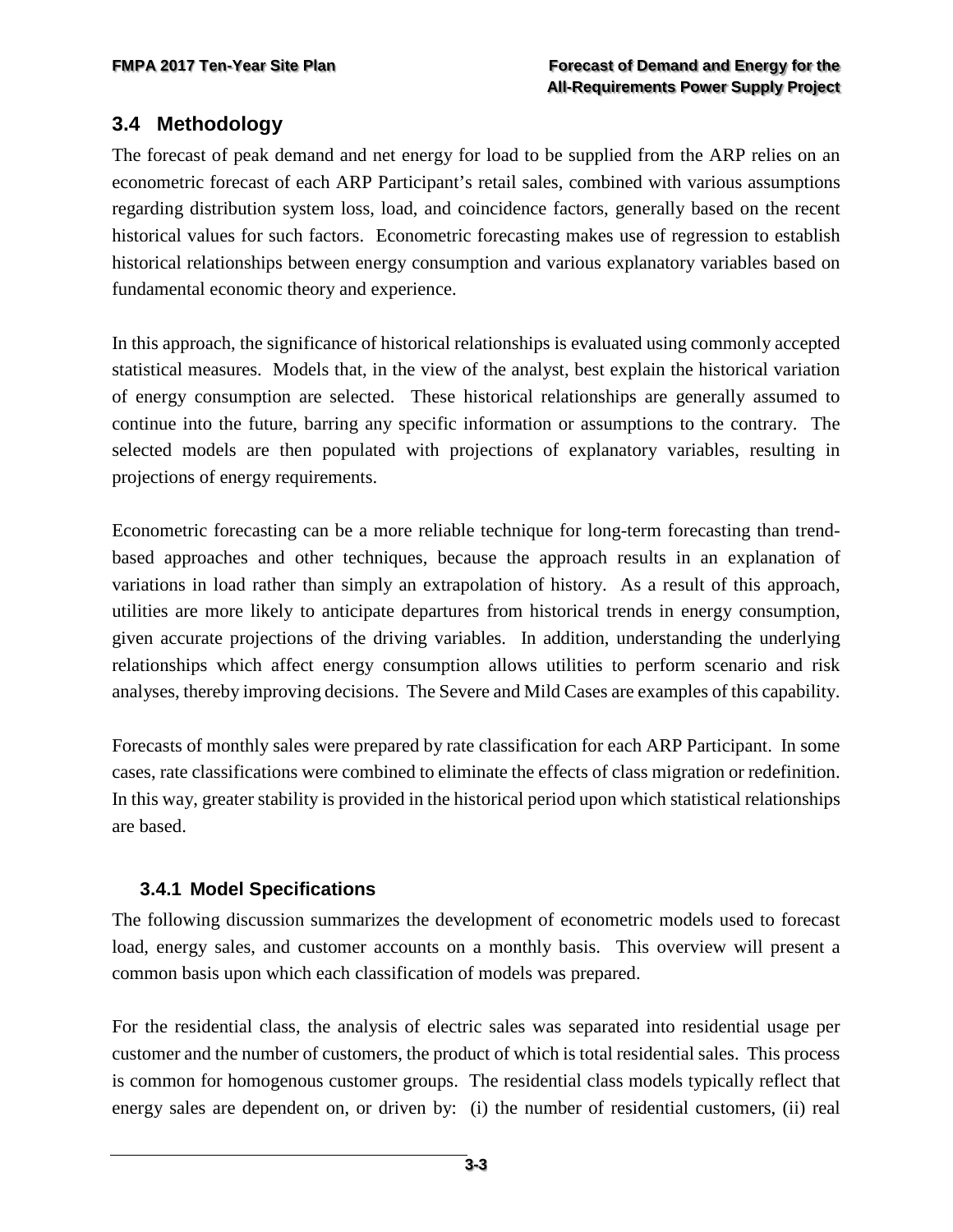personal income per household, (iii) real electricity prices, and (iv) weather variables. The number of residential customers was projected on the basis of the estimated historical relationship between the number of residential customers of the ARP Participants and the number of households in each ARP Participant's county.

The non-residential electricity sales models reflect that energy sales are best explained by: (i) real retail sales, total personal income, or gross domestic product (GDP) as a measure of economic activity and population in and around the ARP Participant's service territory, (ii) the real price of electricity, and (iii) weather variables. For certain large non-residential customers, the forecast was based on assumptions developed in consultation with the Participants (e.g., Clewiston and Key West).

Weather variables include heating and cooling degree days (described further below) for the current month and for the prior month. Lagged degree day variables are included to account for the typical billing cycle offset from calendar data. In other words, sales that are billed in any particular month are typically made up of electricity that was used during some portion of the current month and of the prior month.

## <span id="page-27-0"></span>**3.4.2 Projection of NEL and Peak Demand**

The forecasts of sales for each rate classification described above were summed to equal the total retail sales of each ARP Participant. An assumed distribution system loss factor, based either on a regression analysis or a recent average of historical distribution system loss factors, was then applied to the total sales to derive monthly delivered net energy for load (NEL).

Projections of summer and winter non-coincident peak (NCP) demand were developed by applying projected annual load factors to the forecasted delivered NEL on a total ARP Participant system basis. The projected load factors were based on the average relationship between annual NEL and the seasonal peak demand generally over the period 2000-2014.

Monthly peak demand was based on the average relationship between each monthly peak and the appropriate seasonal peak. This average relationship was computed after ranking the historical demand data within the summer and winter seasons and reassigning peak demands to each month based on the typical ranking of that month compared to the seasonal peak. This process avoids distortion of the averages due to randomness as to the months in which peak weather conditions occur within each season. For example, a summer peak period typically occurs during July or August of each year. It is important that the shape of the peak demands reflects that only one of those two months is the peak month and that the other is typically some percentage less.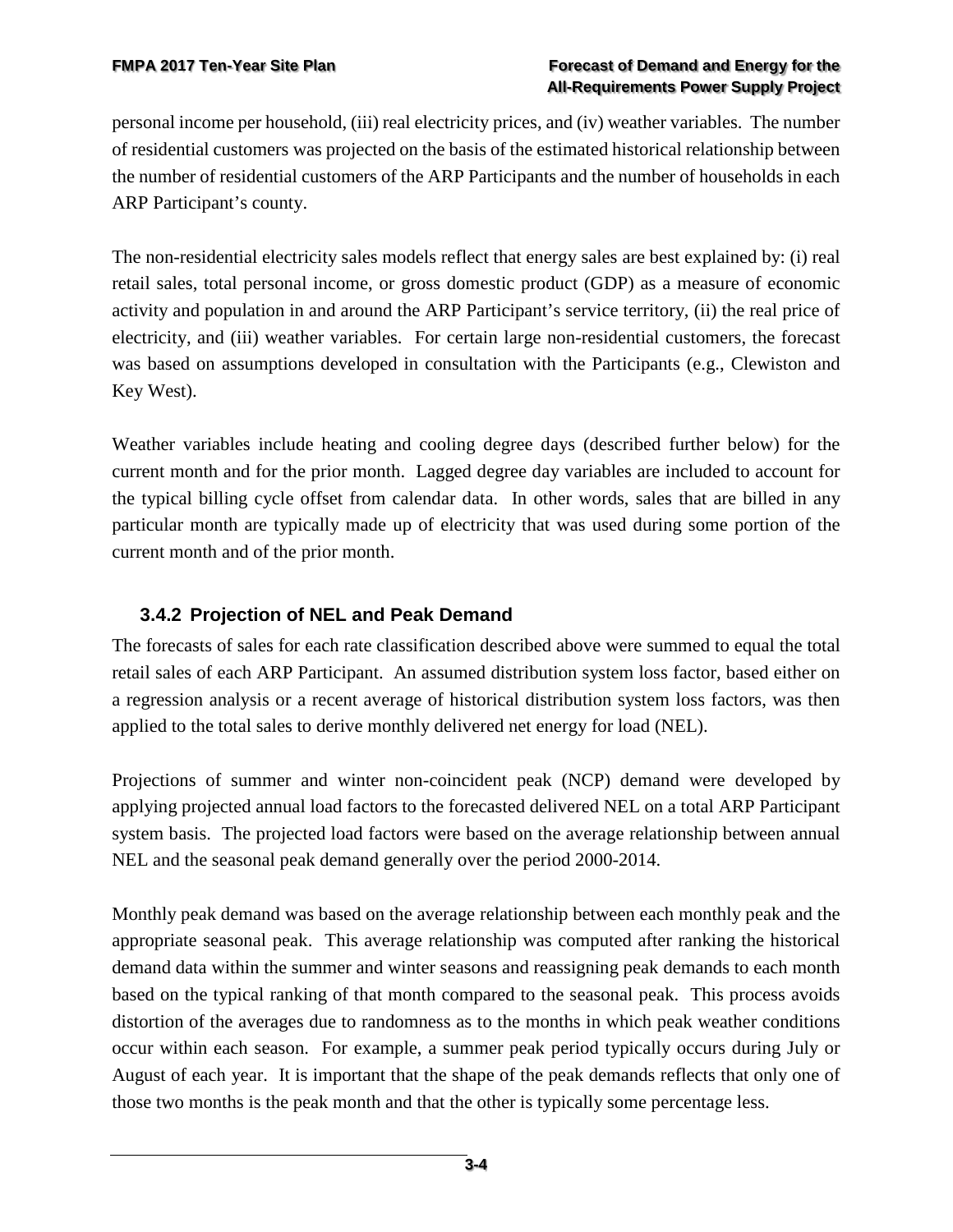Once the monthly NEL and Peak Demand requirements were projected for each ARP Participant on an as delivered basis, expected losses on the transmission systems used to deliver the requirements, using assumed Real Power Loss percentages throughout the forecasted period, were added in to arrive at NEL and Peak Demand requirements on an as generated basis. These are summed across all ARP Participants for the ARP's total demand and energy requirements.

#### <span id="page-28-0"></span>**3.5 Data Sources**

#### <span id="page-28-1"></span>**3.5.1 Historical ARP Participant Retail Sales Data**

Data was generally available and analyzed over January 1993 through September 2015. Data included historical customer counts, sales, and revenues by rate classification for each of the ARP Participants.

#### <span id="page-28-2"></span>**3.5.2 Weather Data**

Historical weather data was provided by the National Climatic Data Center (a subsidiary of the National Oceanic and Atmospheric Administration) (NCDC). Weather stations, from which historical weather was obtained, were selected by their quality and proximity to the ARP Participants. In most cases, the closest "first-order" weather station was the best source of weather data. First-order weather stations (usually airports) generally provide the highest quality and most reliable weather data. In two cases (Beaches and FPUA), however, weather data from a "cooperative" weather station, which was closer than the closest first-order station, appeared to more accurately reflect the weather conditions that affect the ARP Participants' loads, based on statistical measures, than the closest first-order weather station.

The influence of weather on electricity sales has been represented through the use of two data series: heating and cooling degree days (HDD and CDD, respectively). Degree days are derived by comparing the average daily temperature and a base temperature, 65 degrees Fahrenheit. To the extent the average daily temperature exceeds 65 degrees Fahrenheit, the difference between that average temperature and the base is the number of CDD for the day in question. Conversely, HDD result from average daily temperatures which are below 65 degrees Fahrenheit. Heating and cooling degree days are then summed over the period of interest, in this case, months.

Normal weather conditions have been assumed in the projected period. Thirty-year normal monthly HDD and CDD are based on average weather conditions from 1981 through 2010, as reported by NOAA.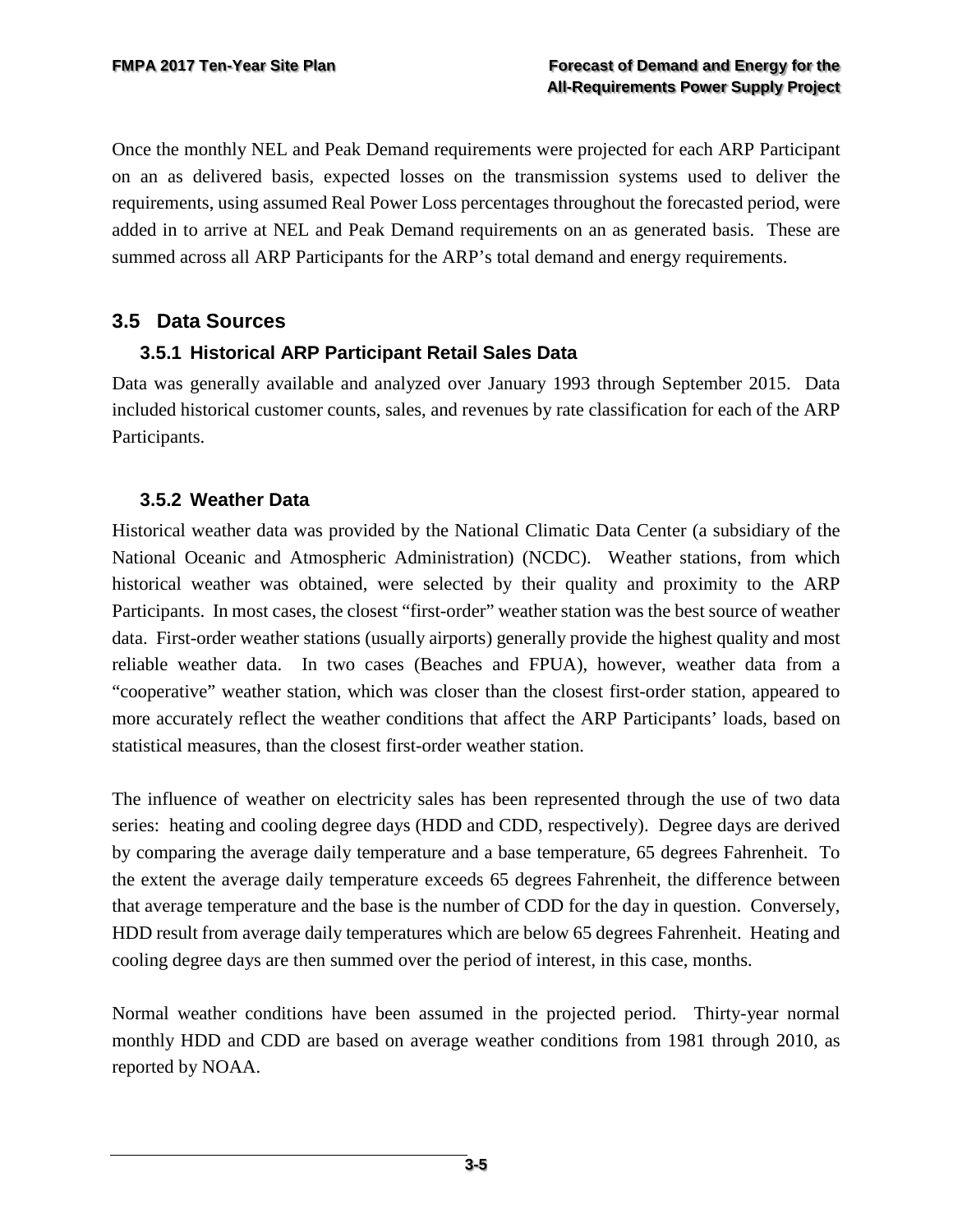#### <span id="page-29-0"></span>**3.5.3 Economic Data**

IHS Global Insight and Woods & Poole Economics, both nationally recognized providers of economic data, provided both historical and projected economic and demographic data for each of the 14 counties in which the ARP Participants' service territories reside (the service territory of Beaches includes portions of both Duval and St. Johns Counties). This data includes county population, households, employment, personal income, retail sales, and gross domestic product. Although all of the data was not necessarily used in each of the forecast equations, each was examined for its potential to explain changes in the ARP Participants' historical electric sales.

#### <span id="page-29-1"></span>**3.5.4 Real Electricity Price Data**

The real price of electricity was derived from a twelve month or multi-year moving average of real average revenue. Projected real electricity prices were assumed to increase at a rate of 0.5% per year, generally based on projections provided by the Energy Information Administration in the 2015 Annual Energy Outlook for Florida.

#### <span id="page-29-2"></span>**3.6 Overview of Results**

#### <span id="page-29-3"></span>**3.6.1 Base Case Forecast**

The results of the Forecast show that the net energy for load (NEL) to be supplied to ARP Participants is expected to grow at an annual average growth rate of 1.2% from 2017-2026. The Base Case ARP forecast summer coincident peak (CP) demand and NEL for Calendar Year 2017 are 1,251 MW and 6,026 GWh, respectively.

#### <span id="page-29-4"></span>**3.6.2 Weather-Related Uncertainty of the Forecast**

In addition to the Base Case forecast, which relies on normal weather conditions, FMPA has developed high and low forecasts, referred to herein as the Severe and Mild weather cases, intended to capture the volatility resulting from weather variations in the summer and winter seasons equivalent to 90 percent of potential occurrences. Accordingly, load variations due to weather should be outside the resulting "band" between the Mild and Severe weather cases less than 1 out of 10 years. For this purpose, the summer and winter seasons were assumed to encompass June through September and December through February, respectively.

The potential weather variability was developed using weather data specific to each weather station generally over the period 1970-2013. These weather scenarios simultaneously reflect more and less severe weather conditions in both seasons, although this is less likely to happen than severe conditions in one season or the other. Accordingly, it should be recognized that annual NEL may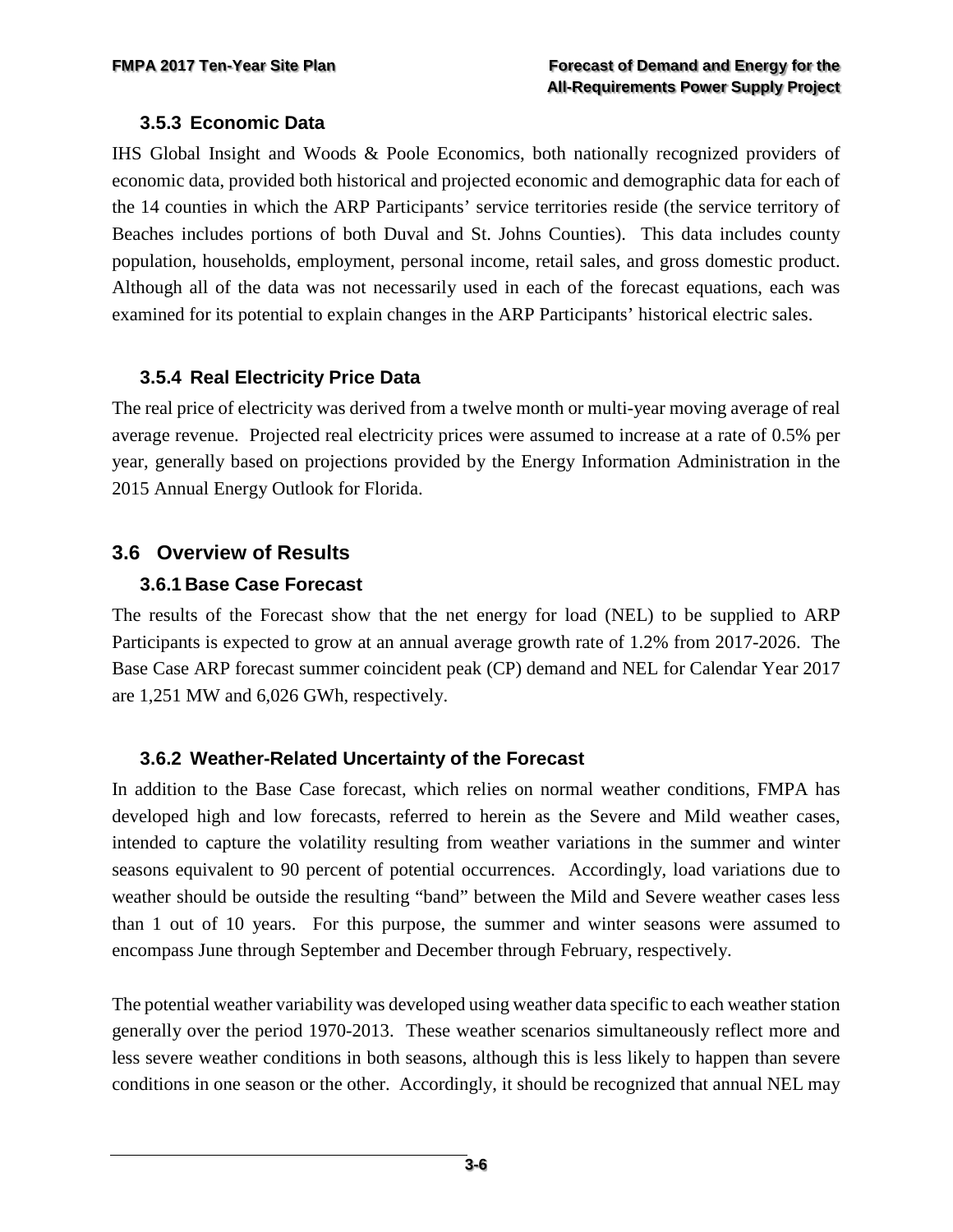be somewhat less volatile than the annual NEL variation shown herein. Conversely, NEL in any particular month may be *more* volatile than shown herein. Finally, because the forecast methodology derives peak demand from NEL via constant load factor assumptions, annual summer and winter peak demand are effectively assumed to have the same weather-related volatility as annual NEL.

The weather scenarios result in bands of uncertainty around the Base Case that are essentially constant through time, so that the projected growth rate is the same as the Base Case. The differential between the Severe Case and Base Case is somewhat larger than between the Mild Case and Base Case as a result of a somewhat non-linear response of load to weather.

## <span id="page-30-0"></span>**3.7 Load Forecast Schedules**

Schedules 2.1 through 2.3 and 3.1 through 3.3 present the Base Case load forecast. Schedules 3.1a and 3.2a present the low, or Mild weather case, and Schedules 3.1b and 3.2b present the high or Severe weather case. Schedule 4 presents the actual (2016) and forecasted (Base Case for 2017 and 2018) peak demand and NEL by month.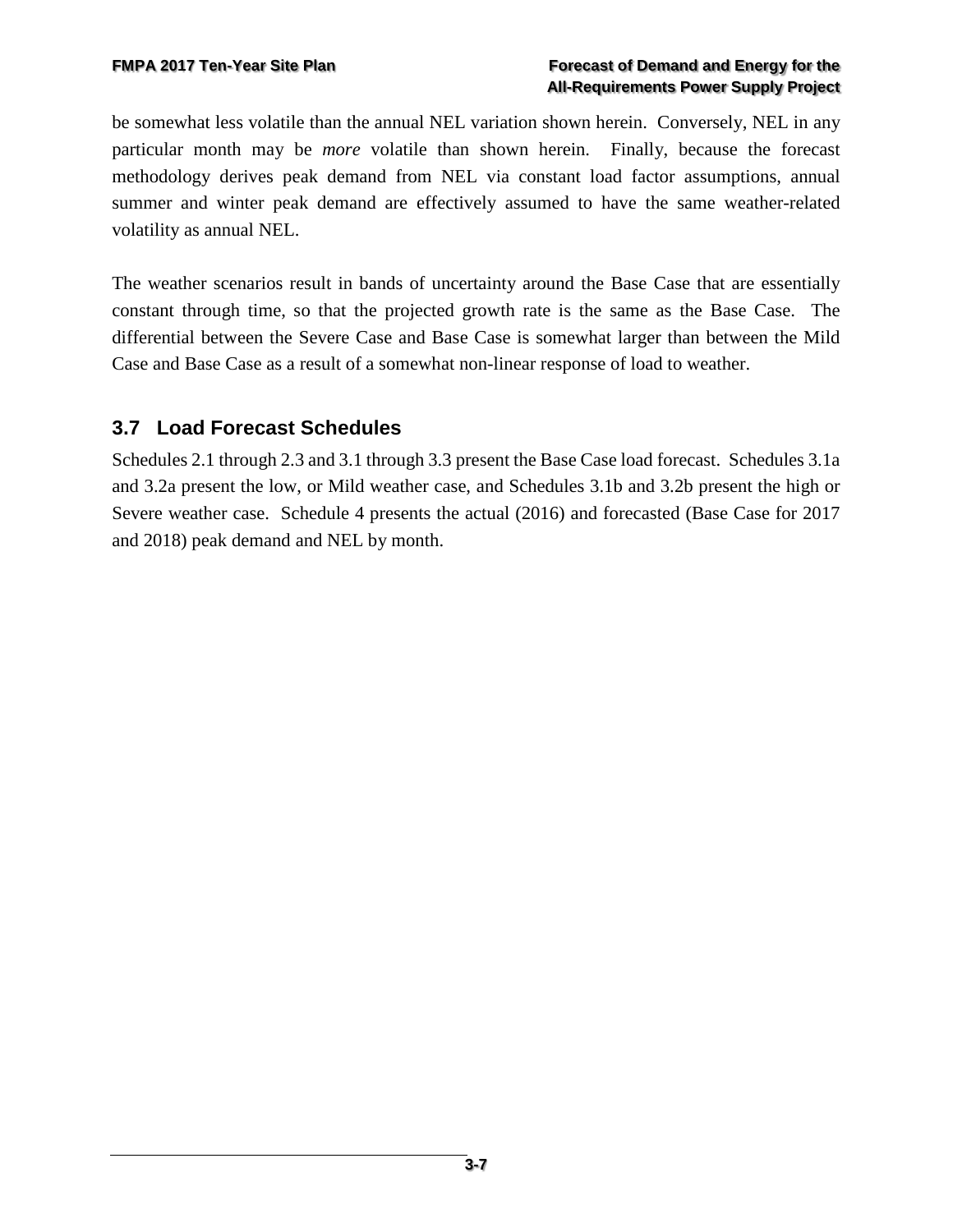| Schedule 2.1                                                                         |
|--------------------------------------------------------------------------------------|
| History and Forecast of Energy Consumption and Number of Customers by Customer Class |
| <b>All-Requirements Project</b>                                                      |

<span id="page-31-0"></span>

| (1)        | (2)                         | (3)                   | (4)         | (5)          | (6)                        | (7)   | (8)          | (9)                        |
|------------|-----------------------------|-----------------------|-------------|--------------|----------------------------|-------|--------------|----------------------------|
|            |                             |                       | Residential |              |                            |       | Commercial   |                            |
|            | Population<br>Served by ARP | <b>Members</b><br>per |             | Average No.  | Average kWh<br>Consumption |       | Average No.  | Average kWh<br>Consumption |
| Year $[1]$ | Participants                | Household             | GWh         | of Customers | per Customer               | GWh   | of Customers | per Customer               |
| 2007       | <b>NA</b>                   | <b>NA</b>             | 3,273       | 248,455      | 13,173                     | 3,407 | 45,717       | 74,531                     |
| 2008       | <b>NA</b>                   | <b>NA</b>             | 3,127       | 248,305      | 12,593                     | 3,365 | 46,521       | 72,333                     |
| 2009       | <b>NA</b>                   | <b>NA</b>             | 3,169       | 248,675      | 12,743                     | 3,232 | 45,999       | 70,253                     |
| 2010       | <b>NA</b>                   | <b>NA</b>             | 2,951       | 220,301      | 13,395                     | 2,835 | 40,174       | 70,575                     |
| 2011       | <b>NA</b>                   | <b>NA</b>             | 2,850       | 222,080      | 12,831                     | 2,803 | 40,139       | 69,822                     |
| 2012       | <b>NA</b>                   | <b>NA</b>             | 2,724       | 224,555      | 12,132                     | 2,778 | 40,185       | 69,119                     |
| 2013       | <b>NA</b>                   | <b>NA</b>             | 2,755       | 226,586      | 12,159                     | 2,771 | 40,407       | 68,586                     |
| 2014       | <b>NA</b>                   | <b>NA</b>             | 2,614       | 207,882      | 12,576                     | 2,574 | 37,780       | 68,129                     |
| 2015       | <b>NA</b>                   | <b>NA</b>             | 2,771       | 210,984      | 13,136                     | 2,680 | 38,337       | 69,893                     |
| 2016       | <b>NA</b>                   | <b>NA</b>             | 2,843       | 214,364      | 13,263                     | 2,711 | 39,004       | 69,511                     |
| 2017       | <b>NA</b>                   | <b>NA</b>             | 2,776       | 216,264      | 12,835                     | 2,706 | 39,343       | 68,785                     |
| 2018       | <b>NA</b>                   | <b>NA</b>             | 2,810       | 218,892      | 12,837                     | 2,740 | 39,763       | 68,915                     |
| 2019       | <b>NA</b>                   | <b>NA</b>             | 2,846       | 221,320      | 12,859                     | 2,775 | 40,181       | 69,064                     |
| 2020       | <b>NA</b>                   | <b>NA</b>             | 2,886       | 223,615      | 12,906                     | 2,810 | 40,600       | 69,207                     |
| 2021       | <b>NA</b>                   | <b>NA</b>             | 2,929       | 225,881      | 12,966                     | 2,844 | 41,020       | 69,332                     |
| 2022       | <b>NA</b>                   | <b>NA</b>             | 2,971       | 228,094      | 13,024                     | 2,877 | 41,433       | 69,438                     |
| 2023       | <b>NA</b>                   | <b>NA</b>             | 3,011       | 230,279      | 13,073                     | 2,910 | 41,841       | 69,539                     |
| 2024       | <b>NA</b>                   | <b>NA</b>             | 3,050       | 232,445      | 13,120                     | 2,942 | 42,244       | 69,638                     |
| 2025       | <b>NA</b>                   | <b>NA</b>             | 3,089       | 234,585      | 13,168                     | 2,974 | 42,644       | 69,731                     |
| 2026       | <b>NA</b>                   | <b>NA</b>             | 3,128       | 236,700      | 13,213                     | 3,006 | 43,044       | 69,826                     |

[2] Loads and customer counts only reflects the ARP. Qunicy's loads are shown as Sale for Resale on Schedule 2.3.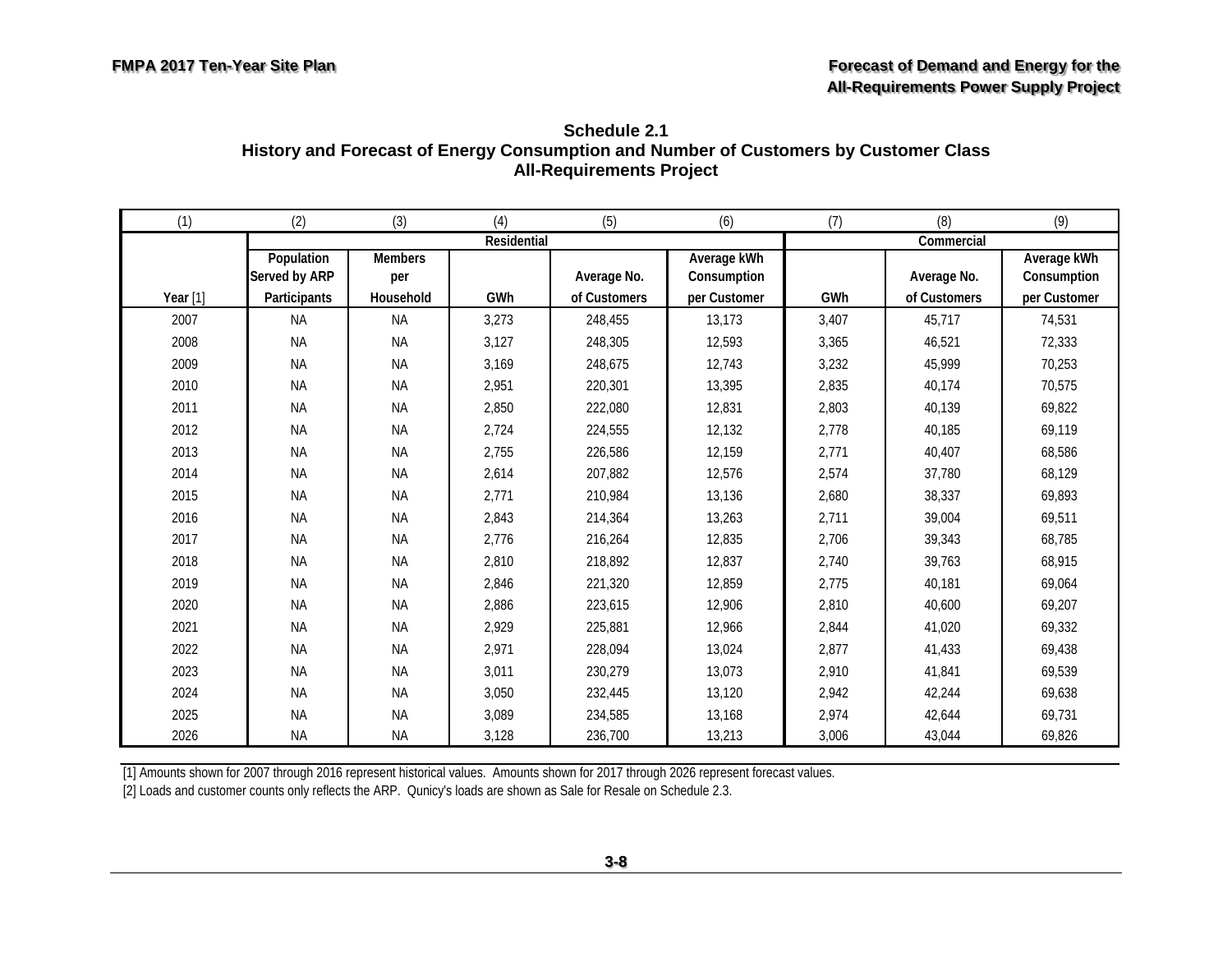<span id="page-32-0"></span>

| Schedule 2.2                                                                         |
|--------------------------------------------------------------------------------------|
| History and Forecast of Energy Consumption and Number of Customers by Customer Class |
| <b>All-Requirements Project</b>                                                      |

| (1)        | (2)            | (3)                       | (4)                        | (5)                                 | (6)                             | (7)                | (8)                                            |
|------------|----------------|---------------------------|----------------------------|-------------------------------------|---------------------------------|--------------------|------------------------------------------------|
|            |                | Industrial<br>Average No. | Average kWh<br>Consumption | <b>Railroads</b><br>and<br>Railways | Street &<br>Highway<br>Lighting | <b>Other Sales</b> | <b>Total Sales</b><br>to Ultimate<br>Customers |
| Year $[1]$ | GWh            | of Customers              | per Customer               | GWh                                 | GWh                             | GWh                | GWh                                            |
| 2007       | 20             |                           | 19,516,750                 | $\boldsymbol{0}$                    | 62                              | 114                | 6,876                                          |
| 2008       | $\overline{4}$ |                           | 3,694,000                  | 0                                   | 63                              | 116                | 6,674                                          |
| 2009       | 6              |                           | 5,889,000                  | $\boldsymbol{0}$                    | 64                              | 114                | 6,584                                          |
| 2010       | 3              |                           | 2,862,000                  | $\boldsymbol{0}$                    | 60                              | 109                | 5,958                                          |
| 2011       | 3              |                           | 2,653,000                  | 0                                   | 60                              | 106                | 5,821                                          |
| 2012       | 3              |                           | 2,738,000                  | 0                                   | 60                              | 104                | 5,668                                          |
| 2013       | $\overline{2}$ |                           | 1,983,000                  | $\boldsymbol{0}$                    | 60                              | 101                | 5,690                                          |
| 2014       | $\overline{3}$ |                           | 2,512,000                  | $\boldsymbol{0}$                    | 55                              | 107                | 5,353                                          |
| 2015       | $\overline{2}$ |                           | 1,767,700                  | $\boldsymbol{0}$                    | 55                              | 109                | 5,617                                          |
| 2016       | $\overline{2}$ |                           | 2,359,000                  | $\mathbf 0$                         | 55                              | 109                | 5,720                                          |
| 2017       | $\overline{2}$ |                           | 1,975,190                  | 0                                   | 55                              | 105                | 5,644                                          |
| 2018       | $\overline{2}$ |                           | 1,975,190                  | 0                                   | 55                              | 105                | 5,713                                          |
| 2019       | $\overline{2}$ |                           | 1,975,190                  | $\mathbf 0$                         | 56                              | 106                | 5,784                                          |
| 2020       | $\overline{2}$ |                           | 1,975,190                  | $\boldsymbol{0}$                    | 56                              | 106                | 5,859                                          |
| 2021       | $\overline{2}$ |                           | 1,975,190                  | 0                                   | 56                              | 106                | 5,937                                          |
| 2022       | $\overline{2}$ |                           | 1,975,190                  | $\boldsymbol{0}$                    | 56                              | 107                | 6,013                                          |
| 2023       | $\overline{2}$ |                           | 1,975,190                  | $\mathbf 0$                         | 57                              | 107                | 6,086                                          |
| 2024       | $\overline{2}$ |                           | 1,975,190                  | 0                                   | 57                              | 108                | 6,158                                          |
| 2025       | $\overline{2}$ |                           | 1,975,190                  | 0                                   | 57                              | 108                | 6,230                                          |
| 2026       | $\overline{2}$ |                           | 1,975,190                  | 0                                   | 58                              | 108                | 6,301                                          |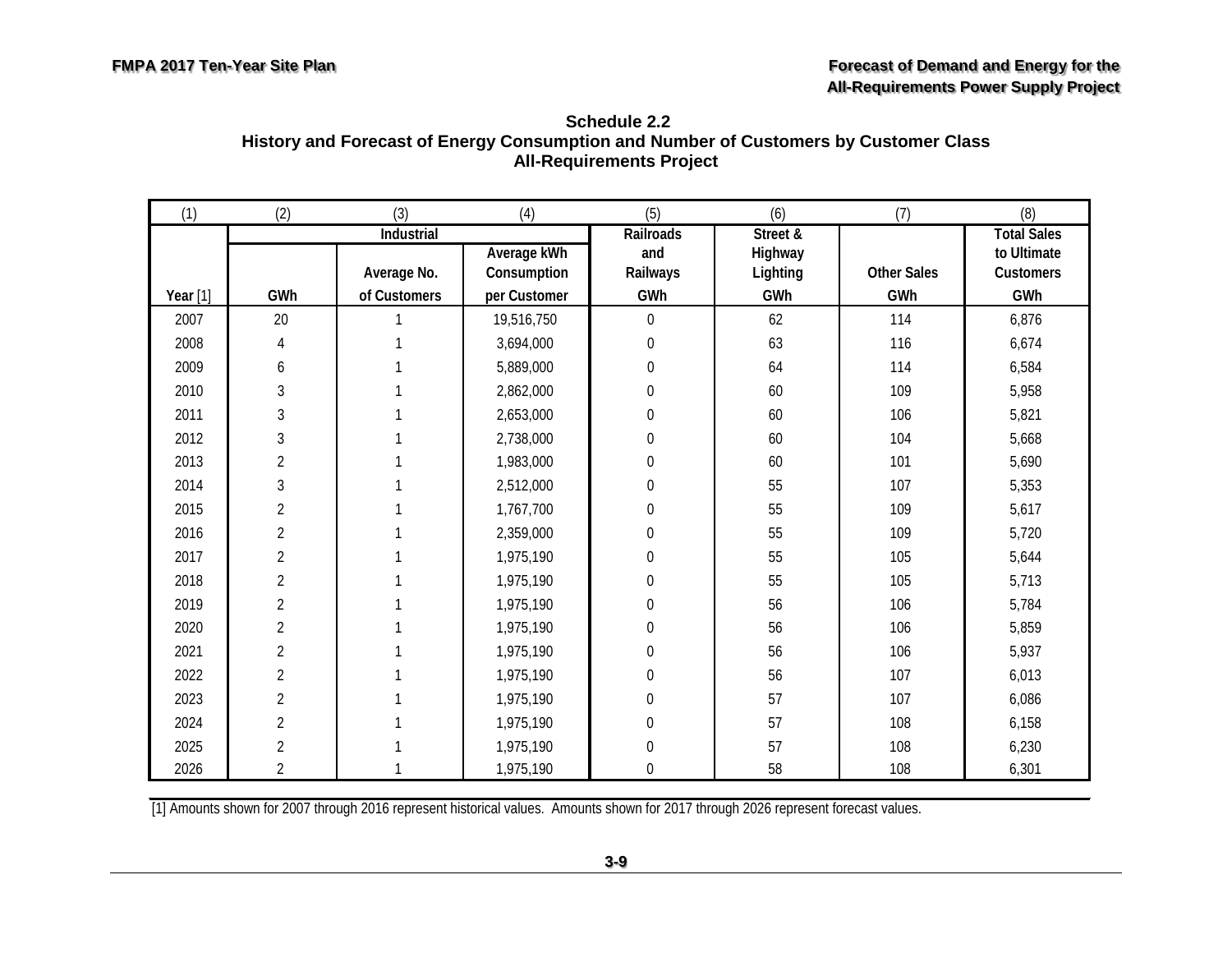<span id="page-33-0"></span>

| Schedule 2.3                                                                         |
|--------------------------------------------------------------------------------------|
| History and Forecast of Energy Consumption and Number of Customers by Customer Class |
| <b>All-Requirements Project</b>                                                      |

| (1)        | (2)              | (3)                             | (4)                 | (5)                    | (6)          |
|------------|------------------|---------------------------------|---------------------|------------------------|--------------|
|            | Sales for Resale | <b>Utility Use &amp; Losses</b> | Net Energy for Load | <b>Other Customers</b> | Total No. of |
| Year $[1]$ | GWh              | GWh                             | GWh                 | (Average No.)          | Customers    |
| 2007       | $\mathbf 0$      | 461                             | 7,337               | 0                      | 294,173      |
| 2008       | $\mathbf 0$      | 380                             | 7,053               | 0                      | 294,827      |
| 2009       | $\boldsymbol{0}$ | 396                             | 6,980               | 0                      | 294,675      |
| 2010       | 0                | 413                             | 6,371               | 0                      | 260,476      |
| 2011       | 105              | 305                             | 6,230               | 0                      | 262,219      |
| 2012       | 96               | 386                             | 6,151               | $\boldsymbol{0}$       | 264,741      |
| 2013       | 92               | 356                             | 6,138               | 0                      | 266,994      |
| 2014       | 91               | 334                             | 5,778               | $\boldsymbol{0}$       | 245,663      |
| 2015       | 88               | 337                             | 6,042               | 0                      | 249,322      |
| 2016       | $\overline{0}$   | 318                             | 6,039               | $\boldsymbol{0}$       | 253,369      |
| 2017       | $\boldsymbol{0}$ | 382                             | 6,026               | 0                      | 255,608      |
| 2018       | $\boldsymbol{0}$ | 386                             | 6,099               | $\boldsymbol{0}$       | 258,656      |
| 2019       | $\Omega$         | 390                             | 6,174               | 0                      | 261,502      |
| 2020       | $\boldsymbol{0}$ | 384                             | 6,244               | 0                      | 264,216      |
| 2021       | $\boldsymbol{0}$ | 382                             | 6,319               | 0                      | 266,902      |
| 2022       | $\boldsymbol{0}$ | 384                             | 6,397               | 0                      | 269,528      |
| 2023       | 0                | 386                             | 6,472               | 0                      | 272,121      |
| 2024       | 0                | 392                             | 6,550               | 0                      | 274,690      |
| 2025       | 0                | 390                             | 6,619               | $\boldsymbol{0}$       | 277,230      |
| 2026       | 0                | 391                             | 6,692               | $\boldsymbol{0}$       | 279,745      |

[2] Sales to cover Quincy's loads are shown as Sale for Resale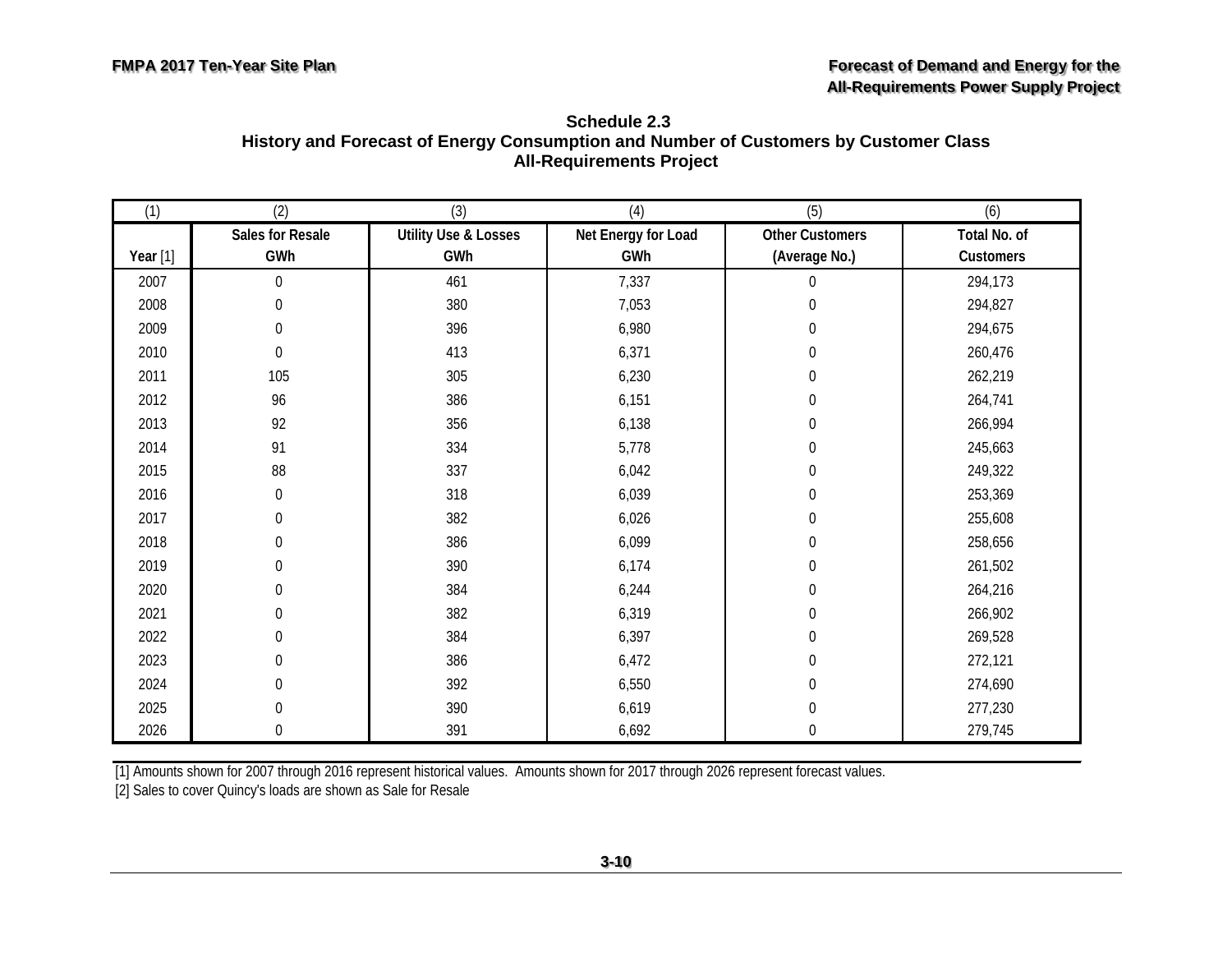| (1)      | (2)   | $\overline{3)}$ | (4)              | (5)           | (6)          | (7)          | (8)                    | (9)                    | (10)     |
|----------|-------|-----------------|------------------|---------------|--------------|--------------|------------------------|------------------------|----------|
|          |       |                 |                  |               | Residential  |              | Commercial/            | Commercial/            |          |
|          |       |                 |                  |               | Load         | Residential  | <b>Industrial Load</b> | <b>Industrial Load</b> | Net Firm |
| Year [1] | Total | Wholesale       | Retail           | Interruptible | Management   | Conservation | Management             | Conservation           | Demand   |
| 2007     | 1,540 | 1,540           | 0                | $\mathbf 0$   | $\mathbf{0}$ | $\mathbf 0$  | $\mathbf{0}$           | $\mathbf{0}$           | 1,540    |
| 2008     | 1,468 | 1,468           | $\boldsymbol{0}$ | $\Omega$      | $\Omega$     | $\mathbf{0}$ | $\mathbf{0}$           | $\mathbf 0$            | 1,468    |
| 2009     | 1,500 | 1,500           | 0                | $\Omega$      | $\Omega$     | $\mathbf 0$  | 0                      | $\mathbf 0$            | 1,500    |
| 2010     | 1,287 | 1,287           | 0                | 0             | 0            | $\mathbf{0}$ | $\mathbf{0}$           | $\mathbf 0$            | 1,287    |
| 2011     | 1,302 | 1,302           | $\mathbf 0$      | 0             | 0            | $\mathbf{0}$ | $\mathbf 0$            | $\mathbf 0$            | 1,302    |
| 2012     | 1,238 | 1,238           | $\mathbf 0$      | $\Omega$      | $\Omega$     | $\Omega$     | $\mathbf 0$            | $\Omega$               | 1,238    |
| 2013     | 1,257 | 1,257           | $\mathbf 0$      | $\Omega$      | $\Omega$     | $\mathbf{0}$ | $\mathbf 0$            | $\Omega$               | 1,257    |
| 2014     | 1,218 | 1,218           | $\mathbf 0$      |               |              | $\Omega$     | $\Omega$               | $\Omega$               | 1,218    |
| 2015     | 1,227 | 1,227           | $\mathbf 0$      | $\Omega$      | $\Omega$     | $\theta$     | $\mathbf 0$            | $\mathbf{0}$           | 1,227    |
| 2016     | 1,296 | 1,296           | $\mathbf 0$      | $\mathbf 0$   | 0            | $\mathbf{0}$ | $\mathbf 0$            | $\mathbf 0$            | 1,296    |
| 2017     | 1,251 | 1,251           | $\mathbf 0$      | $\mathbf 0$   | $\mathbf{0}$ | $\mathbf 0$  | $\mathbf 0$            | $\overline{0}$         | 1,251    |
| 2018     | 1,266 | 1,266           | 0                | $\Omega$      | $\Omega$     | $\Omega$     | $\Omega$               | $\mathbf{0}$           | 1,266    |
| 2019     | 1,282 | 1,282           | 0                | $\Omega$      | $\Omega$     | $\Omega$     | $\Omega$               | $\mathbf 0$            | 1,282    |
| 2020     | 1,298 | 1,298           | $\mathbf 0$      | $\mathbf 0$   | 0            | $\Omega$     | $\mathbf 0$            | $\boldsymbol{0}$       | 1,298    |
| 2021     | 1,314 | 1,314           | $\mathbf 0$      | $\mathbf 0$   | 0            | $\Omega$     | $\Omega$               | $\mathbf 0$            | 1,314    |
| 2022     | 1,330 | 1,330           | $\mathbf 0$      | 0             | 0            | $\mathbf{0}$ | $\mathbf 0$            | $\mathbf 0$            | 1,330    |
| 2023     | 1,346 | 1,346           | 0                | $\Omega$      | 0            | $\Omega$     | $\Omega$               | $\boldsymbol{0}$       | 1,346    |
| 2024     | 1,363 | 1,363           | $\Omega$         | 0             | 0            | $\Omega$     | $\Omega$               | $\mathbf{0}$           | 1,363    |
| 2025     | 1,378 | 1,378           | $\mathbf 0$      | $\Omega$      | $\mathbf 0$  | $\mathbf 0$  | $\Omega$               | $\mathbf 0$            | 1,378    |
| 2026     | 1,393 | 1,393           | 0                | 0             | $\Omega$     | $\Omega$     | $\Omega$               | $\Omega$               | 1,393    |

<span id="page-34-0"></span>**Schedule 3.1 History and Forecast of Summer Peak Demand (MW) All-Requirements Project – Base Case**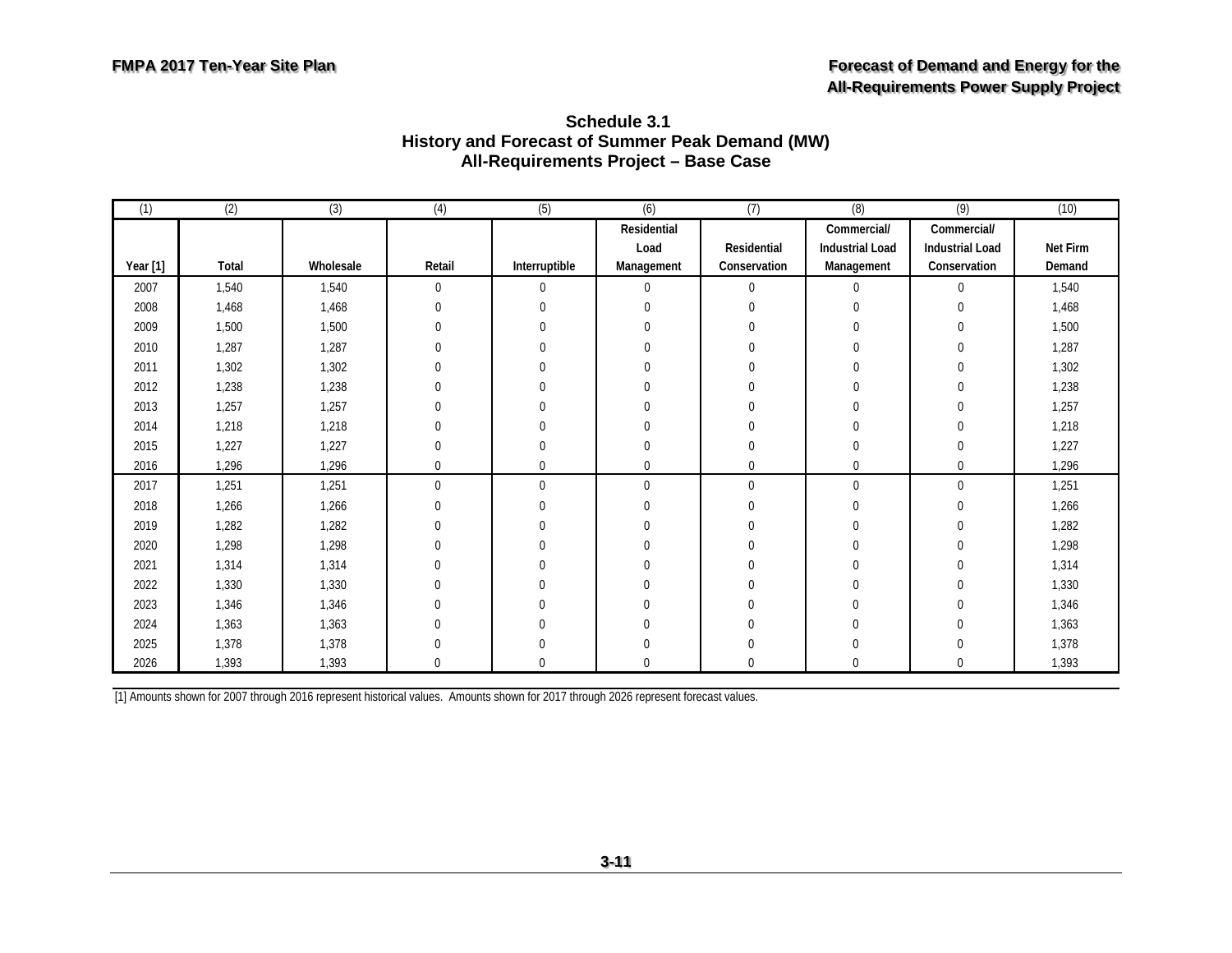<span id="page-35-0"></span>

| (1)      | (2)   | (3)       | (4)      | (5)           | (6)          | (7)          | (8)                    | (9)                    | (10)     |
|----------|-------|-----------|----------|---------------|--------------|--------------|------------------------|------------------------|----------|
|          |       |           |          |               | Residential  |              | Commercial/            | Commercial/            |          |
|          |       |           |          |               | Load         | Residential  | <b>Industrial Load</b> | <b>Industrial Load</b> | Net Firm |
| Year [1] | Total | Wholesale | Retail   | Interruptible | Management   | Conservation | Management             | Conservation           | Demand   |
| 2006/07  | 1,217 | 1,217     | 0        | $\mathbf 0$   | $\mathbf{0}$ | $\mathbf 0$  | $\mathbf{0}$           | $\mathbf 0$            | 1,217    |
| 2007/08  | 1,347 | 1,347     | 0        | $\Omega$      | $\Omega$     |              | $\Omega$               | 0                      | 1,347    |
| 2008/09  | 1,436 | 1,436     | 0        | $\Omega$      | $\Omega$     | $\Omega$     | $\Omega$               | $\Omega$               | 1,436    |
| 2009/10  | 1,427 | 1,427     | $\Omega$ | $\Omega$      | $\Omega$     | $\Omega$     | $\Omega$               | 0                      | 1,427    |
| 2010/11  | 1,272 | 1,272     | $\Omega$ | 0             | $\Omega$     | $\Omega$     | $\Omega$               |                        | 1,272    |
| 2011/12  | 1,133 | 1,133     | $\Omega$ | $\Omega$      | $\Omega$     |              |                        |                        | 1,133    |
| 2012/13  | 1,034 | 1,034     |          | $\Omega$      | $\Omega$     | $\Omega$     |                        |                        | 1,034    |
| 2013/14  | 1,028 | 1,028     |          | $\Omega$      | $\Omega$     |              | <sup>0</sup>           |                        | 1,028    |
| 2014/15  | 1,161 | 1,161     | 0        | $\Omega$      | U            | $\Omega$     | $\Omega$               |                        | 1,161    |
| 2015/16  | 1,019 | 1,019     | $\Omega$ | $\Omega$      | $\Omega$     | $\Omega$     | $\Omega$               |                        | 1,019    |
| 2016/17  | 1,107 | 1,107     | $\Omega$ | 0             | 0            | $\Omega$     | 0                      |                        | 1,107    |
| 2017/18  | 1,121 | 1,121     |          | 0             | $\Omega$     | $\Omega$     | $\Omega$               |                        | 1,121    |
| 2018/19  | 1,135 | 1,135     |          | $\Omega$      | $\Omega$     | $\Omega$     | $\Omega$               |                        | 1,135    |
| 2019/20  | 1,149 | 1,149     |          | $\Omega$      | $\Omega$     | $\Omega$     | $\Omega$               |                        | 1,149    |
| 2020/21  | 1,163 | 1,163     |          | 0             | $\Omega$     | 0            | 0                      |                        | 1,163    |
| 2021/22  | 1,178 | 1,178     |          | $\Omega$      | $\Omega$     | $\Omega$     | $\Omega$               |                        | 1,178    |
| 2022/23  | 1,191 | 1,191     |          | 0             | $\Omega$     | $\Omega$     | $\Omega$               |                        | 1,191    |
| 2023/24  | 1,206 | 1,206     |          | 0             | $\Omega$     | $\Omega$     | $\Omega$               |                        | 1,206    |
| 2024/25  | 1,219 | 1,219     |          |               | <sup>0</sup> | $\Omega$     | <sup>0</sup>           |                        | 1,219    |
| 2025/26  | 1,232 | 1,232     |          | 0             | $\Omega$     | $\Omega$     | $\Omega$               |                        | 1,232    |

#### **Schedule 3.2 History and Forecast of Winter Peak Demand (MW) All-Requirements Project – Base Case**

[1] Amounts shown for 2006/07 through 2015/16 represent historical values. Amounts shown for 2016/17 through 2025/26 represent forecast values.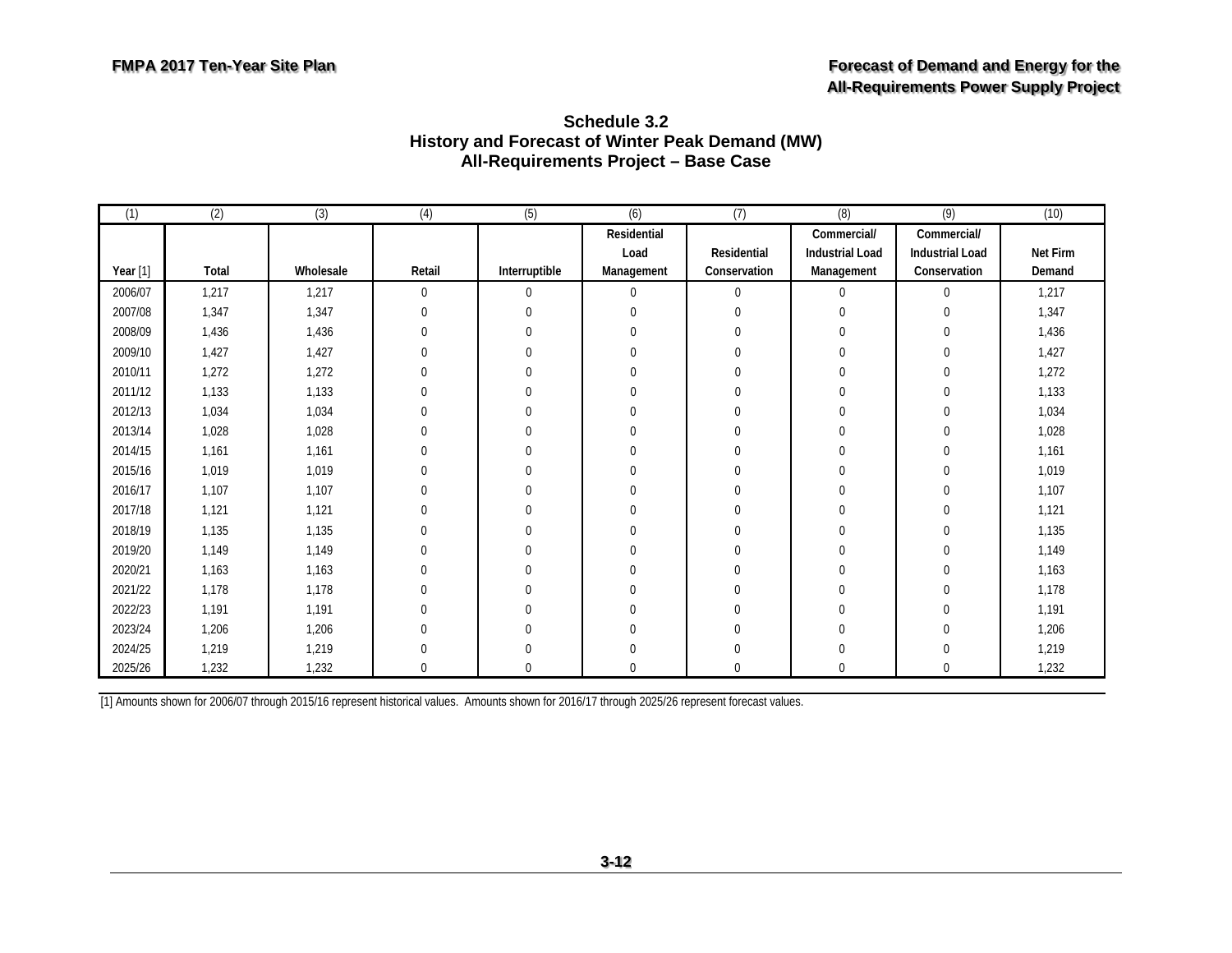<span id="page-36-0"></span>

| Schedule 3.3                                             |
|----------------------------------------------------------|
| History and Forecast of Annual Net Energy for Load (GWh) |
| All-Requirements Project - Base Case                     |

| (1)      | (2)                   | (3)                | (4)          | (5)                | (6)               | (7)               |
|----------|-----------------------|--------------------|--------------|--------------------|-------------------|-------------------|
|          | <b>Total Sales to</b> |                    |              |                    |                   |                   |
|          | <b>Ultimate</b>       |                    |              |                    |                   |                   |
|          | <b>Customers</b>      |                    | Commercial/  |                    |                   |                   |
|          | (including Sales      | <b>Residential</b> | Industrial   | <b>Utility Use</b> | <b>Net Energy</b> |                   |
| Year [1] | for Resale)           | Conservation       | Conservation | & Losses           | for Load          | Load Factor % [2] |
| 2007     | 6,876                 | $\overline{0}$     | 0            | 461                | 7,337             | 54%               |
| 2008     | 6,674                 | $\Omega$           | 0            | 380                | 7,053             | 55%               |
| 2009     | 6,584                 | $\overline{0}$     | 0            | 396                | 6,980             | 53%               |
| 2010     | 5,958                 | $\overline{0}$     | 0            | 413                | 6,371             | 51%               |
| 2011     | 5,925                 | $\boldsymbol{0}$   | 0            | 305                | 6,230             | 55%               |
| 2012     | 5,764                 | 0                  | 0            | 386                | 6,151             | 57%               |
| 2013     | 5,782                 | 0                  | 0            | 356                | 6,138             | 56%               |
| 2014     | 5,443                 | 0                  | 0            | 334                | 5,778             | 54%               |
| 2015     | 5,705                 | $\mathbf 0$        | 0            | 337                | 6,042             | 56%               |
| 2016     | 5,720                 | $\Omega$           | 0            | 318                | 6,039             | 53%               |
| 2017     | 5,644                 | $\mathbf 0$        | 0            | 382                | 6,026             | 55%               |
| 2018     | 5,713                 | $\overline{0}$     | 0            | 386                | 6,099             | 55%               |
| 2019     | 5,784                 | $\overline{0}$     | 0            | 390                | 6,174             | 55%               |
| 2020     | 5,859                 | 0                  | 0            | 384                | 6,244             | 55%               |
| 2021     | 5,937                 | $\overline{0}$     | 0            | 382                | 6,319             | 55%               |
| 2022     | 6,013                 | 0                  | 0            | 384                | 6,397             | 55%               |
| 2023     | 6,086                 | $\overline{0}$     | 0            | 386                | 6,472             | 55%               |
| 2024     | 6,158                 | $\overline{0}$     | 0            | 392                | 6,550             | 55%               |
| 2025     | 6,230                 | $\Omega$           | 0            | 390                | 6,619             | 55%               |
| 2026     | 6,301                 | 0                  | 0            | 391                | 6,692             | 55%               |

[2] The load factor reflects the annual calendar peak in the denominator (rather than, for example, the summer peak).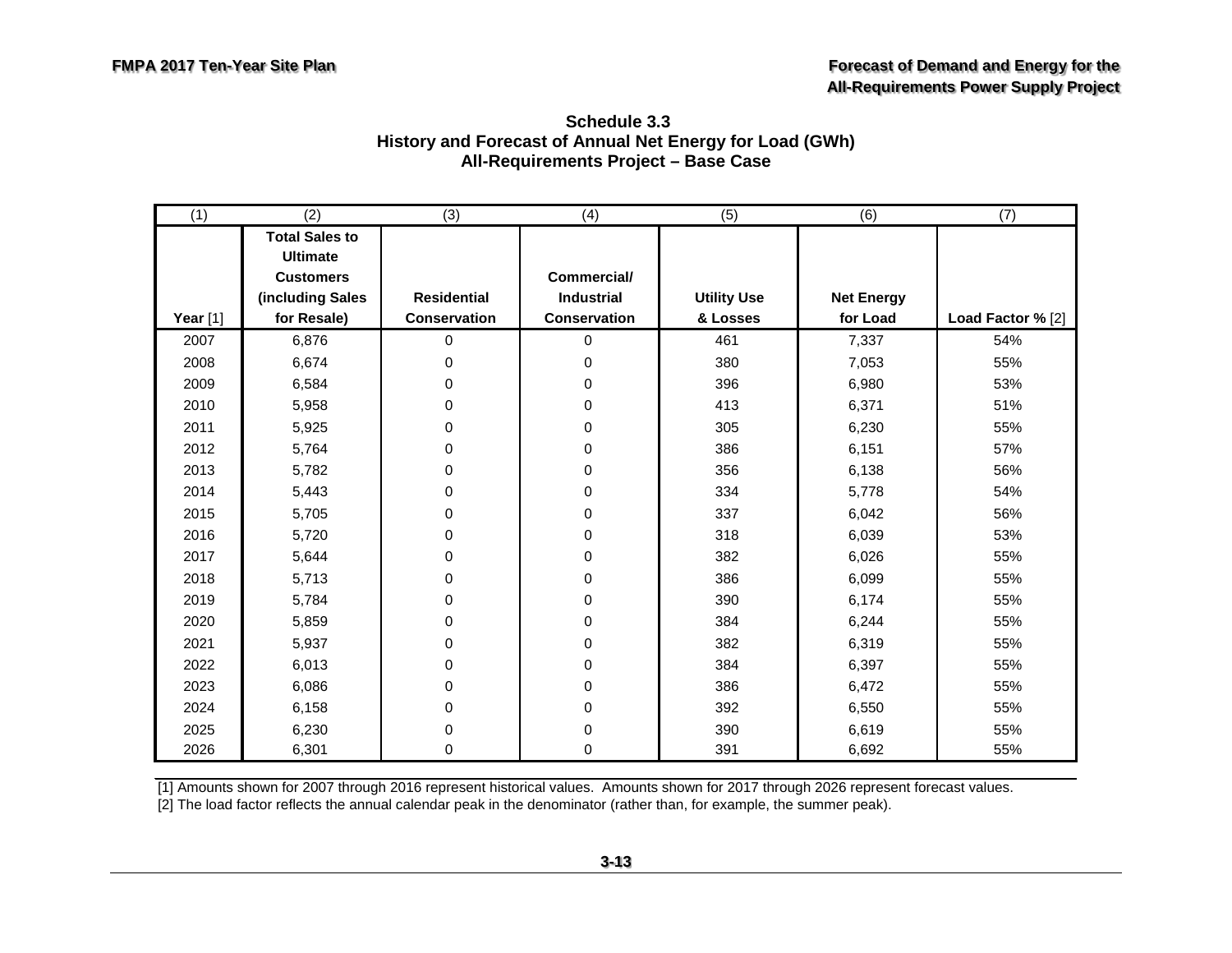#### **Schedule 3.1a Forecast of Summer Peak Demand (MW) All-Requirements Project – Low Case [1]**

| (1)  | (2)   | (3)       | (4)    | (5)           | (6)         | (7)          | (8)                    | (9)                    | (10)     |
|------|-------|-----------|--------|---------------|-------------|--------------|------------------------|------------------------|----------|
|      |       |           |        |               | Residential |              | Commercial/            | Commercial/            |          |
|      |       |           |        |               | Load        | Residential  | <b>Industrial Load</b> | <b>Industrial Load</b> | Net Firm |
| Year | Total | Wholesale | Retail | Interruptible | Management  | Conservation | Management             | Conservation           | Demand   |
| 2017 | 1,209 | 1,209     |        |               | $\Omega$    | 0            |                        |                        | 1,209    |
| 2018 | 1,224 | 1,224     |        |               |             | 0            |                        |                        | 1,224    |
| 2019 | 1,239 | 1,239     |        |               |             | 0            |                        |                        | 1,239    |
| 2020 | 1,254 | 1,254     |        |               |             |              |                        |                        | 1,254    |
| 2021 | 1,270 | 1,270     |        |               |             | 0            |                        |                        | 1,270    |
| 2022 | 1,286 | 1,286     |        |               |             |              |                        |                        | 1,286    |
| 2023 | 1,302 | 1,302     |        |               | $\Omega$    | 0            |                        |                        | 1,302    |
| 2024 | 1,318 | 1,318     |        |               |             |              |                        |                        | 1,318    |
| 2025 | 1,332 | 1,332     |        |               |             | 0            |                        |                        | 1,332    |
| 2026 | 1,347 | 1,347     |        |               |             |              |                        |                        | 1,347    |

<span id="page-37-0"></span>[1] Values represent predicted summer peak demand under mild weather conditions.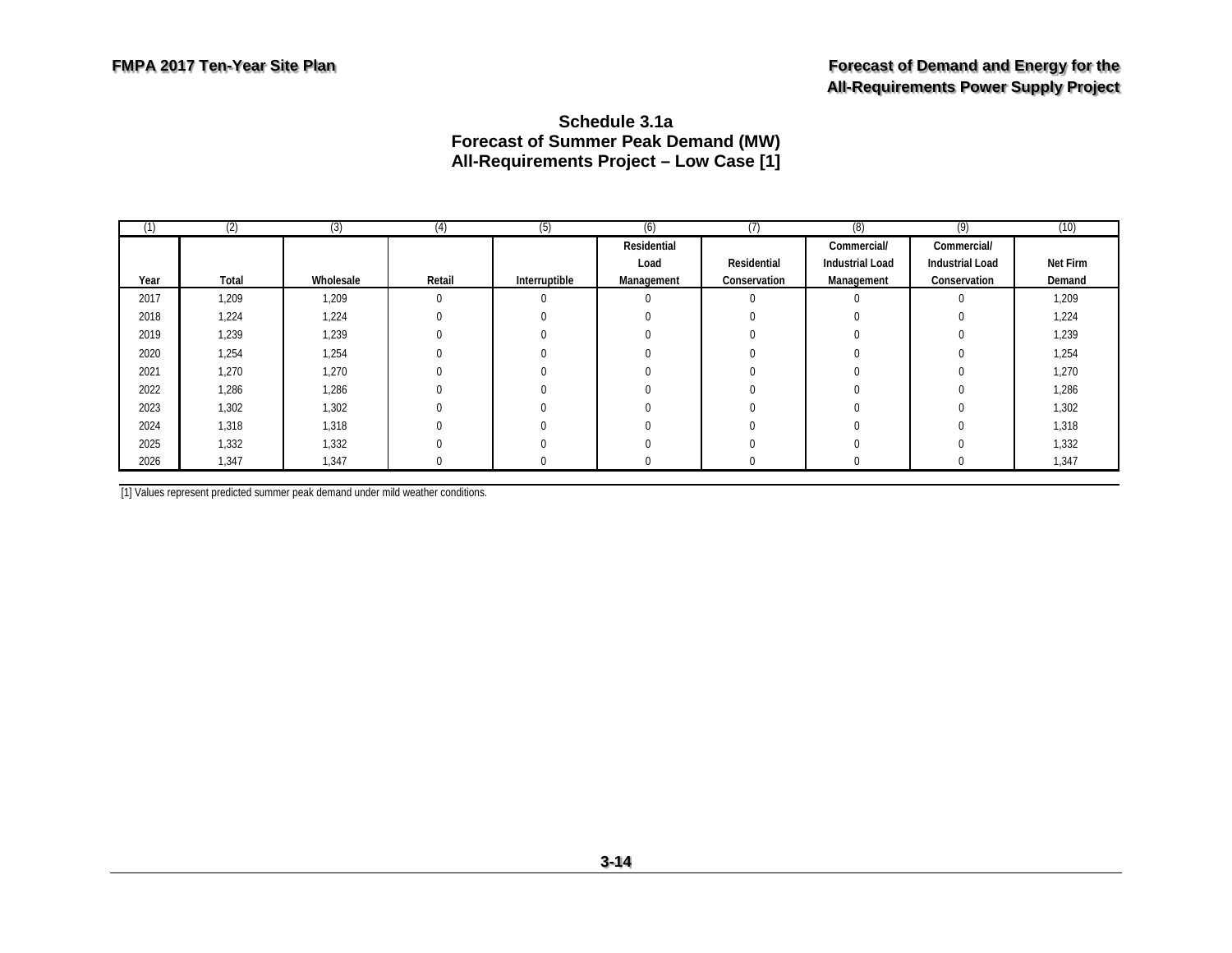#### <span id="page-38-0"></span>**Schedule 3.1b Forecast of Summer Peak Demand (MW) All-Requirements Project – High Case [1]**

| (1)  | (2)   | (3)       | (4)      | (5)           | (6)         | (7)          | (8)                    | (9)                    | (10)     |
|------|-------|-----------|----------|---------------|-------------|--------------|------------------------|------------------------|----------|
|      |       |           |          |               | Residential |              | Commercial/            | Commercial/            |          |
|      |       |           |          |               | Load        | Residential  | <b>Industrial Load</b> | <b>Industrial Load</b> | Net Firm |
| Year | Total | Wholesale | Retail   | Interruptible | Management  | Conservation | Management             | Conservation           | Demand   |
| 2017 | 1,297 | 1,297     | 0        | $\sim$        |             | $\sim$       | 0                      |                        | 1,297    |
| 2018 | 1,313 | 1,313     | 0        |               |             |              |                        |                        | 1,313    |
| 2019 | 1,329 | 1,329     |          |               |             |              |                        |                        | 1,329    |
| 2020 | 1,346 | 1,346     |          |               |             |              |                        |                        | 1,346    |
| 2021 | 1,363 | 1,363     | $\Omega$ |               |             |              |                        |                        | 1,363    |
| 2022 | 1,380 | 1,380     |          |               |             |              |                        |                        | 1,380    |
| 2023 | 1,396 | 1,396     |          |               |             |              |                        |                        | 1,396    |
| 2024 | 1,414 | 1,414     |          |               |             |              |                        |                        | 1,414    |
| 2025 | 1,429 | 1,429     |          |               |             |              |                        |                        | 1,429    |
| 2026 | 1,445 | 1,445     | 0        |               |             |              | U                      |                        | 1,445    |

[1] Values represent predicted summer peak demand under severe weather conditions.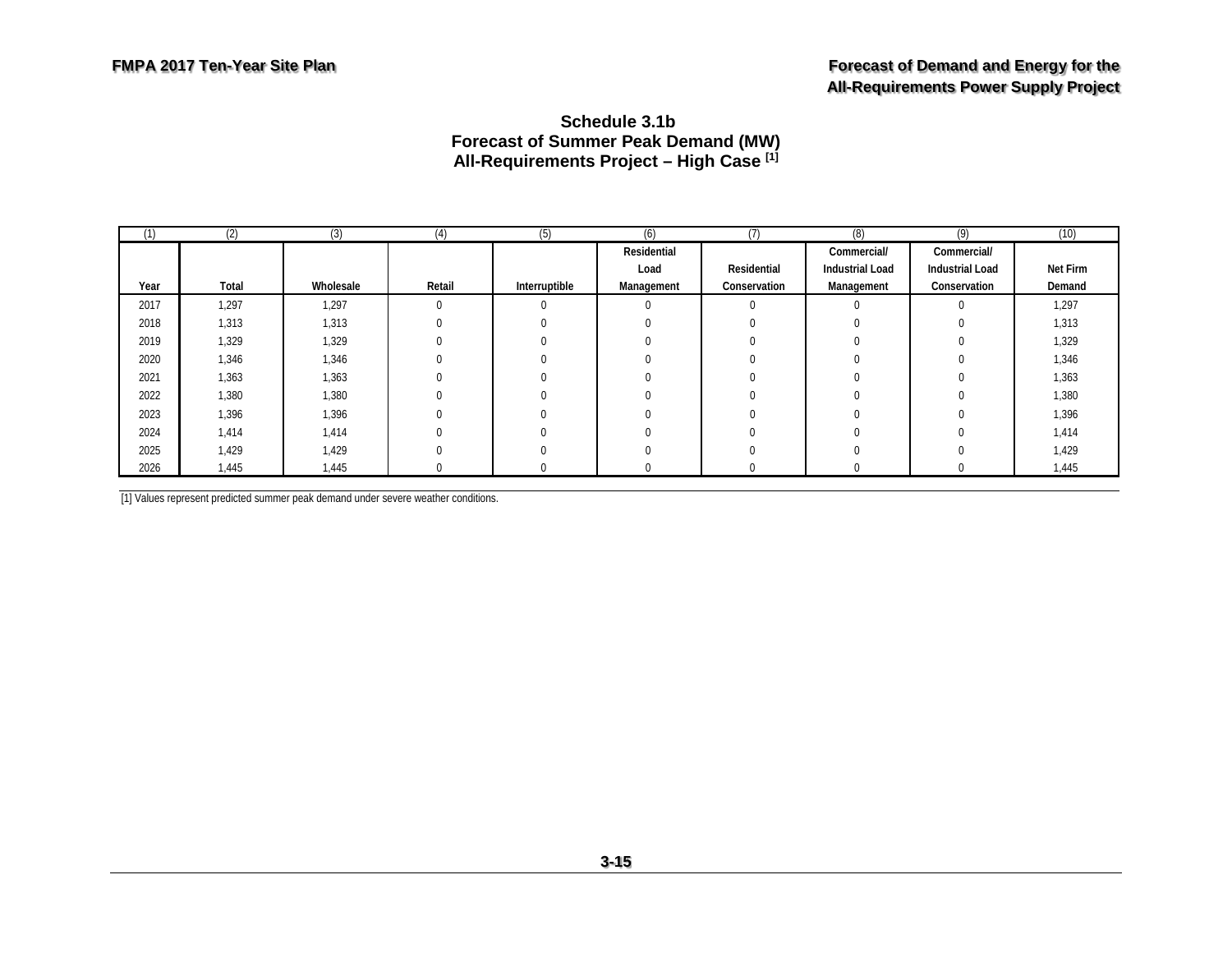#### **Schedule 3.2a Forecast of Winter Peak Demand (MW) All-Requirements Project – Low Case [1]**

| (1)     | (2)   | (3)       | (4)    | (5)           | (6)         | (7)          | (8)                    | (9)                    | (10)     |
|---------|-------|-----------|--------|---------------|-------------|--------------|------------------------|------------------------|----------|
|         |       |           |        |               | Residential |              | Commercial/            | Commercial/            |          |
|         |       |           |        |               | Load        | Residential  | <b>Industrial Load</b> | <b>Industrial Load</b> | Net Firm |
| Year    | Total | Wholesale | Retail | Interruptible | Management  | Conservation | Management             | Conservation           | Demand   |
| 2016/17 | 1,069 | 1,069     | 0      | $\Omega$      |             | $\Omega$     |                        |                        | 1,069    |
| 2017/18 | 1,082 | 1,082     |        | $\Omega$      |             |              |                        |                        | 1,082    |
| 2018/19 | 1,096 | 1,096     |        | $\Omega$      |             |              |                        |                        | 1,096    |
| 2019/20 | 1.110 | 1,110     |        | $\Omega$      |             |              |                        |                        | 1,110    |
| 2020/21 | 1,123 | 1,123     |        |               |             |              |                        |                        | 1,123    |
| 2021/22 | 1,137 | 1,137     |        | $\Omega$      |             | U            |                        |                        | 1,137    |
| 2022/23 | 1,151 | 1,151     |        | $\Omega$      |             |              |                        |                        | 1,151    |
| 2023/24 | 1,165 | 1,165     |        |               |             |              |                        |                        | 1,165    |
| 2024/25 | 1,177 | 1,177     |        | $\Omega$      |             | U            |                        |                        | 1,177    |
| 2025/26 | 1,191 | 1,191     |        | 0             |             |              |                        |                        | 1,191    |
|         |       |           |        |               |             |              |                        |                        |          |

<span id="page-39-0"></span>[1] Values represent predicted winter peak demand under mild weather conditions.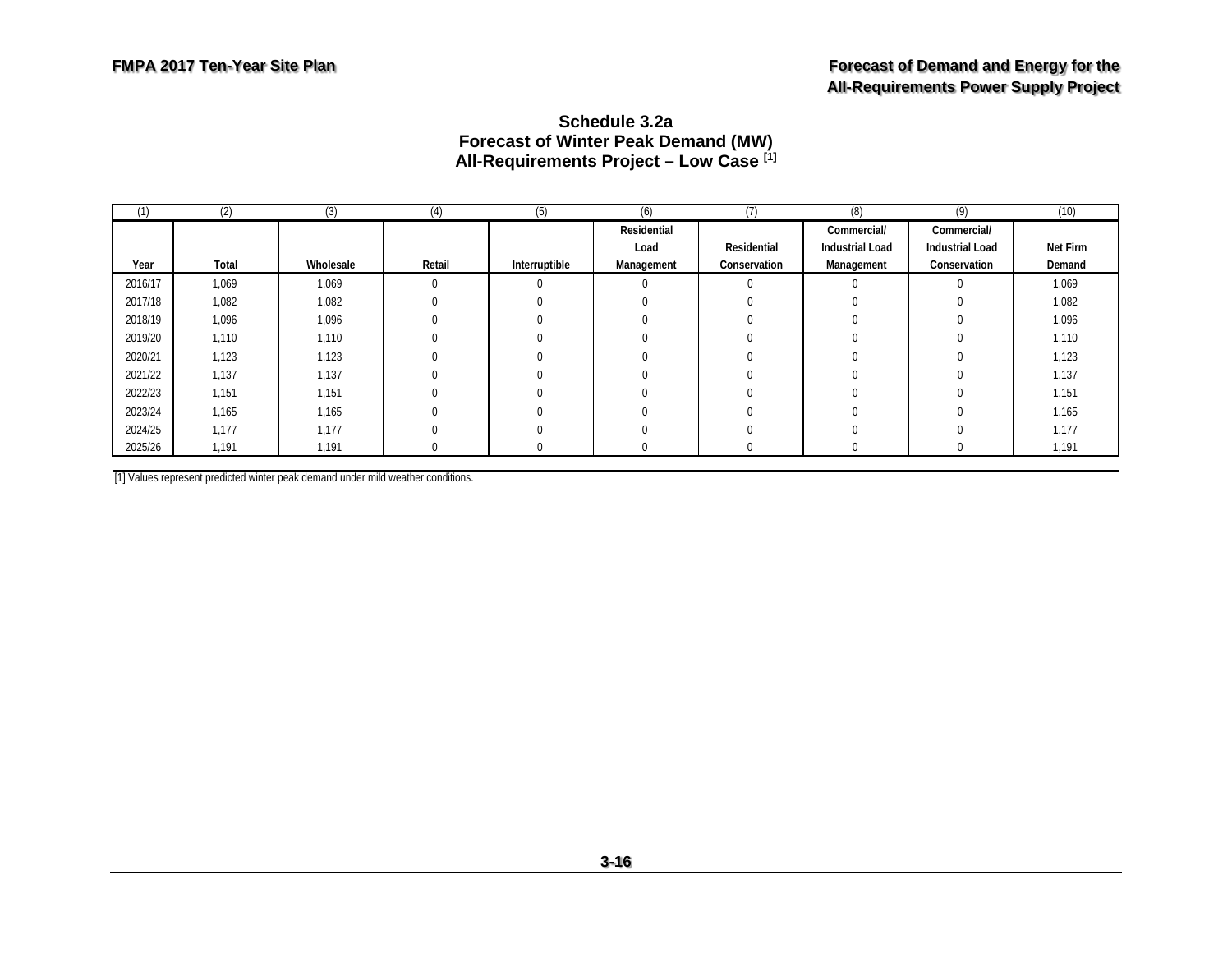#### <span id="page-40-0"></span>**Schedule 3.2b Forecast of Winter Peak Demand (MW) All-Requirements Project – High Case [1]**

| (1)     | (2)   | (3)       | (4)    | (5)           | (6)         | (7)          | (8)                    | (9)                    | (10)     |
|---------|-------|-----------|--------|---------------|-------------|--------------|------------------------|------------------------|----------|
|         |       |           |        |               | Residential |              | Commercial/            | Commercial/            |          |
|         |       |           |        |               | Load        | Residential  | <b>Industrial Load</b> | <b>Industrial Load</b> | Net Firm |
| Year    | Total | Wholesale | Retail | Interruptible | Management  | Conservation | Management             | Conservation           | Demand   |
| 2016/17 | 1,148 | 1,148     | 0      |               |             | $\Omega$     |                        |                        | 1,148    |
| 2017/18 | 1,163 | 1,163     |        | $\Omega$      |             |              |                        |                        | 1,163    |
| 2018/19 | 1,178 | 1,178     |        | $\Omega$      |             |              |                        |                        | 1,178    |
| 2019/20 | 1,192 | 1,192     |        | 0             |             |              |                        |                        | 1,192    |
| 2020/21 | 1,207 | 1,207     |        |               |             |              |                        |                        | 1,207    |
| 2021/22 | 1,222 | 1,222     |        | U             |             |              |                        |                        | 1,222    |
| 2022/23 | 1,236 | 1,236     |        | $\Omega$      |             |              |                        |                        | 1,236    |
| 2023/24 | 1,252 | 1,252     |        |               |             |              |                        |                        | 1,252    |
| 2024/25 | 1,265 | 1,265     |        | $\Omega$      |             |              |                        |                        | 1,265    |
| 2025/26 | 1,279 | 1,279     |        |               |             |              |                        |                        | 1,279    |

[1] Values represent predicted winter peak demand under severe weather conditions.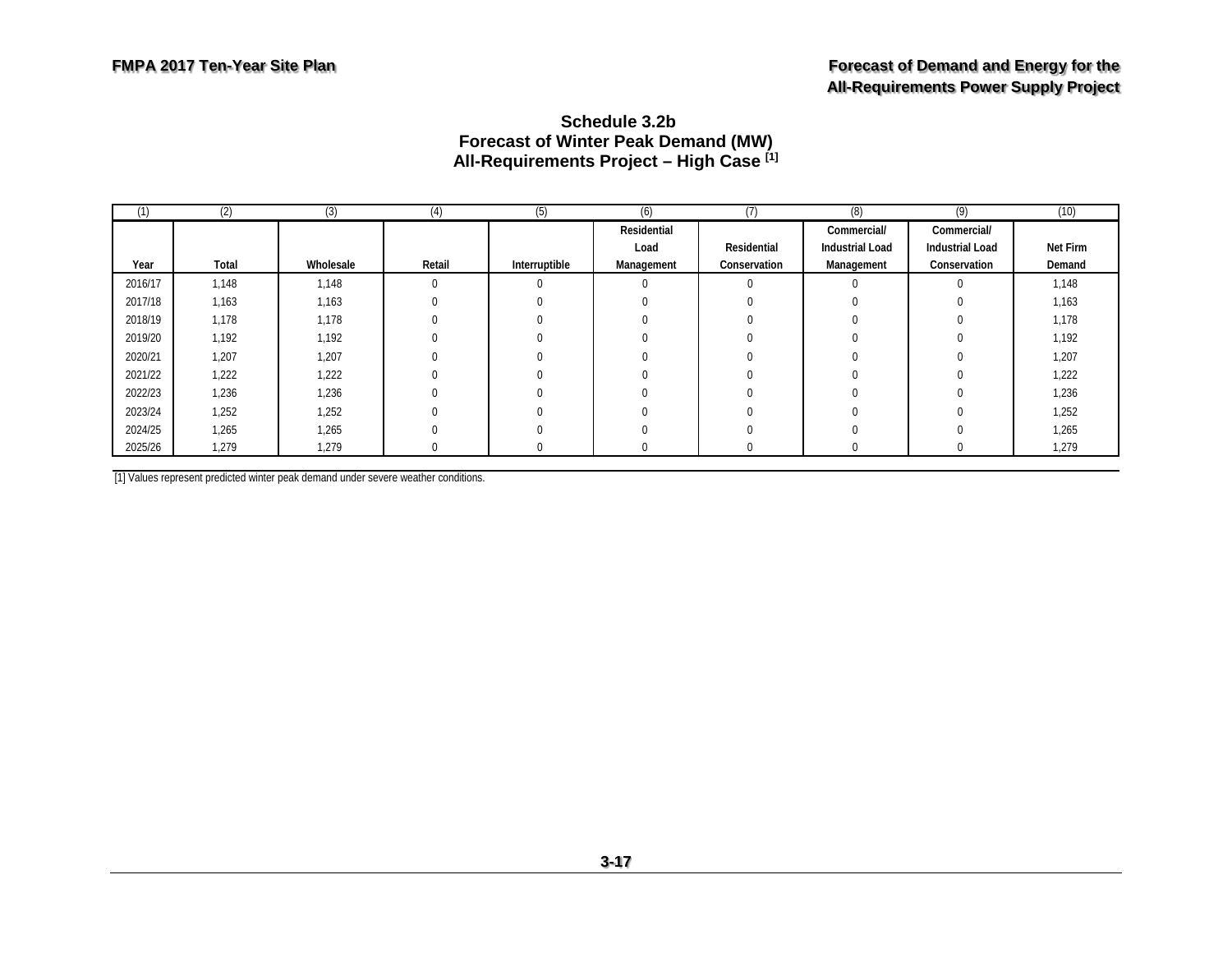#### <span id="page-41-0"></span>**Schedule 3.3a Forecast of Annual Net Energy for Load (GWh) All-Requirements Project – Low Case [1]**

| (1)  | (2)   | (3)          | (4)          | (5)    | (6)       | (7)                | (8)        | (9)           |
|------|-------|--------------|--------------|--------|-----------|--------------------|------------|---------------|
|      |       |              | Commercial/  |        |           |                    |            |               |
|      |       | Residential  | Industrial   |        |           | <b>Utility Use</b> | Net Energy |               |
| Year | Total | Conservation | Conservation | Retail | Wholesale | & Losses           | for Load   | Load Factor % |
| 2017 | 5,448 |              |              | 5,448  |           | 377                | 5,825      | 55%           |
| 2018 | 5,514 | $\Omega$     |              | 5,514  |           | 381                | 5,895      | 55%           |
| 2019 | 5,583 |              |              | 5,583  |           | 385                | 5,968      | 55%           |
| 2020 | 5,655 |              |              | 5,655  |           | 380                | 6,035      | 55%           |
| 2021 | 5,730 | $\Omega$     |              | 5,730  |           | 378                | 6,108      | 55%           |
| 2022 | 5,803 |              |              | 5,803  |           | 381                | 6,184      | 55%           |
| 2023 | 5,873 | $\Omega$     |              | 5,873  |           | 383                | 6,256      | 55%           |
| 2024 | 5,942 |              |              | 5,942  |           | 389                | 6,332      | 55%           |
| 2025 | 6,012 |              |              | 6,012  |           | 387                | 6,399      | 55%           |
| 2026 | 6,080 |              |              | 6,080  |           | 389                | 6,469      | 55%           |

[1] Values represent predicted net energy for load under mild weather conditions.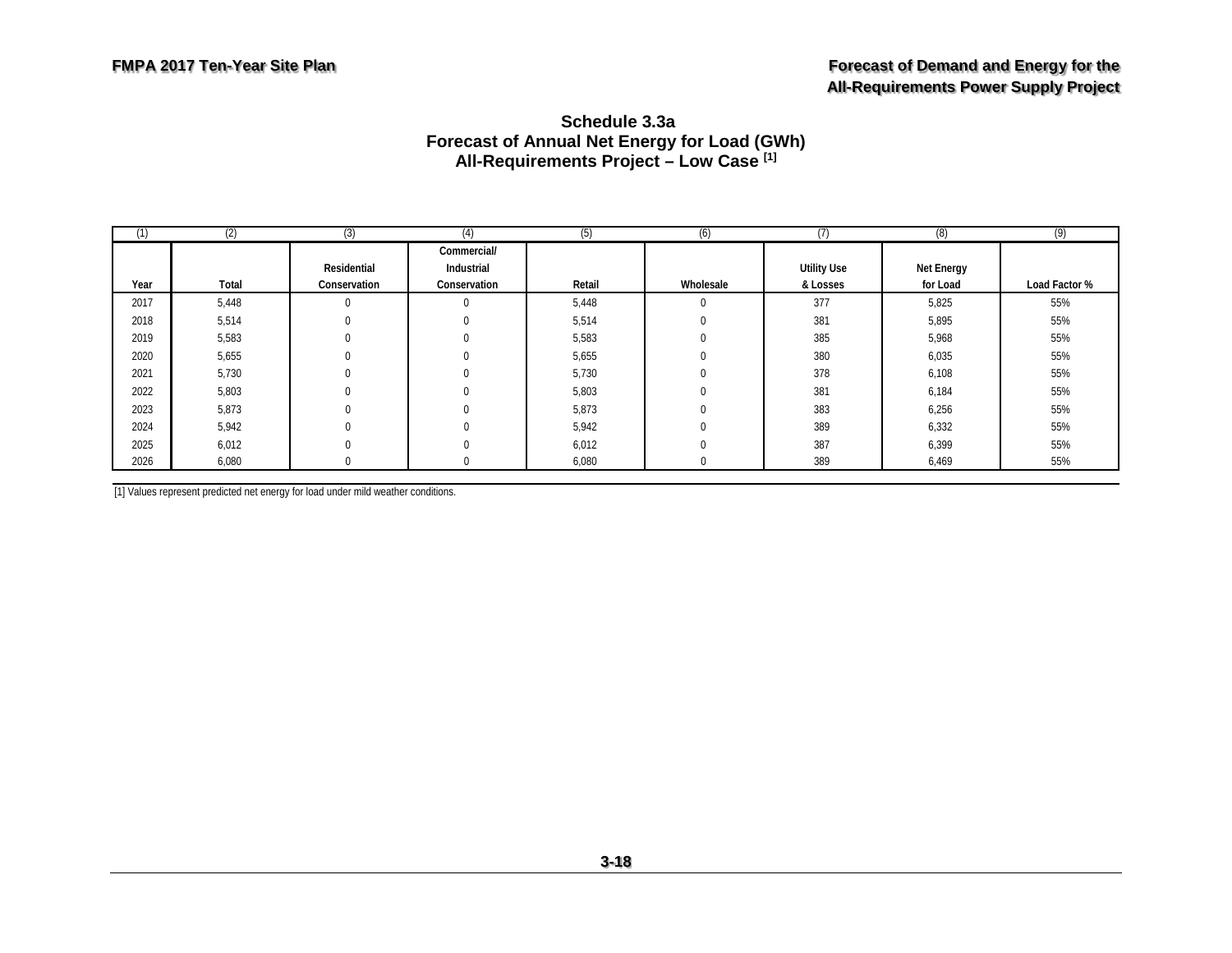#### <span id="page-42-0"></span>**Schedule 3.3b Forecast of Annual Net Energy for Load (GWh) All-Requirements Project – High Case [1]**

| (1)  | (2)   | (3)          | (4)          | (5)    | (6)       |                    | (8)        | (9)           |
|------|-------|--------------|--------------|--------|-----------|--------------------|------------|---------------|
|      |       |              | Commercial/  |        |           |                    |            |               |
|      |       | Residential  | Industrial   |        |           | <b>Utility Use</b> | Net Energy |               |
| Year | Total | Conservation | Conservation | Retail | Wholesale | & Losses           | for Load   | Load Factor % |
| 2017 | 5,862 | $\Omega$     | $\Omega$     | 5,862  | 0         | 387                | 6,249      | 55%           |
| 2018 | 5,933 | $\theta$     | $\Omega$     | 5,933  | 0         | 390                | 6,324      | 55%           |
| 2019 | 6,007 | $\Omega$     |              | 6,007  |           | 395                | 6,402      | 55%           |
| 2020 | 6,086 | $\Omega$     |              | 6,086  |           | 389                | 6,475      | 55%           |
| 2021 | 6,167 | $\Omega$     |              | 6,167  |           | 387                | 6,554      | 55%           |
| 2022 | 6,246 | $\Omega$     |              | 6,246  | 0         | 389                | 6,635      | 55%           |
| 2023 | 6,322 | $\Omega$     |              | 6,322  |           | 391                | 6,713      | 55%           |
| 2024 | 6,397 | $\Omega$     |              | 6,397  |           | 397                | 6,794      | 55%           |
| 2025 | 6,472 | $\Omega$     |              | 6,472  |           | 394                | 6,866      | 55%           |
| 2026 | 6,546 | $\Omega$     |              | 6,546  |           | 395                | 6,942      | 55%           |

[1] Values represent predicted net energy for load under severe weather conditions.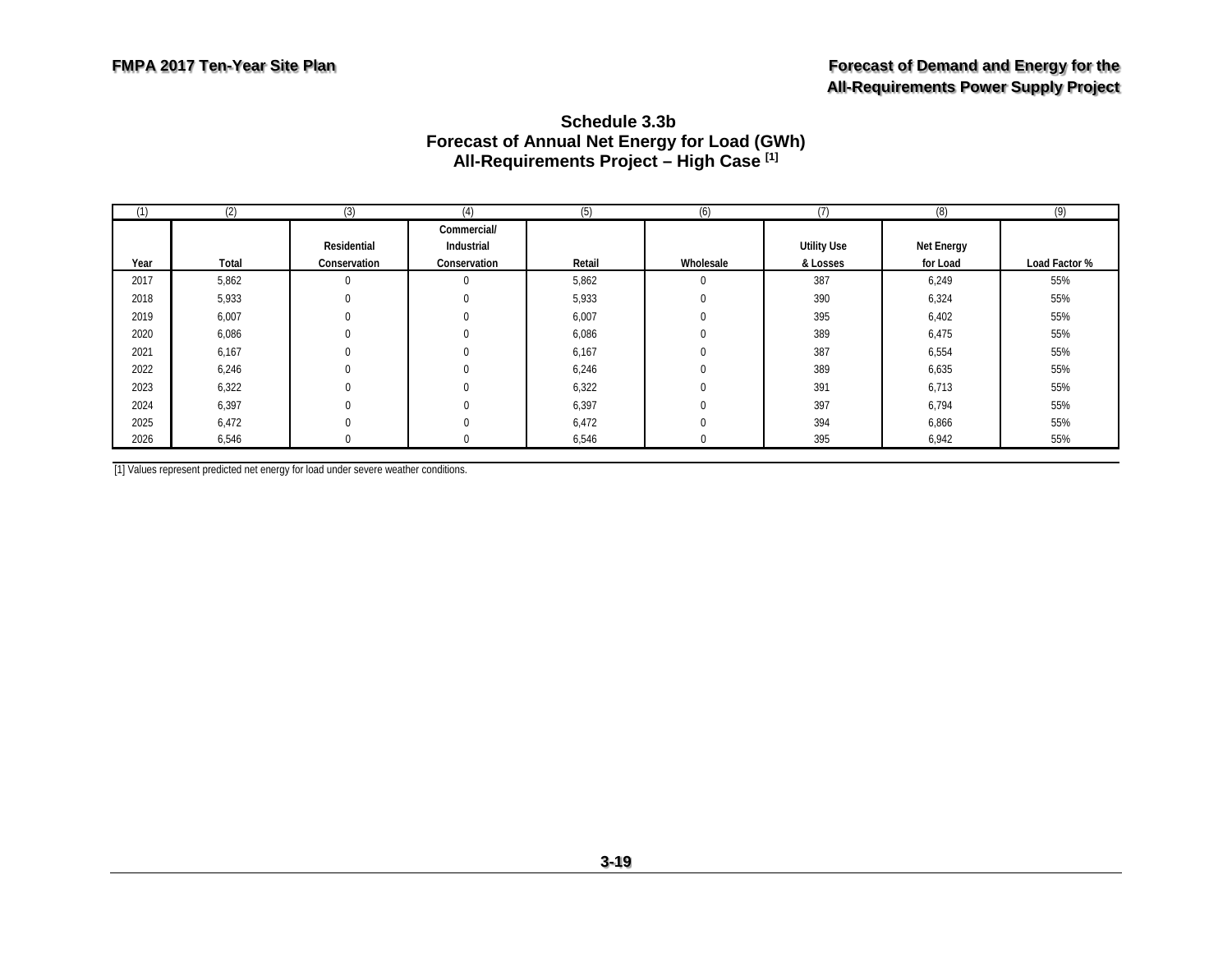<span id="page-43-0"></span>

| Schedule 4                                                                        |
|-----------------------------------------------------------------------------------|
| Previous Year and 2-Year Forecast of Peak Demand and Net Energy for Load by Month |
| <b>All-Requirements Project</b>                                                   |

| (1)       | (2)                | (3)                  | (4)         | (5)             | (6)                | (7)             |
|-----------|--------------------|----------------------|-------------|-----------------|--------------------|-----------------|
|           |                    | <b>Actual - 2016</b> |             | Forecast - 2017 |                    | Forecast - 2018 |
|           | <b>Peak Demand</b> | <b>NEL</b>           | Peak Demand | <b>NEL</b>      | <b>Peak Demand</b> | <b>NEL</b>      |
| Month     | (MW)               | (GWh)                | (MW)        | (GWh)           | (MW)               | (GWh)           |
| January   | 1,015              | 441                  | 1,107       | 466             | 1,121              | 472             |
| February  | 1,019              | 403                  | 1,068       | 407             | 1,081              | 412             |
| March     | 921                | 434                  | 855         | 432             | 866                | 437             |
| April     | 1,045              | 445                  | 958         | 453             | 970                | 458             |
| May       | 1,091              | 529                  | 1,110       | 516             | 1,123              | 522             |
| June      | 1,242              | 599                  | 1,210       | 572             | 1,225              | 578             |
| July      | 1,296              | 660                  | 1,205       | 616             | 1,220              | 623             |
| August    | 1,275              | 629                  | 1,251       | 625             | 1,266              | 633             |
| September | 1,136              | 570                  | 1,158       | 555             | 1,172              | 561             |
| October   | 1,010              | 492                  | 1,062       | 498             | 1,075              | 505             |
| November  | 859                | 406                  | 816         | 424             | 826                | 429             |
| December  | 843                | 433                  | 852         | 463             | 863                | 469             |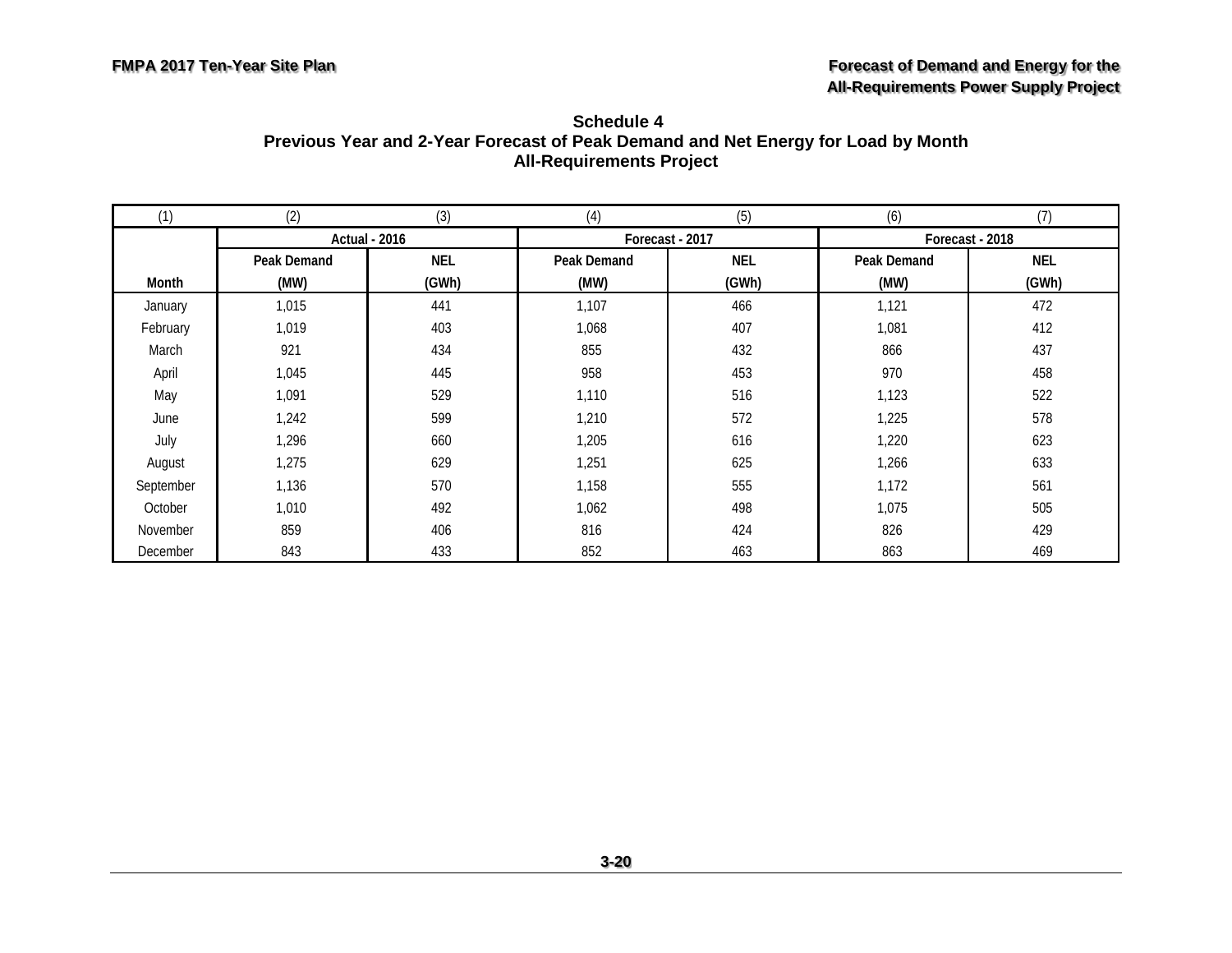# <span id="page-44-0"></span>**Section 4 Renewable Resources and Conservation Programs**

#### <span id="page-44-1"></span>**4.1 Introduction**

FMPA continually evaluates renewable and conservation resource opportunities as part of its integrated resource planning process for the ARP. The ARP currently utilizes renewable energy resources as part of the generation portfolio, including solar photovoltaic (PV) and biomass. In addition, the ARP operates a Conservation & Energy Efficiency Program and has adopted a Net Metering Policy that promotes and facilitates ARP Participants' implementation of their Net Metering programs.

#### <span id="page-44-2"></span>**4.2 Renewable Resources**

The following provides an overview of the ARP's current renewable resources, as well as new resources that are being considered as part of FMPA's integrated resource planning process:

#### <span id="page-44-3"></span>**4.2.1 Solar Photovoltaic**

In December 2009, the ARP completed construction on a 30 kW (DC) solar photovoltaic (PV) project located in Key West, FL. This project was developed and constructed as a joint partnership between the National Oceanic and Atmospheric Administration (NOAA) and FMPA. FMPA receives 62% of the energy generated from the solar PV system. Since the completion of the project, FMPA has received approximately 197,898 kWh of energy from the system. In 2016, FMPA's share of energy production amounted to 23,518 kWh.

FMPA continues to evaluate new opportunities for Solar PV projects for the ARP. Currently, the Executive Committee is considering the development of a utility-scale solar PV project.

#### <span id="page-44-4"></span>**4.2.2 Biomass**

FMPA currently receives biomass renewable energy from two sources.

• FMPA purchases as-available power from a cogeneration plant owned and operated by U.S. Sugar Corporation. The U.S. Sugar cogeneration plant is fueled by sugar bagasse, a byproduct of sugar production. U.S. Sugar Corporation uses the bagasse to fuel their generation plants to provide power for their processes. FMPA purchases the excess power produced from these generators. During 2016, FMPA purchased 20,145 MWh of energy from this renewable resource.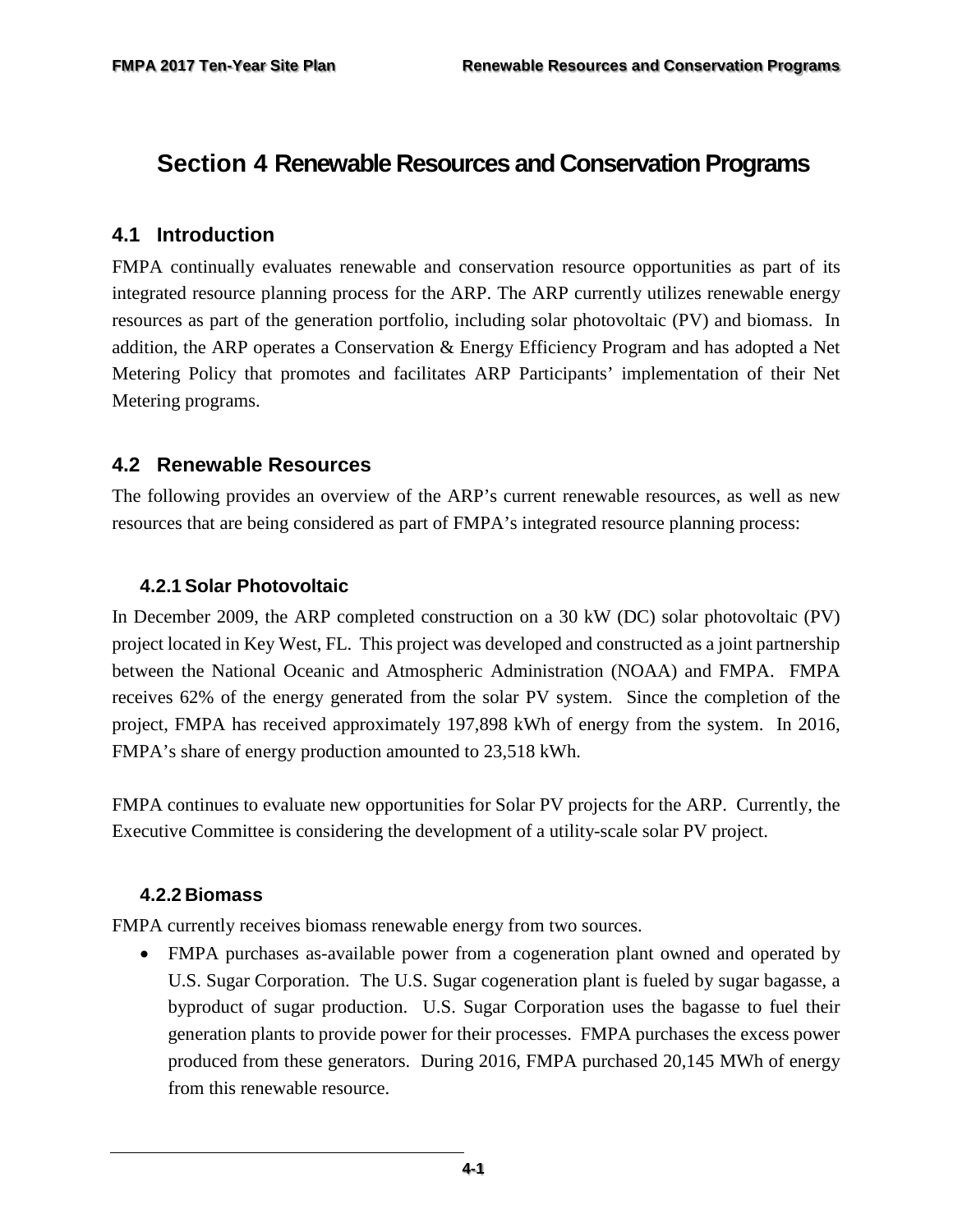• In 2016, the Stanton Units 1 and 2 consumed 724,637 MMBtu of landfill gas as a supplemental fuel source. The ARP receives energy from both the ARP's and ARP Participants' shares in the Stanton Energy Center Units 1 and 2, which amount to 20.77% of the energy output of Stanton Unit 1 and 18.86% of the energy output of Unit 2 as of December 31, 2016. Thus, the ARP utilized 140,418 MMBtu of landfill gas as a supplemental fuel source.

These renewable resources help the ARP meet current and future energy needs. However, the existing renewable resources are not considered firm capacity, so they do not assist the ARP in meeting current or future capacity needs.

FMPA's forecast of renewable energy is provided in Schedule 6.1 of Section 5 (Forecast of Facility Requirements).

## <span id="page-45-0"></span>**4.3 Conservation & Energy Efficiency Program**

The ARP Participants have developed the ARP Conservation Program to provide conservation and energy efficiency incentives and assistance to their retail customers. The project is funded through the ARP rates and members are allocated funds based on their energy load ratio share. Each ARP Participant can elect to implement programs that are most suitable for their community.

Conservation programs offered by ARP Participants include, but are not limited to, the following:

- Rebates on ENERGY STAR® qualified appliances
- Rebates on insulation upgrades and duct leak repair
- Residential and Commercial energy audits
- Customer education materials, including brochures and videos
- Equipment and training for utility energy auditors

Since the inception of the program in 2008, the ARP Participants have allocated more than \$6.6 million to the ARP Conservation Program. The ARP Participants recurrently evaluate evolving conservation measures, and add those measures to their respective portfolio of offerings. FMPA supports these efforts by developing engineering assumptions to track the savings associated with new measures that are adopted, and has developed a historical tracking model to integrate participation statistics and estimated energy and demand savings per year since the inception of the program.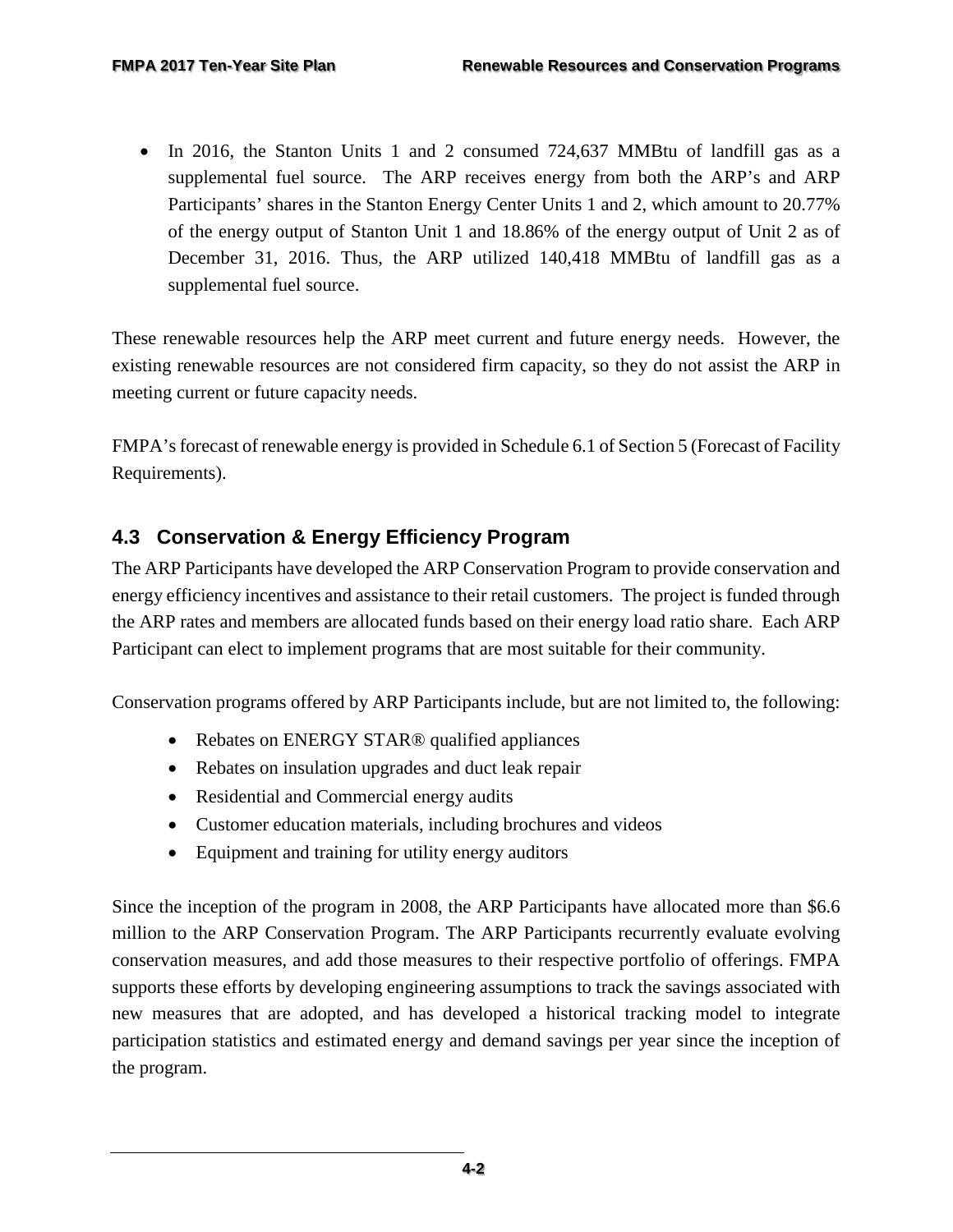FMPA is currently not including the effects of its energy efficiency programs in its forecast of demand and net energy for load as the program results are still under FMPA's designated threshold for level of significance of 0.5 percent of load over the 20-year planning horizon. FMPA has developed reporting tools and techniques in order to be able to estimate program effects on demand and NEL and understand the level of significance of the program. Once the threshold is crossed, FMPA will separately account for the effects of the energy efficiency program in its demand and load forecast. To the extent that recent energy efficiency efforts have been captured in actual consumption data for the last few years, the effects of the program are included in the current load forecast.

## <span id="page-46-0"></span>**4.4 Net Metering Program**

In June 2008, the ARP Participants adopted a Net Metering Policy to permit interconnection of customer-owned renewable generation to its Members' distribution system. This policy facilitates the purchase of excess customer-owned renewable generation and outlines the metering, billing and crediting procedures to be followed by ARP Participants. As of December 2016, ARP Participants had approximately 3,239 kW of solar photovoltaic renewable generation (DC) connected to the grid through their net metering programs.

As with the conservation programs, FMPA is currently not including the effects of its Participants' net metering programs in its forecast of demand and net energy for load as the program results are still under FMPA's designated threshold for level of significance. However, to the extent that the net metering program has resulted in reduced customer consumption of utility generated electricity in the recent past, such impacts have been captured in actual consumption data, and the effects of the program are included in the current load forecast through the embedded reductions in actual data resulting from the program.

## <span id="page-46-1"></span>**4.5 Load Management Program**

Currently, there are no ARP-sponsored load management programs in place. FMPA continues to evaluate load management technologies in order to identify cost-effective load management programs for the ARP.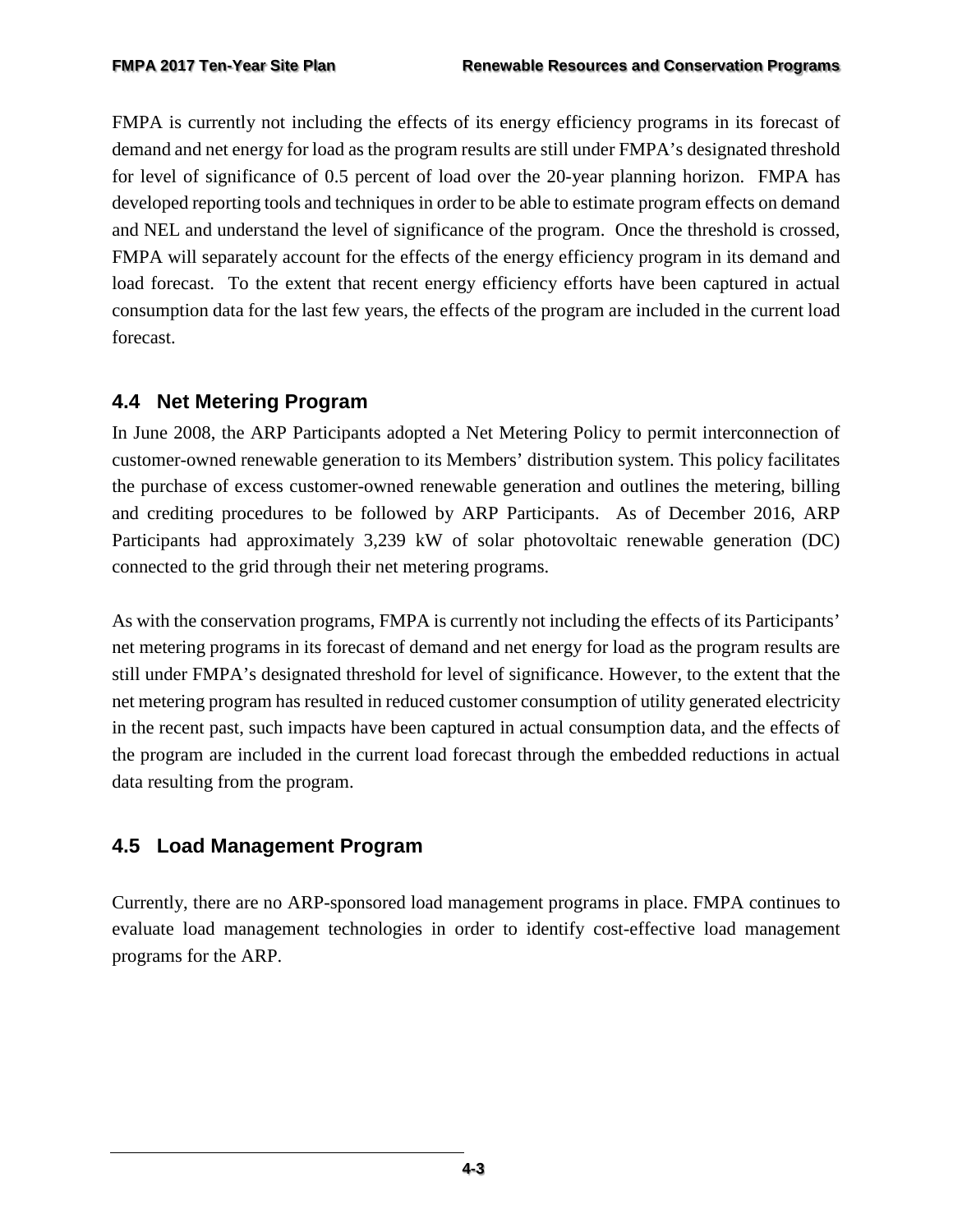# <span id="page-47-0"></span>**Section 5 Forecast of Facilities Requirements**

## <span id="page-47-1"></span>**5.1 ARP Planning Process**

FMPA's integrated resource planning (IRP) mandate is to assure, on a long-term basis, a low-cost and reliable electricity supply to ARP Participants that reflects the goals and objectives established by the ARP Participants. FMPA's planning process is consistent with Florida Public Service Commission (PSC) statutory and regulatory requirements which do not specifically subject utilities in Florida to integrated resource planning, but when taken together equate to an integrated resource planning requirement. In addition, FMPA's process is considerate of the Public Utility Regulatory Act (PURPA) which requires certain standards of practice to comply with retail rate regulations.

The IRP planning process requires that FMPA and the ARP Executive Committee evaluate alternative resource portfolios and make certain decisions regarding implementing a particular preferred plan. Certain requirements, such as maintaining 18 percent Summer Peak Reserves and 15 percent Winter Peak Reserves on a planned basis, and "best efforts" goals, such as achieving the lowest net present value cost over the next 20 years, and integrating demand-side and renewable resources into the ARP power supply portfolio, have been developed as guidelines to assist FMPA and the Executive Committee in communicating and evaluating the key issues associated with making resource portfolio planning decisions.

## <span id="page-47-2"></span>**5.2 Planned ARP Generating Facility Requirements**

Based upon FMPA's current Base Load forecast, the ARP currently does not require any additional resources until the summers of 2024, 2025, and 2026, when it will need to acquire 22 MW, 40 MW, and 58 MW, respectively, from undesignated sources to maintain FMPA's 18% reserve margin. Schedule 8 at the end of this section shows planned and prospective ARP generating resources changes during the next 10-year period.

## <span id="page-47-3"></span>**5.3 Capacity and Power Purchase Requirements**

The current system firm power supply purchase resources of the ARP include two purchases from Southern Company. Power purchase contracts included in the ARP plans are briefly summarized below: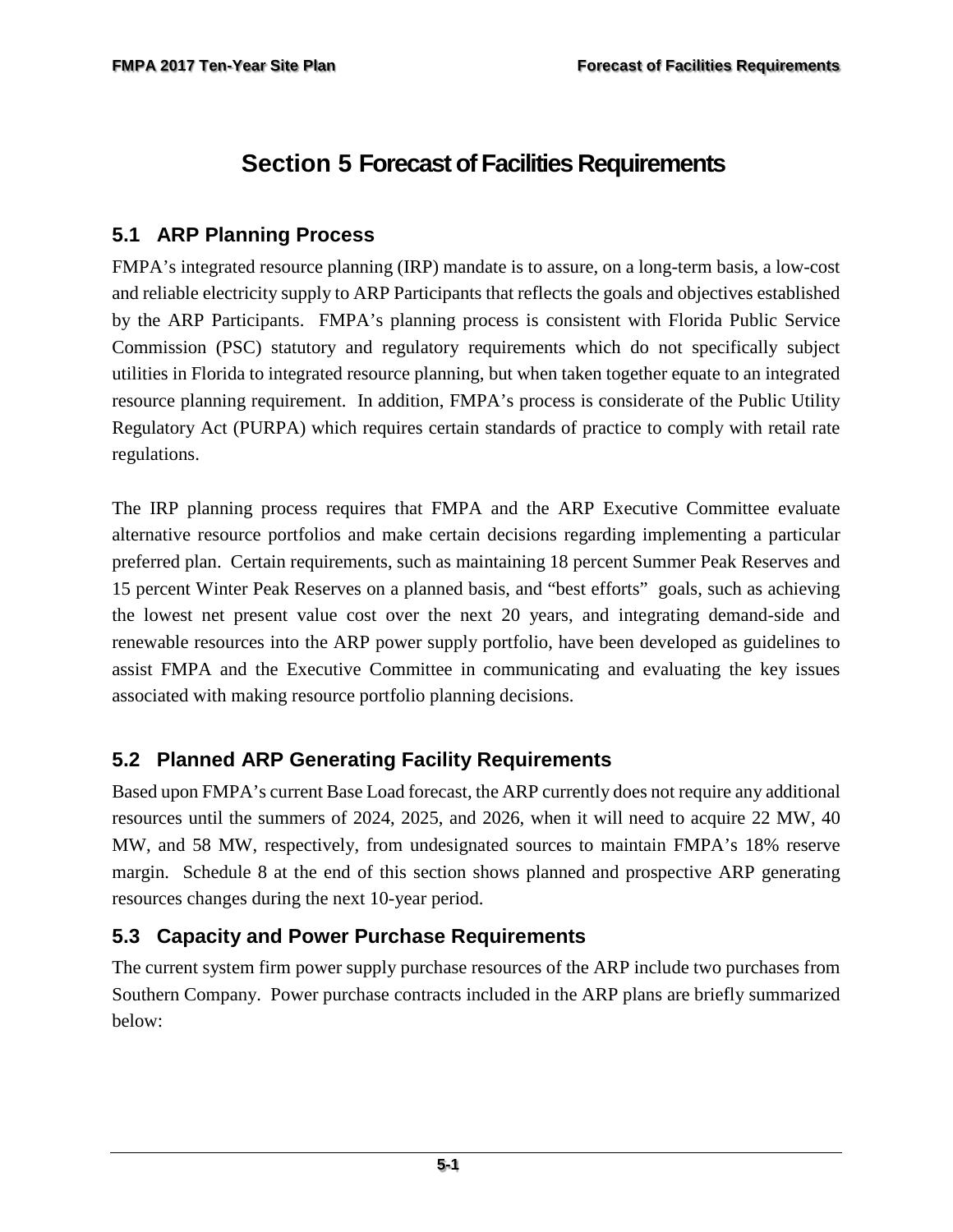- **Stanton A:** FMPA on behalf of the ARP has a contract for the purchase of 13 percent of the net operating capability of the Stanton A combined cycle facility from Southern Company – Florida LLC. The initial term of the purchase ends in September 2023 and includes two subsequent extension options. For 2016, the ARP's purchase from Stanton A amounts to 79 MW based on the current summer rating of the facility.
- **Oleander:** FMPA on behalf of the ARP has a contract to purchase the entire capacity of, and energy generated by, Southern Power Company's Oleander Unit 5, an approximately 162 MW (summer rating) or 180 MW (winter rating), simple cycle gas turbine unit primarily fueled with natural gas and located in Brevard County. The initial term of the purchase ends in December 2027 and includes a subsequent extension option.

## <span id="page-48-0"></span>**5.4 Summary of Current and Future ARP Resource Capacity**

<span id="page-48-1"></span>Tables 5-1 and 5-2 provide a summary, ten-year projection of the ARP resource capacity for the summer and winter seasons, respectively. A projection of the ARP fuel requirements by fuel type is shown in Schedule 5. Schedules 6.1 (quantity) and 6.2 (percent of total) present the forecast of ARP energy sources by resource type. Schedules 7.1 and 7.2 summarize the capacity, demand, and resulting reserve margin forecasts for the summer and winter seasons, respectively. Information on planned and prospective ARP generating facility additions and changes is included in Schedule 8.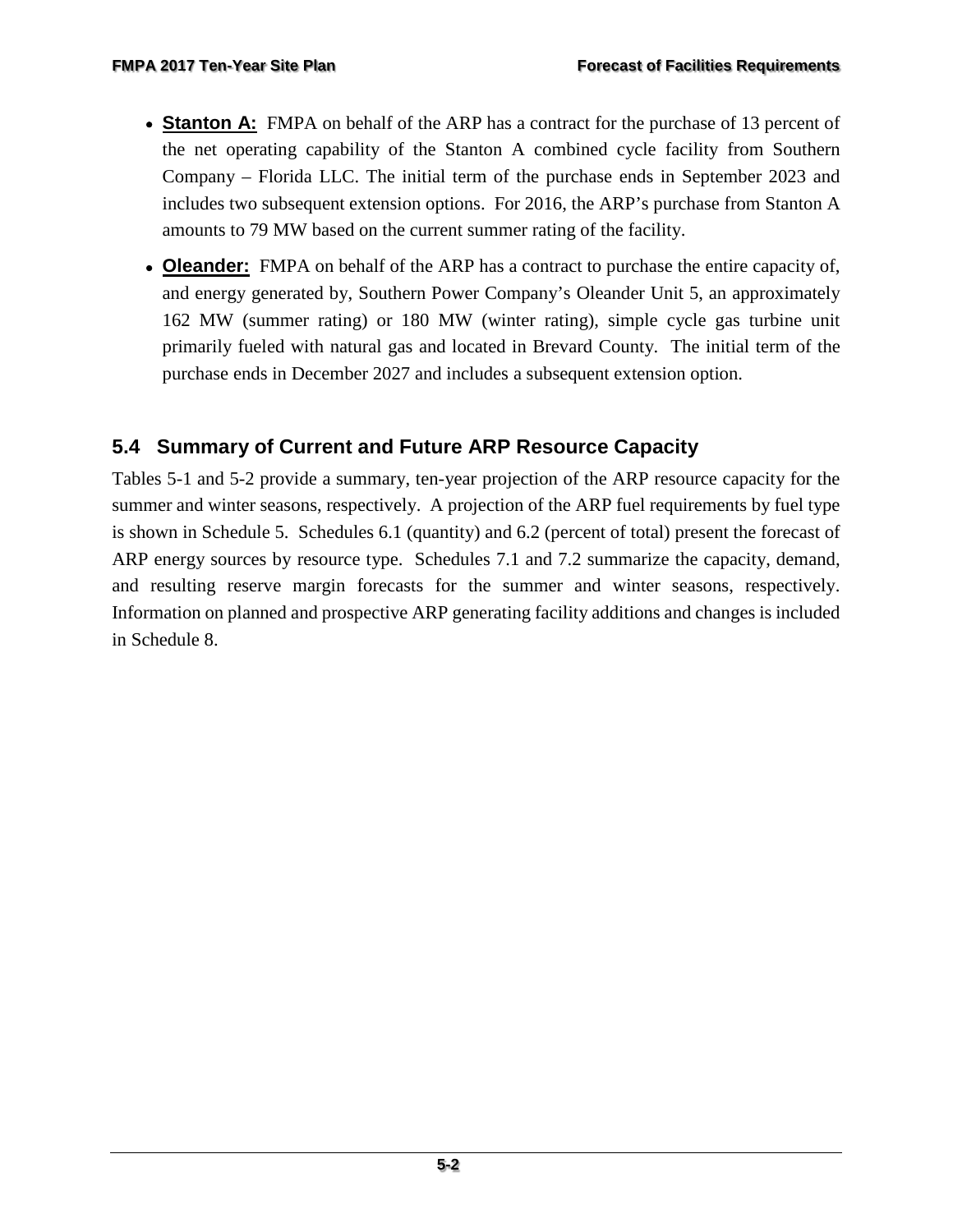<span id="page-49-0"></span>**Table 5-1 Summary of All-Requirements Power Supply Project Resource Summer Capacity**

| Line           |                                      | <b>Summer Rating (MW)</b> |       |       |       |       |       |       |       |       |       |  |
|----------------|--------------------------------------|---------------------------|-------|-------|-------|-------|-------|-------|-------|-------|-------|--|
| No.            | <b>Resource Description</b>          | 2017                      | 2018  | 2019  | 2020  | 2021  | 2022  | 2023  | 2024  | 2025  | 2026  |  |
|                | (a)                                  | (b)                       | (c)   | (d)   | (e)   | (f)   | (g)   | (h)   | (i)   | (j)   | (k)   |  |
|                | <b>Installed Capacity</b>            |                           |       |       |       |       |       |       |       |       |       |  |
|                | <b>Existing Resources</b>            |                           |       |       |       |       |       |       |       |       |       |  |
| 1              | Excluded Resources (Nuclear) [1]     | 35                        | 35    | 35    | 33    | 33    | 33    | 33    | 33    | 33    | 33    |  |
| $\overline{2}$ | Stanton Coal Plant [2]               | 177                       | 177   | 177   | 177   | 177   | 177   | 177   | 177   | 177   | 177   |  |
| 3              | Stanton CC Unit A [2]                | 43                        | 43    | 43    | 43    | 43    | 43    | 43    | 43    | 43    | 43    |  |
| Δ              | Cane Island 1-4                      | 684                       | 684   | 684   | 684   | 684   | 684   | 684   | 684   | 684   | 684   |  |
| 5              | Indian River CTs [2]                 | 75                        | 75    | 75    | 75    | 75    | 75    | 75    | 75    | 75    | 75    |  |
| 6              | <b>Treasure Coast Energy Center</b>  | 300                       | 300   | 300   | 300   | 300   | 300   | 300   | 300   | 300   | 300   |  |
| 7              | <b>Stock Island Units</b>            | 113                       | 113   | 113   | 113   | 113   | 113   | 113   | 113   | 113   | 113   |  |
| 8              | Sub Total Existing Resources         | 1,426                     | 1,426 | 1,426 | 1,424 | 1,424 | 1,424 | 1,424 | 1,424 | 1,424 | 1,424 |  |
|                | <b>Planned Resource Additions</b>    |                           |       |       |       |       |       |       |       |       |       |  |
| 9              | <b>None</b>                          |                           |       |       |       |       |       |       |       |       |       |  |
| 10             | Sub Total Planned Resource Additions |                           |       |       |       |       |       |       |       |       |       |  |
| 11             | <b>Total Installed Capacity</b>      | 1,426                     | 1,426 | 1,426 | 1,424 | 1,424 | 1,424 | 1,424 | 1,424 | 1,424 | 1,424 |  |
|                | Firm Capacity Import                 |                           |       |       |       |       |       |       |       |       |       |  |
| 12             | Stanton A Purchase [2]               | 79                        | 79    | 79    | 79    | 79    | 79    | 79    |       |       |       |  |
| 13             | Oleander Purchase                    | 162                       | 162   | 162   | 162   | 162   | 162   | 162   | 162   | 162   | 162   |  |
| 14             | Peaking Purchase(s) [3]              |                           |       |       |       |       |       |       | 22    | 40    | 58    |  |
| 15             | <b>Total Firm Capacity Import</b>    | 241                       | 241   | 241   | 241   | 241   | 241   | 241   | 184   | 202   | 220   |  |
| 16             | <b>Total Available Capacity</b>      | 1,667                     | 1,667 | 1,667 | 1,665 | 1,665 | 1,665 | 1,665 | 1,609 | 1,626 | 1,644 |  |

[1] Includes capacity from the St. Lucie Project. Amounts shown beginning 2020 have been reduced to reflect Green Cove Springs' conversion to CROD effective January 1, 2020.

[2] Capacities shown have been reduced to account for losses through the OUC transmission system (assumed to be 2.0% for planning period).

[3] Additional capacity will be required in 2024, 2025, and 2026 to maintain an 18% reserve margin during the summer season.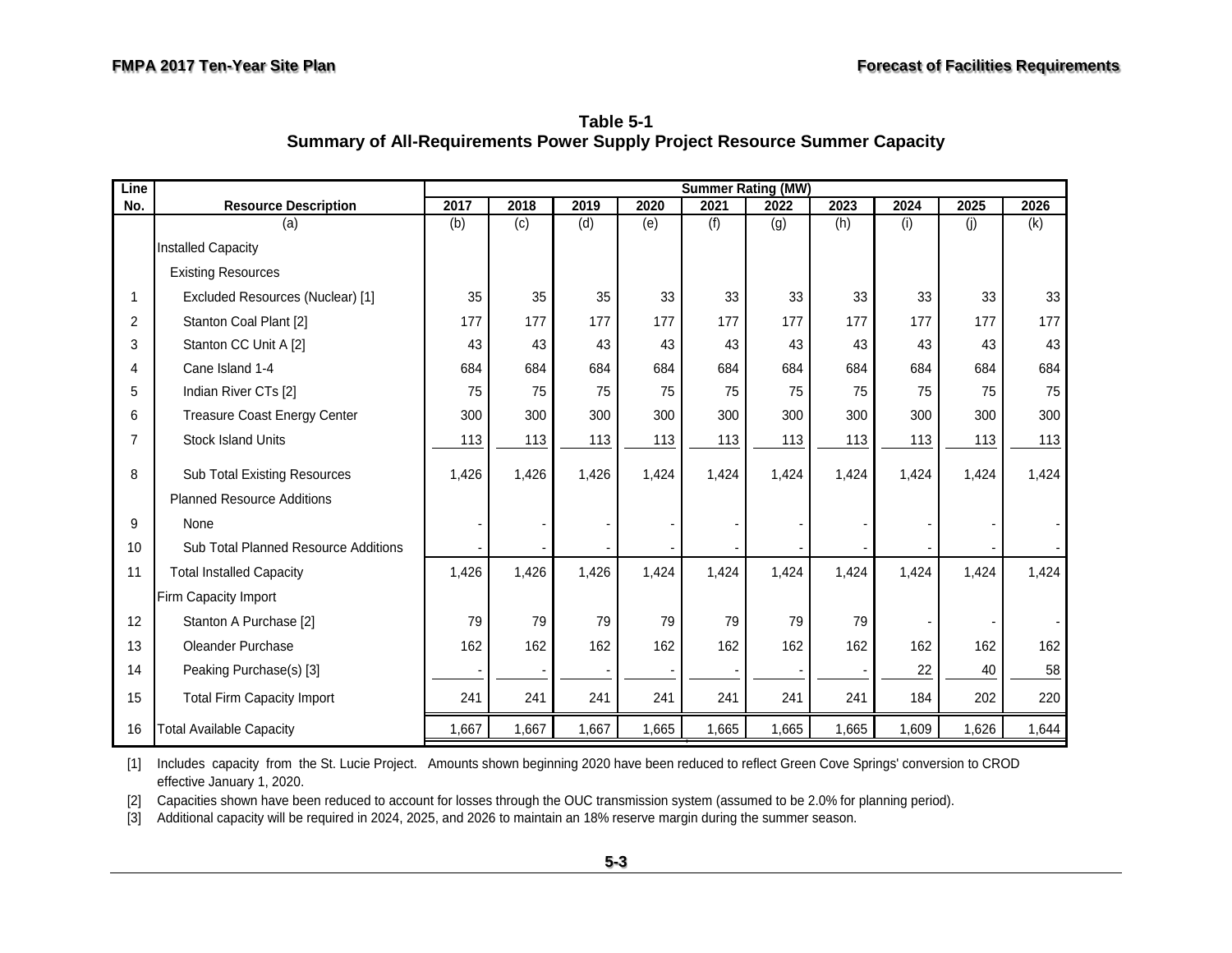| Line           |                                             | Winter Rating (MW) |         |         |         |         |         |         |         |         |         |
|----------------|---------------------------------------------|--------------------|---------|---------|---------|---------|---------|---------|---------|---------|---------|
| No.            | <b>Resource Description</b>                 | 2016/17            | 2017/18 | 2018/19 | 2019/20 | 2020/21 | 2021/22 | 2022/23 | 2023/24 | 2024/25 | 2025/26 |
|                | (a)                                         | (b)                | (c)     | (d)     | (e)     | (f)     | (g)     | (h)     | (i)     | (j)     | (k)     |
|                | Installed Capacity                          |                    |         |         |         |         |         |         |         |         |         |
|                | <b>Existing Resources</b>                   |                    |         |         |         |         |         |         |         |         |         |
| 1              | Excluded Resources (Nuclear) [1]            | 36                 | 36      | 36      | 34      | 34      | 34      | 34      | 34      | 34      | 34      |
| $\overline{2}$ | Stanton Coal Plant [2]                      | 177                | 177     | 177     | 177     | 177     | 177     | 177     | 177     | 177     | 177     |
| 3              | Stanton CC Unit A [2]                       | 45                 | 45      | 45      | 45      | 45      | 45      | 45      | 45      | 45      | 45      |
| 4              | Cane Island 1-4                             | 711                | 711     | 711     | 711     | 711     | 711     | 711     | 711     | 711     | 711     |
| 5              | Indian River CTs [2]                        | 83                 | 83      | 83      | 83      | 83      | 83      | 83      | 83      | 83      | 83      |
| 6              | <b>Treasure Coast Energy Center</b>         | 310                | 310     | 310     | 310     | 310     | 310     | 310     | 310     | 310     | 310     |
| 7              | <b>Stock Island Units</b>                   | 113                | 113     | 113     | 113     | 113     | 113     | 113     | 113     | 113     | 113     |
| 8              | <b>Sub Total Existing Resources</b>         | 1,474              | 1,474   | 1,474   | 1,473   | 1,473   | 1,473   | 1,473   | 1,473   | 1,473   | 1,473   |
|                | <b>Planned Resource Additions</b>           |                    |         |         |         |         |         |         |         |         |         |
| 9              | None                                        |                    |         |         |         |         |         |         |         |         |         |
| 10             | <b>Sub Total Planned Resource Additions</b> |                    |         |         |         |         |         |         |         |         |         |
| 11             | <b>Total Installed Capacity</b>             | 1,474              | 1,474   | 1,474   | 1,473   | 1,473   | 1,473   | 1,473   | 1,473   | 1,473   | 1,473   |
|                | Firm Capacity Import                        |                    |         |         |         |         |         |         |         |         |         |
| 12             | Stanton A Purchase [2]                      | 84                 | 84      | 84      | 84      | 84      | 84      | 84      |         |         |         |
| 13             | Oleander Purchase                           | 180                | 180     | 180     | 180     | 180     | 180     | 180     | 180     | 180     | 180     |
| 14             | Peaking Purchase(s)                         |                    |         |         |         |         |         |         |         |         |         |
| 15             | <b>Total Firm Capacity Import</b>           | 264                | 264     | 264     | 264     | 264     | 264     | 264     | 180     | 180     | 180     |
| 16             | <b>Total Available Capacity</b>             | 1,739              | 1,739   | 1,739   | 1,737   | 1,737   | 1,737   | 1,737   | 1,653   | 1,653   | 1,653   |

<span id="page-50-0"></span>**Table 5-2 Summary of All-Requirements Power Supply Project Resource Winter Capacity** 

[1] Includes capacity from the St. Lucie Project. Amounts shown beginning 2020 have been reduced to reflect Green Cove Springs' conversion to CROD effective January 1, 2020.

[2] Capacities shown have been reduced to account for losses through the OUC transmission system (assumed to be 2.0% for planning period).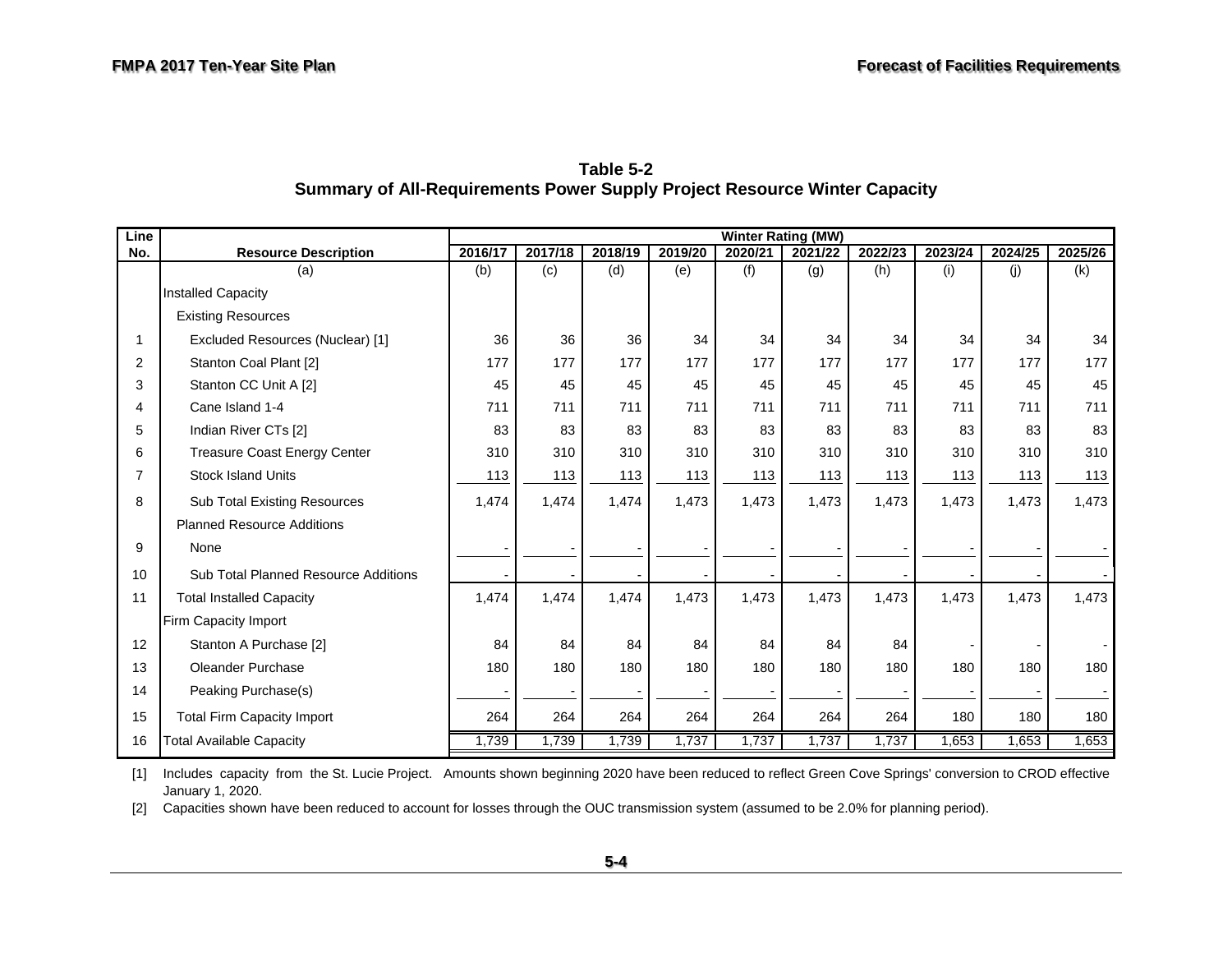|                | (1)              | (2)             | (3)                                      | (4)            | (5)    | (6)            | (7)            | (8)         | (9)    | (10)         | (11)         | (12)           | (13)           | (14)   |
|----------------|------------------|-----------------|------------------------------------------|----------------|--------|----------------|----------------|-------------|--------|--------------|--------------|----------------|----------------|--------|
| Line           |                  | Unit            | Fuel                                     | Actual         |        |                |                |             |        | Forecasted   |              |                |                |        |
| No.            | <b>Fuel Type</b> | Type            | <b>Units</b>                             | 2016           | 2017   | 2018           | 2019           | 2020        | 2021   | 2022         | 2023         | 2024           | 2025           | 2026   |
| $\mathbf{1}$   | Nuclear [1]      |                 | <b>Trillion BTU</b>                      | $\mathbf{3}$   | 3      | $\mathfrak{Z}$ | $\overline{3}$ | 3           | 3      | $\mathbf{3}$ | 3            | 3              | 3              | 3      |
| $\overline{2}$ | Coal             |                 | 000 Ton                                  | 342            | 248    | 203            | 247            | 291         | 310    | 362          | 384          | 389            | 389            | 407    |
|                | Residual         |                 |                                          |                |        |                |                |             |        |              |              |                |                |        |
| 3              |                  | Steam           | 000 BBL                                  |                |        |                |                |             |        |              |              |                |                |        |
| $\overline{4}$ |                  | cc              | 000 BBL                                  |                |        |                |                |             |        |              |              |                |                |        |
| 5              |                  | <b>CT</b>       | 000 BBL                                  |                |        |                |                |             |        |              |              |                |                |        |
| 6              |                  | Total           | 000 BBL                                  |                |        |                |                |             |        |              |              |                |                |        |
|                | Distillate       |                 |                                          |                |        |                |                |             |        |              |              |                |                |        |
| $\overline{7}$ |                  | Steam           | 000 BBL                                  |                |        |                |                |             |        |              |              |                |                |        |
| 8              |                  | cc              | 000 BBL                                  |                |        |                |                |             |        |              |              |                |                |        |
| 9              |                  | <b>CT</b>       | 000 BBL                                  | $\mathbf{3}$   |        | $\mathbf 0$    | 3              | $\mathbf 0$ | 2      |              |              |                | $\overline{3}$ | 3      |
| 10             |                  | Total           | 000 BBL                                  | $\overline{3}$ |        | $\mathbf{0}$   | 3              | $\Omega$    | 2      |              | $\mathbf{1}$ | $\overline{1}$ | $\overline{3}$ | 3      |
|                | Natural Gas      |                 |                                          |                |        |                |                |             |        |              |              |                |                |        |
| 11             |                  | Steam [2]       | 000 MCF                                  | 621            | 548    | 449            | 546            | 644         | 684    | 799          | 848          | 859            | 860            | 899    |
| 12             |                  | CC              | 000 MCF                                  | 33,727         | 35,899 | 37,352         | 36,584         | 36,195      | 36,400 | 35,746       | 35,804       | 36,220         | 36,606         | 36,782 |
| 13             |                  | <b>CT</b>       | 000 MCF                                  | 768            | 213    | 172            | 253            | 140         | 440    | 391          | 618          | 1,012          | 1,026          | 1,264  |
| 14             |                  | Total           | 000 MCF                                  | 35,117         | 36,659 | 37,973         | 37,382         | 36,979      | 37,524 | 36,936       | 37,269       | 38,091         | 38,491         | 38,946 |
|                | Renewables [3]   |                 |                                          |                |        |                |                |             |        |              |              |                |                |        |
| 15             |                  | <b>Biofuels</b> | <b>Billion BTU</b>                       | 204            | 244    | 244            | 244            | 244         | 244    | 244          | 244          | 244            | 244            | 244    |
| 16             |                  | <b>Biomass</b>  | <b>Billion BTU</b>                       |                |        |                |                |             |        |              |              |                |                |        |
| 17             |                  | Geothermal      | <b>Billion BTU</b>                       |                |        |                |                |             |        |              |              |                |                |        |
| $18\,$         |                  | Hyrdro          | <b>Billion BTU</b>                       |                |        |                |                |             |        |              |              |                |                |        |
| 19             |                  | Landfill Gas    | <b>Billion BTU</b>                       | 140            | 122    | 100            | 121            | 143         | 152    | 178          | 189          | 191            | 191            | 200    |
| 20             |                  | <b>MSW</b>      | <b>Billion BTU</b>                       |                |        |                |                |             |        |              |              |                |                |        |
| 21             |                  | Solar           | <b>Billion BTU</b>                       |                |        |                |                |             |        |              |              |                |                |        |
| 22             |                  | Wind            | <b>Billion BTU</b>                       |                |        |                |                |             |        |              |              |                |                |        |
| 23<br>24       |                  | Other           | <b>Billion BTU</b><br><b>Billion BTU</b> | 344            | 366    | 344            | 365            | 387         | 396    | 422          | 432          | 435            | 435            | 444    |
|                |                  | Total           |                                          |                |        |                |                |             |        |              |              |                |                |        |
| 25             | Other            |                 | <b>Trillion BTU</b>                      |                |        |                |                |             |        |              |              |                |                |        |

**Schedule 5 Fuel Requirements – All-Requirements Power Supply Project** 

[1] Nuclear generation shown is the ARP Participants' Entitlement Shares in the St. Lucie Project.

[2] Includes natural gas used as an Igniter Fuel at the Stanton Energy Center.

[3] Includes landfill gas consumed by FMPA's ownership share of the Stanton Energy Center as a supplemental fuel source, as well as bagasse consumed by U.S. Sugar cogeneration facility in the production of power purchased by FMPA.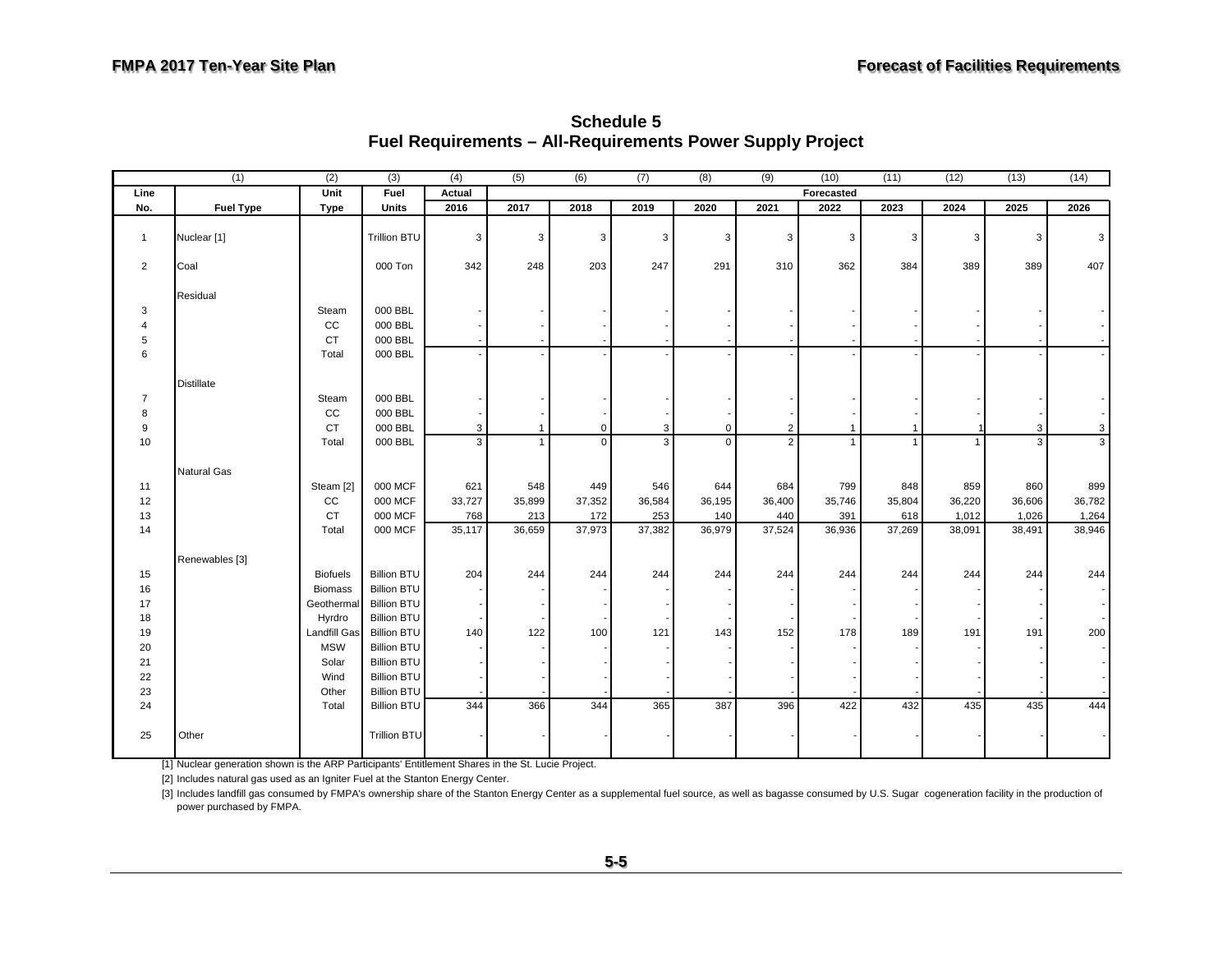<span id="page-52-0"></span>

|                      | (1)                       | (2)             | (3)          | (4)                      | (5)                      | (6)         | (7)                      | (8)                      | (9)          | (10)         | (11)                     | (12)           | (13)                     | (14)         |
|----------------------|---------------------------|-----------------|--------------|--------------------------|--------------------------|-------------|--------------------------|--------------------------|--------------|--------------|--------------------------|----------------|--------------------------|--------------|
| Line                 |                           | Prime           |              | <b>Actual</b>            |                          |             |                          |                          |              | Forecasted   |                          |                |                          |              |
| No.                  | <b>Energy Source</b>      | <b>Mover</b>    | <b>Units</b> | 2016                     | 2017                     | 2018        | 2019                     | 2020                     | 2021         | 2022         | 2023                     | 2024           | 2025                     | 2026         |
|                      |                           |                 |              |                          |                          |             |                          |                          |              |              |                          |                |                          |              |
|                      | Annual Firm Inter-        |                 |              |                          |                          |             |                          |                          |              |              |                          |                |                          |              |
| $\blacktriangleleft$ | Region Interchange        |                 | GWh          |                          | ÷                        |             |                          |                          |              |              |                          |                |                          |              |
|                      |                           |                 |              |                          |                          |             |                          |                          |              |              |                          |                |                          |              |
| $\overline{2}$       | Nuclear <sup>[1]</sup>    |                 | GWh          | 281                      | 299                      | 288         | 299                      | 291                      | 280          | 290          | 291                      | 282            | 291                      | 291          |
|                      |                           |                 |              |                          |                          |             |                          |                          |              |              |                          |                |                          |              |
| 3                    | Coal                      |                 | GWh          | 790                      | 579                      | 470         | 582                      | 693                      | 742          | 882          | 942                      | 956            | 957                      | 1,004        |
|                      |                           |                 |              |                          |                          |             |                          |                          |              |              |                          |                |                          |              |
| 4                    | Residual                  | Steam           | GWh          |                          |                          |             |                          |                          |              |              |                          |                |                          |              |
| 5                    |                           | cc              | GWh          |                          | $\sim$                   |             |                          | $\sim$                   |              |              | $\overline{\phantom{a}}$ |                |                          |              |
| 6                    |                           | <b>CT</b>       | GWh          |                          | ٠                        |             |                          | ÷                        |              |              | ÷                        |                |                          |              |
| $\overline{7}$       |                           | Total           | GWh          | $\overline{\phantom{a}}$ | $\sim$                   |             | $\overline{\phantom{a}}$ | $\sim$                   |              | $\sim$       | $\overline{\phantom{0}}$ |                | $\overline{\phantom{a}}$ |              |
|                      |                           |                 |              |                          |                          |             |                          |                          |              |              |                          |                |                          |              |
|                      | <b>Distillate</b>         |                 |              |                          |                          |             |                          |                          |              |              |                          |                |                          |              |
| 8                    |                           | Steam           | GWh          |                          |                          |             |                          |                          |              |              |                          |                |                          |              |
| 9                    |                           | cc              | GWh          |                          | ۰                        |             |                          | $\overline{\phantom{a}}$ |              |              |                          |                |                          |              |
| 10                   |                           | CT              | GWh          | 1                        | $\mathbf{1}$             | $\mathbf 0$ | $\mathbf{1}$             | $\mathbf{o}$             | 1            | o            | 1                        | $\bf{O}$       | 1                        | 1            |
| 11                   |                           | Total           | GWh          | 1                        | $\mathbf{1}$             | $\mathbf 0$ | $\mathbf{1}$             | $\overline{0}$           | $\mathbf{1}$ | $\mathbf{o}$ | $\mathbf{1}$             | $\overline{0}$ | $\blacktriangleleft$     | $\mathbf{1}$ |
|                      |                           |                 |              |                          |                          |             |                          |                          |              |              |                          |                |                          |              |
|                      | <b>Natural Gas</b>        |                 |              |                          |                          |             |                          |                          |              |              |                          |                |                          |              |
| 12                   |                           | Steam           | GWh          | 62                       | 47                       | 38          | 48                       | 57                       | 61           | 72           | 77                       | 78             | 78                       | 82           |
| 13                   |                           | <b>CC</b> [2]   | GWh          | 4,796                    | 5,048                    | 5,255       | 5,188                    | 5,154                    | 5,162        | 5,079        | 5,069                    | 5,107          | 5,163                    | 5,168        |
| 14                   |                           | <b>CT</b>       | GWh          | 67                       | 18                       | 14          | 21                       | 12                       | 37           | 33           | 52                       | 86             | 87                       | 103          |
| 15                   |                           | Total           | GWh          | 4,925                    | 5,113                    | 5,308       | 5,257                    | 5,222                    | 5,259        | 5,184        | 5,198                    | 5,271          | 5,328                    | 5,353        |
|                      |                           |                 |              |                          |                          |             |                          |                          |              |              |                          |                |                          |              |
| 16                   | <b>NUG</b>                |                 | GWh          |                          |                          |             |                          |                          |              |              |                          |                |                          |              |
|                      |                           |                 |              |                          |                          |             |                          |                          |              |              |                          |                |                          |              |
|                      | Renewables <sup>[3]</sup> |                 |              |                          |                          |             |                          |                          |              |              |                          |                |                          |              |
| 17                   |                           | <b>Biofuels</b> | GWh          | 20                       | 24                       | 24          | 24                       | 24                       | 24           | 24           | 24                       | 24             | 24                       | 24           |
| 18                   |                           | <b>Biomass</b>  | GWh          | ٠                        |                          |             |                          |                          |              |              |                          |                |                          |              |
| 19                   |                           | Geotherma       | GWh          |                          | $\sim$                   |             |                          | $\overline{\phantom{a}}$ |              |              | $\overline{\phantom{0}}$ |                |                          |              |
| 20                   |                           | Hyrdro          | GWh          | ٠                        | ٠                        |             |                          | ٠                        |              |              | ٠                        |                |                          |              |
| 21                   |                           | Landfill Ga     | GWh          | 14                       | 11                       | 9           | 11                       | 13                       | 13           | 16           | 17                       | 17             | 17                       | 18           |
| 22                   |                           | <b>MSW</b>      | GWh          |                          |                          |             |                          | $\overline{\phantom{a}}$ |              |              | ٠                        |                |                          |              |
| 23                   |                           | Solar           | GWh          | ۰                        | $\overline{\phantom{a}}$ | ÷           |                          | $\overline{\phantom{a}}$ |              |              | ٠                        |                |                          |              |
| 24                   |                           | Wind            | GWh          |                          | ٠                        |             |                          | $\sim$                   |              |              |                          |                |                          |              |
| 25                   |                           | Other           | GWh          |                          |                          |             |                          |                          |              |              |                          |                |                          |              |
| 26                   |                           | Total           | GWh          | 34                       | 35                       | 33          | 35                       | 37                       | 38           | 40           | 41                       | 42             | 42                       | 43           |
|                      |                           |                 |              |                          |                          |             |                          |                          |              |              |                          |                |                          |              |
| 27                   | Interchange [4]           |                 | GWh          | 8                        |                          |             |                          |                          |              |              |                          |                |                          |              |
|                      |                           |                 |              |                          |                          |             |                          |                          |              |              |                          |                |                          |              |
| 28                   | Net Energy for Load       |                 | GWh          | 6,039                    | 6,026                    | 6.099       | 6,174                    | 6,244                    | 6,319        | 6,397        | 6,472                    | 6,550          | 6,619                    | 6,692        |
|                      |                           |                 |              |                          |                          |             |                          |                          |              |              |                          |                |                          |              |

**Schedule 6.1 Energy Sources (GWh) – All-Requirements Power Supply Project**

[1] Nuclear generation shown is the ARP Participants' Entitlement Shares in the St. Lucie Project.

 $[2]$  Includes non-firm net interchange.

[3] Includes power purchased from U.S. Sugar cogeneration facility and power generated from FMPA's ownership share of the Stanton Energy Center using landfill gas.

**14** Includes firm interchange.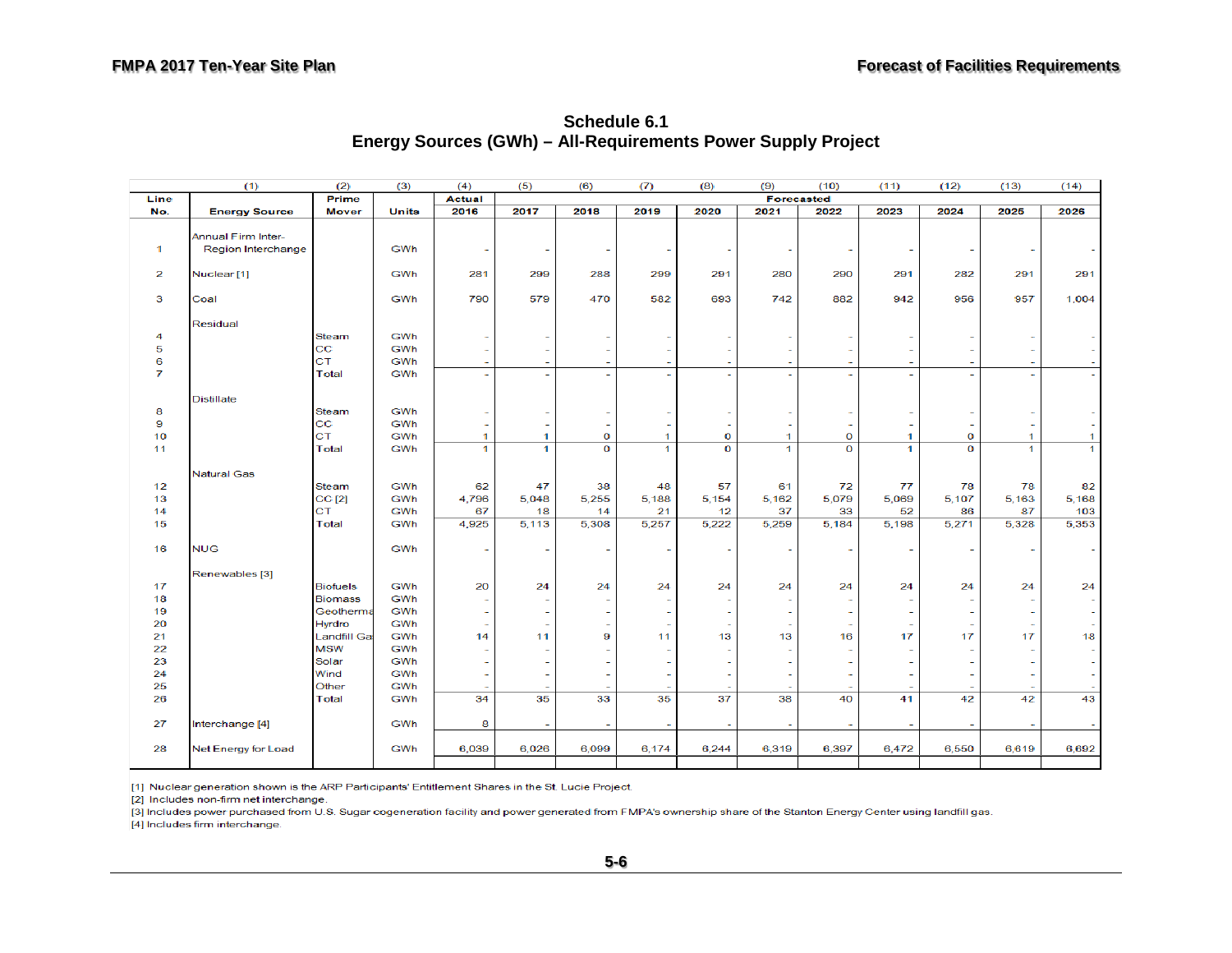<span id="page-53-0"></span>

|                | (1)                  | (2)             | (3)   | (4)     | (5)     | (6)     | (7)     | (8)     | (9)        | (10)    | (11)    | (12)    | (13)    | (14)    |
|----------------|----------------------|-----------------|-------|---------|---------|---------|---------|---------|------------|---------|---------|---------|---------|---------|
| Line           |                      | Prime           |       | Actual  |         |         |         |         | Forecasted |         |         |         |         |         |
| No.            | <b>Energy Source</b> | Mover           | Units | 2016    | 2017    | 2018    | 2019    | 2020    | 2021       | 2022    | 2023    | 2024    | 2025    | 2026    |
|                |                      |                 |       |         |         |         |         |         |            |         |         |         |         |         |
|                | Annual Firm Inter-   |                 |       |         |         |         |         |         |            |         |         |         |         |         |
| $\mathbf{1}$   | Region Interchange   |                 | %     |         |         |         |         |         |            |         |         |         |         |         |
|                |                      |                 |       |         |         |         |         |         |            |         |         |         |         |         |
| $\overline{2}$ | Nuclear [1]          |                 | %     | 4.6%    | 5.0%    | 4.7%    | 4.8%    | 4.7%    | 4.4%       | 4.5%    | 4.5%    | 4.3%    | 4.4%    | 4.4%    |
|                |                      |                 |       |         |         |         |         |         |            |         |         |         |         |         |
| 3              | Coal                 |                 | %     | 13.1%   | 9.6%    | 7.7%    | 9.4%    | 11.1%   | 11.7%      | 13.8%   | 14.5%   | 14.6%   | 14.5%   | 15.0%   |
|                |                      |                 |       |         |         |         |         |         |            |         |         |         |         |         |
| $\overline{4}$ | Residual             | Steam           | %     | 0.0%    | 0.0%    | 0.0%    | 0.0%    | 0.0%    | 0.0%       | 0.0%    | 0.0%    | 0.0%    | 0.0%    | 0.0%    |
| 5              |                      | cc              | %     | 0.0%    | 0.0%    | 0.0%    | 0.0%    | 0.0%    | 0.0%       | 0.0%    | 0.0%    | 0.0%    | 0.0%    | 0.0%    |
| 6              |                      | <b>CT</b>       | %     | 0.0%    | 0.0%    | 0.0%    | 0.0%    | 0.0%    | 0.0%       | 0.0%    | 0.0%    | 0.0%    | 0.0%    | 0.0%    |
| $\overline{7}$ |                      | Total           | $\%$  | 0.0%    | 0.0%    | 0.0%    | 0.0%    | 0.0%    | 0.0%       | 0.0%    | 0.0%    | 0.0%    | 0.0%    | 0.0%    |
|                |                      |                 |       |         |         |         |         |         |            |         |         |         |         |         |
|                | <b>Distillate</b>    |                 |       |         |         |         |         |         |            |         |         |         |         |         |
| 8              |                      | Steam           | %     | 0.0%    | 0.0%    | 0.0%    | 0.0%    | 0.0%    | 0.0%       | 0.0%    | 0.0%    | 0.0%    | 0.0%    | 0.0%    |
| 9              |                      | cc              | $\%$  | 0.0%    | 0.0%    | 0.0%    | 0.0%    | 0.0%    | 0.0%       | 0.0%    | 0.0%    | 0.0%    | 0.0%    | 0.0%    |
| 10             |                      | <b>CT</b>       | %     | 0.0%    | 0.0%    | 0.0%    | 0.0%    | 0.0%    | 0.0%       | 0.0%    | 0.0%    | 0.0%    | 0.0%    | 0.0%    |
| 11             |                      | Total           | $\%$  | 0.0%    | 0.0%    | 0.0%    | 0.0%    | 0.0%    | 0.0%       | 0.0%    | 0.0%    | 0.0%    | 0.0%    | 0.0%    |
|                |                      |                 |       |         |         |         |         |         |            |         |         |         |         |         |
|                | Natural Gas          |                 |       |         |         |         |         |         |            |         |         |         |         |         |
| 12             |                      | Steam           | %     | 1.0%    | 0.8%    | 0.6%    | 0.8%    | 0.9%    | 1.0%       | 1.1%    | 1.2%    | 1.2%    | 1.2%    | 1.2%    |
| 13             |                      | cc              | %     | 79.4%   | 83.8%   | 86.2%   | 84.0%   | 82.5%   | 81.7%      | 79.4%   | 78.3%   | 78.0%   | 78.0%   | 77.2%   |
| 14             |                      | <b>CT</b>       | %     | 1.1%    | 0.3%    | 0.2%    | 0.3%    | 0.2%    | 0.6%       | 0.5%    | 0.8%    | 1.3%    | 1.3%    | 1.5%    |
| 15             |                      | Total           | %     | 81.6%   | 84.9%   | 87.0%   | 85.1%   | 83.6%   | 83.2%      | 81.0%   | 80.3%   | 80.5%   | 80.5%   | 80.0%   |
|                |                      |                 |       |         |         |         |         |         |            |         |         |         |         |         |
| 16             | <b>NUG</b>           |                 | %     | 0.0%    | 0.0%    | 0.0%    | 0.0%    | 0.0%    | 0.0%       | 0.0%    | 0.0%    | 0.0%    | 0.0%    | 0.0%    |
|                |                      |                 |       |         |         |         |         |         |            |         |         |         |         |         |
|                | Renewables           |                 |       |         |         |         |         |         |            |         |         |         |         |         |
| 17             |                      | <b>Biofuels</b> | %     | 0.3%    | 0.4%    | 0.4%    | 0.4%    | 0.4%    | 0.4%       | 0.4%    | 0.4%    | 0.4%    | 0.4%    | 0.4%    |
| 18             |                      | <b>Biomass</b>  | $\%$  | 0.0%    | 0.0%    | 0.0%    | 0.0%    | 0.0%    | 0.0%       | 0.0%    | 0.0%    | 0.0%    | 0.0%    | 0.0%    |
| 19             |                      | Geothermal      | $\%$  | 0.0%    | 0.0%    | 0.0%    | 0.0%    | 0.0%    | 0.0%       | 0.0%    | 0.0%    | 0.0%    | 0.0%    | $0.0\%$ |
| 20             |                      | Hyrdro          | $\%$  | 0.0%    | 0.0%    | 0.0%    | 0.0%    | 0.0%    | 0.0%       | 0.0%    | 0.0%    | 0.0%    | 0.0%    | 0.0%    |
| 21             |                      | Landfill Gas    | $\%$  | 0.2%    | 0.2%    | 0.1%    | 0.2%    | 0.2%    | 0.2%       | 0.3%    | 0.3%    | 0.3%    | 0.3%    | 0.3%    |
| 22             |                      | <b>MSW</b>      | $\%$  | 0.0%    | 0.0%    | 0.0%    | 0.0%    | 0.0%    | 0.0%       | 0.0%    | 0.0%    | 0.0%    | 0.0%    | 0.0%    |
| 23             |                      | Solar           | $\%$  | 0.0%    | 0.0%    | 0.0%    | 0.0%    | 0.0%    | 0.0%       | 0.0%    | 0.0%    | 0.0%    | 0.0%    | 0.0%    |
| 24             |                      | Wind            | $\%$  | 0.0%    | 0.0%    | 0.0%    | 0.0%    | 0.0%    | 0.0%       | 0.0%    | 0.0%    | 0.0%    | 0.0%    | 0.0%    |
| 25             |                      | Other           | $\%$  | 0.0%    | 0.0%    | 0.0%    | 0.0%    | 0.0%    | 0.0%       | 0.0%    | 0.0%    | 0.0%    | 0.0%    | 0.0%    |
| 26             |                      | Total           | %     | 0.6%    | 0.6%    | 0.5%    | 0.6%    | 0.6%    | 0.6%       | 0.6%    | 0.6%    | 0.6%    | 0.6%    | 0.6%    |
|                |                      |                 |       |         |         |         |         |         |            |         |         |         |         |         |
| 27             | Interchange          |                 | %     | 0.1%    | 0.0%    | 0.0%    | 0.0%    | 0.0%    | 0.0%       | 0.0%    | 0.0%    | 0.0%    | 0.0%    | 0.0%    |
|                |                      |                 |       |         |         |         |         |         |            |         |         |         |         |         |
| 28             | Net Energy for Load  |                 | %     | 100.00% | 100.00% | 100.00% | 100.00% | 100.00% | 100.00%    | 100.00% | 100.00% | 100.00% | 100.00% | 100.00% |
|                |                      |                 |       |         |         |         |         |         |            |         |         |         |         |         |

**Schedule 6.2 Energy Sources (%) – All-Requirements Power Supply Project**

[1] Nuclear generation shown is the ARP Participants' Entitlement Shares in the St. Lucie Project.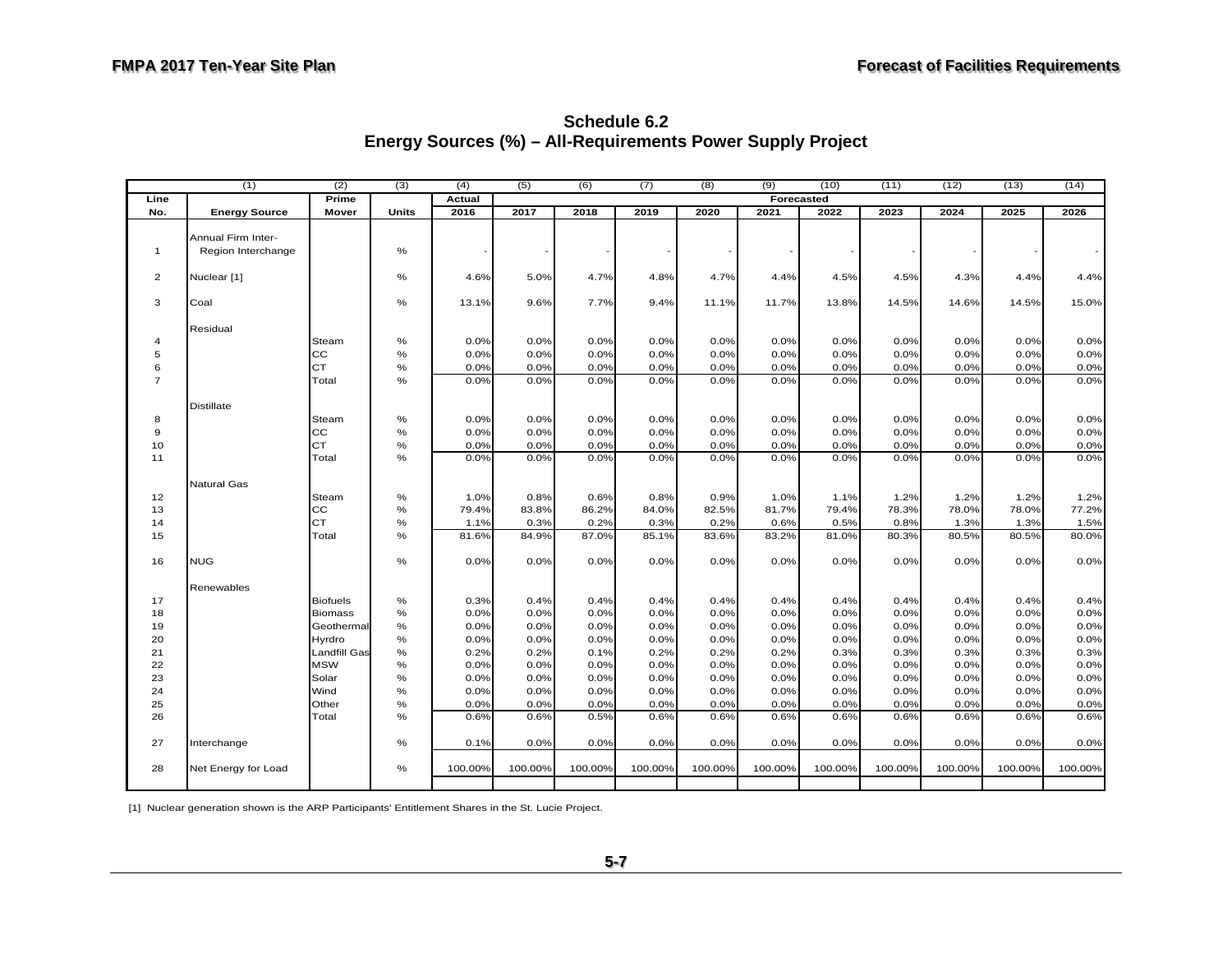| (1)  | (2)                  | $\overline{3}$ | (4)            | (5)            | (6)              | (7)                | (8)  | $\overline{(9)}$                     | (10)                | (11) | (12)                                |  |
|------|----------------------|----------------|----------------|----------------|------------------|--------------------|------|--------------------------------------|---------------------|------|-------------------------------------|--|
|      | Total                | <b>Firm</b>    | <b>Firm</b>    |                | Total            | <b>System Firm</b> |      | Reserve Margin before<br>Maintenance |                     |      | Reserve Margin after<br>Maintenance |  |
|      | Installed            | Capacity       | Capacity       |                | Available        | <b>Summer Peak</b> |      |                                      | Scheduled           |      |                                     |  |
| Year | Capacity<br>(MW) [1] | Import<br>(MW) | Export<br>(MW) | QF<br>(MW)     | Capacity<br>(MW) | Demand [2]<br>(MW) | (MW) | (% of<br>Peak)                       | Maintenance<br>(MW) | (MW) | (% of<br>Peak)                      |  |
| 2017 | 1,426                | 241            | $\mathbf 0$    | 0              | 1,667            | 1,251              | 416  | 33%                                  | $\mathbf 0$         | 416  | 33%                                 |  |
| 2018 | 1,426                | 241            | $\mathbf{0}$   | 0              | 1,667            | 1,266              | 401  | 32%                                  | 0                   | 401  | 32%                                 |  |
| 2019 | 1,426                | 241            | $\mathbf{0}$   | 0              | 1,667            | 1,282              | 385  | 30%                                  | $\mathbf{0}$        | 385  | 30%                                 |  |
| 2020 | 1,424                | 241            | $\mathbf{0}$   | $\overline{0}$ | 1,665            | 1,298              | 367  | 28%                                  | $\overline{0}$      | 367  | 28%                                 |  |
| 2021 | 1,424                | 241            | $\mathbf{0}$   | $\overline{0}$ | 1,665            | 1,314              | 351  | 27%                                  | $\theta$            | 351  | 27%                                 |  |
| 2022 | 1,424                | 241            | $\mathbf{0}$   | 0              | 1,665            | 1,330              | 335  | 25%                                  | $\theta$            | 335  | 25%                                 |  |
| 2023 | 1,424                | 241            | $\Omega$       | $\Omega$       | 1,665            | 1,346              | 319  | 24%                                  | $\theta$            | 319  | 24%                                 |  |
| 2024 | 1,424                | 184            | $\theta$       | 0              | 1,609            | 1,363              | 245  | 18%                                  | $\overline{0}$      | 245  | 18%                                 |  |
| 2025 | 1,424                | 202            | $\theta$       | 0              | 1,626            | 1,378              | 248  | 18%                                  | $\overline{0}$      | 248  | 18%                                 |  |
| 2026 | 1,424                | 220            | $\Omega$       | 0              | 644, ا           | 1,393              | 251  | 18%                                  | $\mathbf{0}$        | 251  | 18%                                 |  |

**Schedule 7.1 Forecast of Capacity, Demand, and Scheduled Maintenance at Time of Summer Peak All-Requirements Power Supply Project** 

<span id="page-54-0"></span>[1] See Table 5-1 for a listing of the resources identified as Installed Capacity and Firm Capacity Import.

[2] System Firm Summer Peak Demand includes transmission losses for the ARP Participants served through FPL, DEF, and KUA.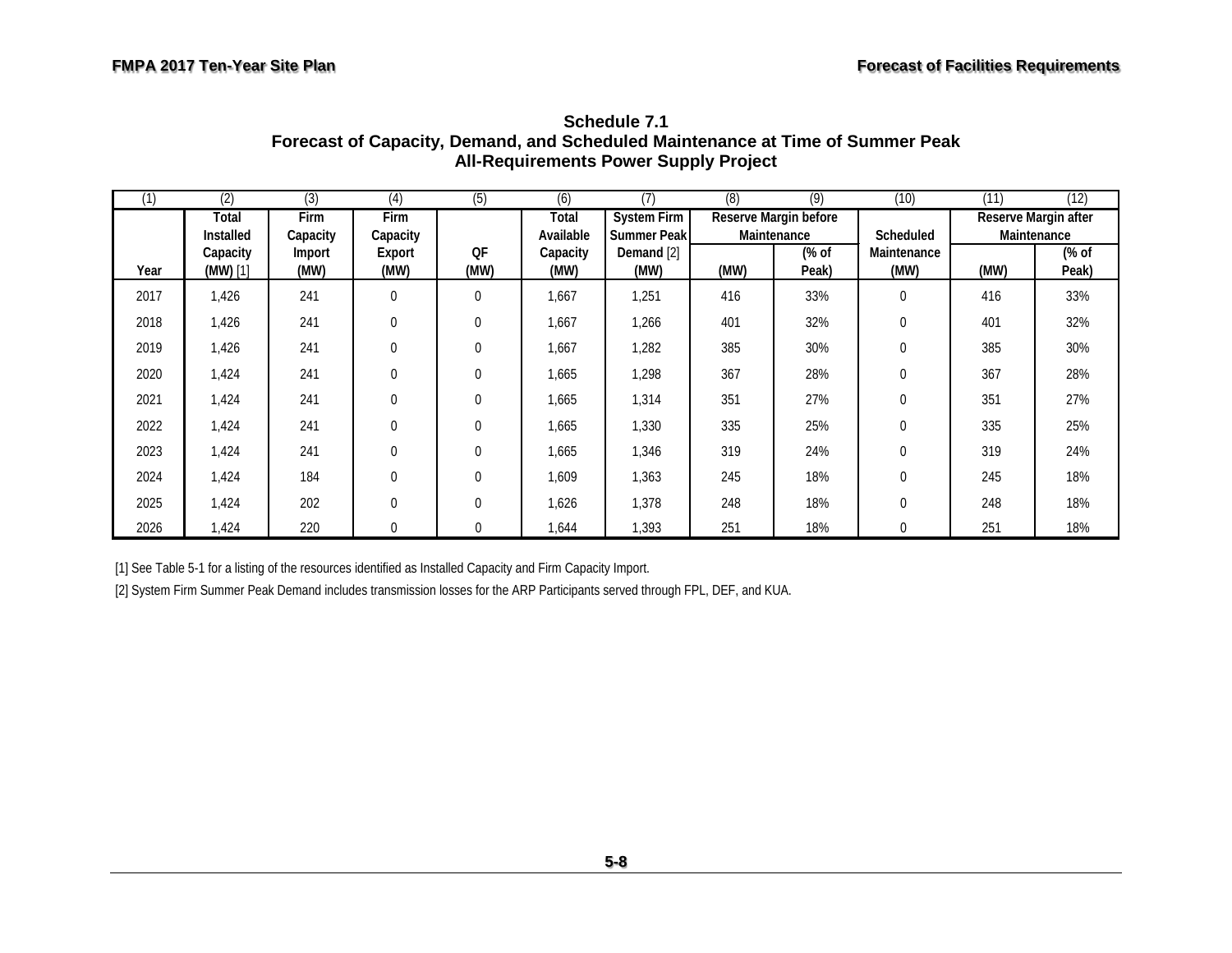| (1)     | (2)                  | (3)                  | (4)                     | (5)        | (6)                |                                   | (8)  | (9)                                  | (10)                | (11)                                             | (12)          |
|---------|----------------------|----------------------|-------------------------|------------|--------------------|-----------------------------------|------|--------------------------------------|---------------------|--------------------------------------------------|---------------|
|         | Total<br>Installed   | Firm<br>Capacity     | <b>Firm</b><br>Capacity |            | Total<br>Available | System Firm<br><b>Winter Peak</b> |      | Reserve Margin before<br>Maintenance |                     | Reserve Margin after<br>Scheduled<br>Maintenance |               |
| Year    | Capacity<br>(MW) [1] | Import<br>$(MW)$ [1] | Export<br>$(MW)$ [2]    | QF<br>(MW) | Capacity<br>(MW)   | Demand [2]<br>(MW)                | (MW) | (% of<br>Peak)                       | Maintenance<br>(MW) | (MW)                                             | % of<br>Peak) |
| 2016/17 | 1,474                | 264                  | $\Omega$                | 0          | 1,739              | 1,107                             | 632  | 57%                                  | $\Omega$            | 632                                              | 57%           |
| 2017/18 | 1,474                | 264                  | $\mathbf 0$             | 0          | 1,739              | 1,121                             | 618  | 55%                                  | $\mathbf 0$         | 618                                              | 55%           |
| 2018/19 | 1,474                | 264                  | $\mathbf{0}$            | 0          | 1,739              | 1,135                             | 604  | 53%                                  | $\mathbf{0}$        | 604                                              | 53%           |
| 2019/20 | 1,473                | 264                  | $\mathbf{0}$            | 0          | 1,737              | 1,149                             | 588  | 51%                                  | $\mathbf{0}$        | 588                                              | 51%           |
| 2020/21 | 1,473                | 264                  | $\Omega$                | 0          | 1,737              | 1,163                             | 574  | 49%                                  | $\Omega$            | 574                                              | 49%           |
| 2021/22 | 1,473                | 264                  | $\mathbf{0}$            | 0          | 1,737              | 1,178                             | 560  | 48%                                  | $\Omega$            | 560                                              | 48%           |
| 2022/23 | 1,473                | 264                  | $\mathbf{0}$            | $\Omega$   | 1,737              | 1,191                             | 546  | 46%                                  | $\theta$            | 546                                              | 46%           |
| 2023/24 | 1,473                | 180                  | $\mathbf{0}$            | 0          | 1,653              | 1,206                             | 447  | 37%                                  | $\theta$            | 447                                              | 37%           |
| 2024/25 | 1,473                | 180                  | $\mathbf{0}$            | 0          | 1,653              | 1,219                             | 434  | 36%                                  | $\theta$            | 434                                              | 36%           |
| 2025/26 | 1,473                | 180                  | $\mathbf{0}$            | 0          | 1,653              | 1,232                             | 420  | 34%                                  | $\Omega$            | 420                                              | 34%           |

**Schedule 7.2 Forecast of Capacity, Demand, and Scheduled Maintenance at Time of Winter Peak All-Requirements Power Supply Project** 

<span id="page-55-0"></span>[1] See Table 5-1 for a listing of the resources identified as Installed Capacity and Firm Capacity Import.

[2] System Firm Winter Peak Demand includes transmission losses for the ARP Participants served through FPL, DEF, and KUA.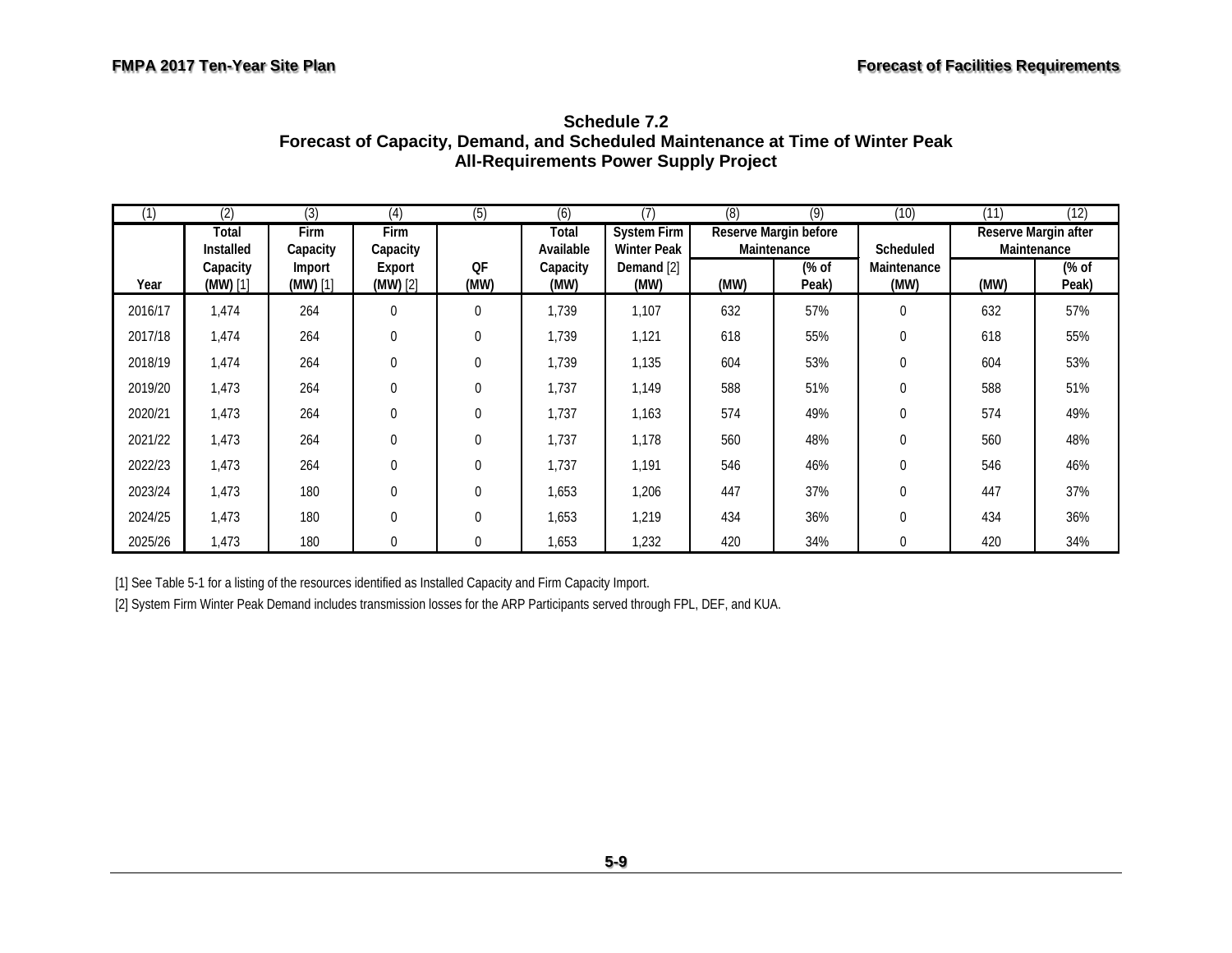**Schedule 8 Planned and Prospective Generating Facility Additions and Changes** 

<span id="page-56-0"></span>

|                                                |                |           |           |         |        |         |                       | Alt.<br>Fuel | Commercial | Expected   | Gen. Max. |           | Net Capability |               |
|------------------------------------------------|----------------|-----------|-----------|---------|--------|---------|-----------------------|--------------|------------|------------|-----------|-----------|----------------|---------------|
|                                                | Unit           | Location  | Unit      |         | Fuel   |         | <b>Fuel Transport</b> | Days         | In-Service | Retirement | Nameplate | Summer    | Winter         |               |
| <b>Plant Name</b>                              | No.            | (County)  | Type      | Primary | Alt.   | Primary | Alt.                  | Use          | MM/YY      | MM/YY      | kW        | <b>MW</b> | <b>MW</b>      | <b>Status</b> |
| <b>Resource Additions</b>                      |                |           |           |         |        |         |                       |              |            |            |           |           |                |               |
| <b>Changes to Existing</b><br><b>Resources</b> |                |           |           |         |        |         |                       |              |            |            |           |           |                |               |
| St. Lucie                                      | $\overline{2}$ | St. Lucie | <b>NP</b> | UR      | $\sim$ | TK      | $\sim$                |              | 1/1/2020   |            |           | (2)       | (2)            | OT [1]        |
|                                                |                |           |           |         |        |         |                       |              |            |            |           |           |                |               |

[1] Reflects capacity from Green Cove Springs' Power Entitlement Share in the St. Lucie Project, which will no longer be included in the capacity shown for the ARP upon the City's conversion to CROD effective January 1, 20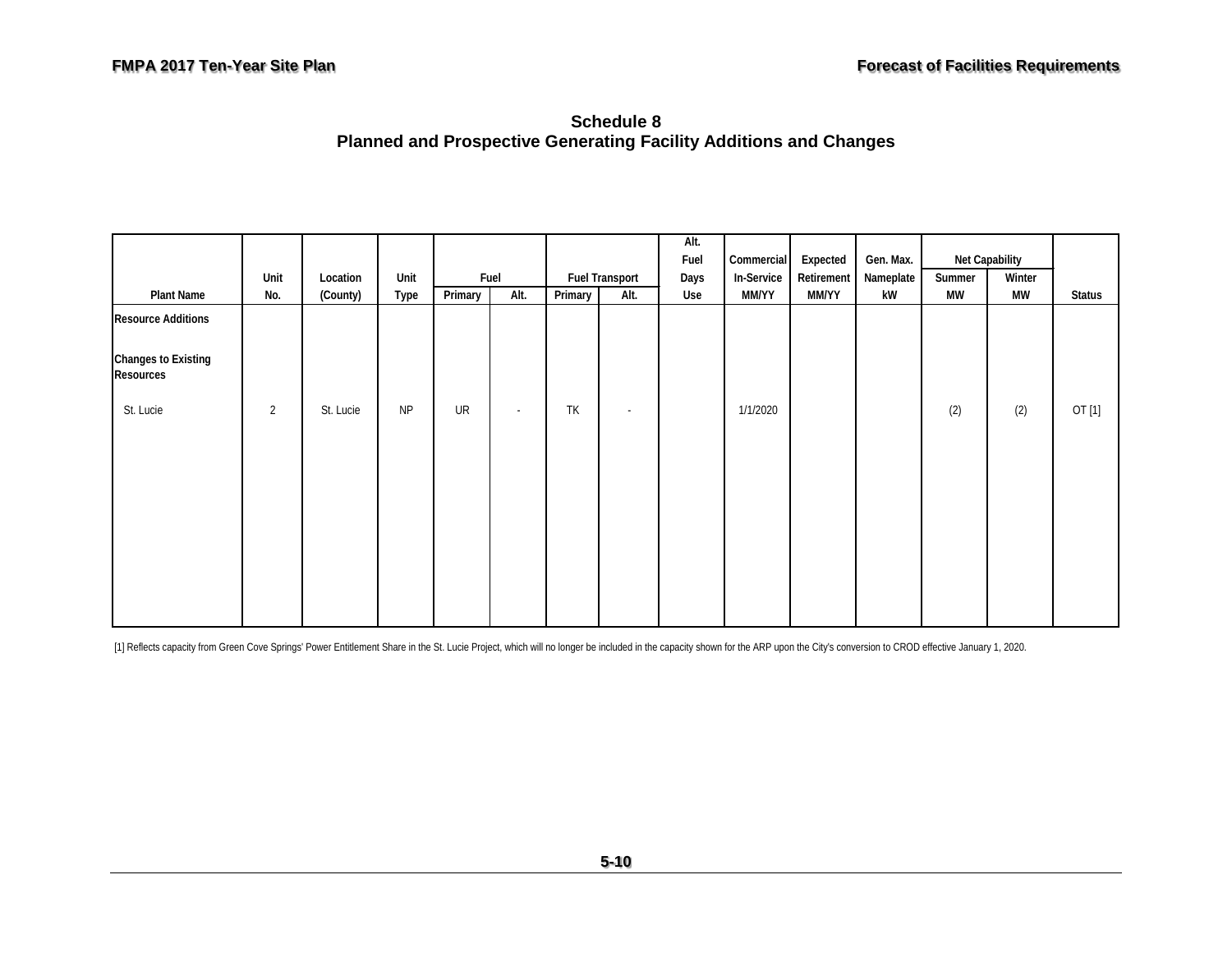# <span id="page-57-0"></span>**Section 6 Site and Facility Descriptions**

Florida Public Service Commission Rule 25-22.072 F.A.C. requires that the State of Florida Public Service Commission Electric Utility Ten-Year Site Plan Information and Data Requirements Form PSC/EAG 43 dated 11/97 govern the submittal of information regarding Potential and Identified Preferred sites. Ownership or control is required for sites to be Potential or Identified Preferred. The following are Potential sites for FMPA as specified by PSC/EAG 43.

- Cane Island Power Park Potential Site for additional future generation.
- Treasure Coast Energy Center Potential Site.
- Stock Island Potential Site.

FMPA anticipates that simple cycle combustion turbines could be installed at existing generation sites located within or adjacent to the service territories of ARP Participants, such as the Stock Island site at KEYS, the Cane Island Power Park site at KUA, or the Treasure Coast Energy Center in Fort Pierce. FMPA also anticipates that combined cycle generation could be installed at the Treasure Coast Energy Center site. FMPA continuously explores the feasibility of other sites located within Florida with the expectation that ARP Participants' service territories would provide the best option for future development.

#### *Cane Island Power Park*

Cane Island Power Park is located south and west of KUA's service area and contains 683 MW (summer ratings) of gas turbine and combined cycle capacity: Units 1-3 include a simple cycle gas turbine and two combined cycle generating units, each of which is 50 percent owned by FMPA on behalf of the ARP and 50 percent owned by KUA. Cane Island Unit 4 (CI4), a nominal 300 MW (summer rating), natural gas-fired 1x1 GE 7FA combined cycle unit, is wholly owned by the FMPA ARP.

#### *Treasure Coast Energy Center*

FMPA commissioned Treasure Coast Energy Center (TCEC) Unit 1, a dual fuel low sulfur diesel and natural gas-fired 300 MW (summer rating) 1x1 GE 7FA combined cycle unit in May 2008. The Treasure Coast Energy Center is located in St. Lucie County in the City of Fort Pierce. The site was certified in June 2006 and can accommodate construction of future units beyond TCEC Unit 1, up to a total of 1,200 MW.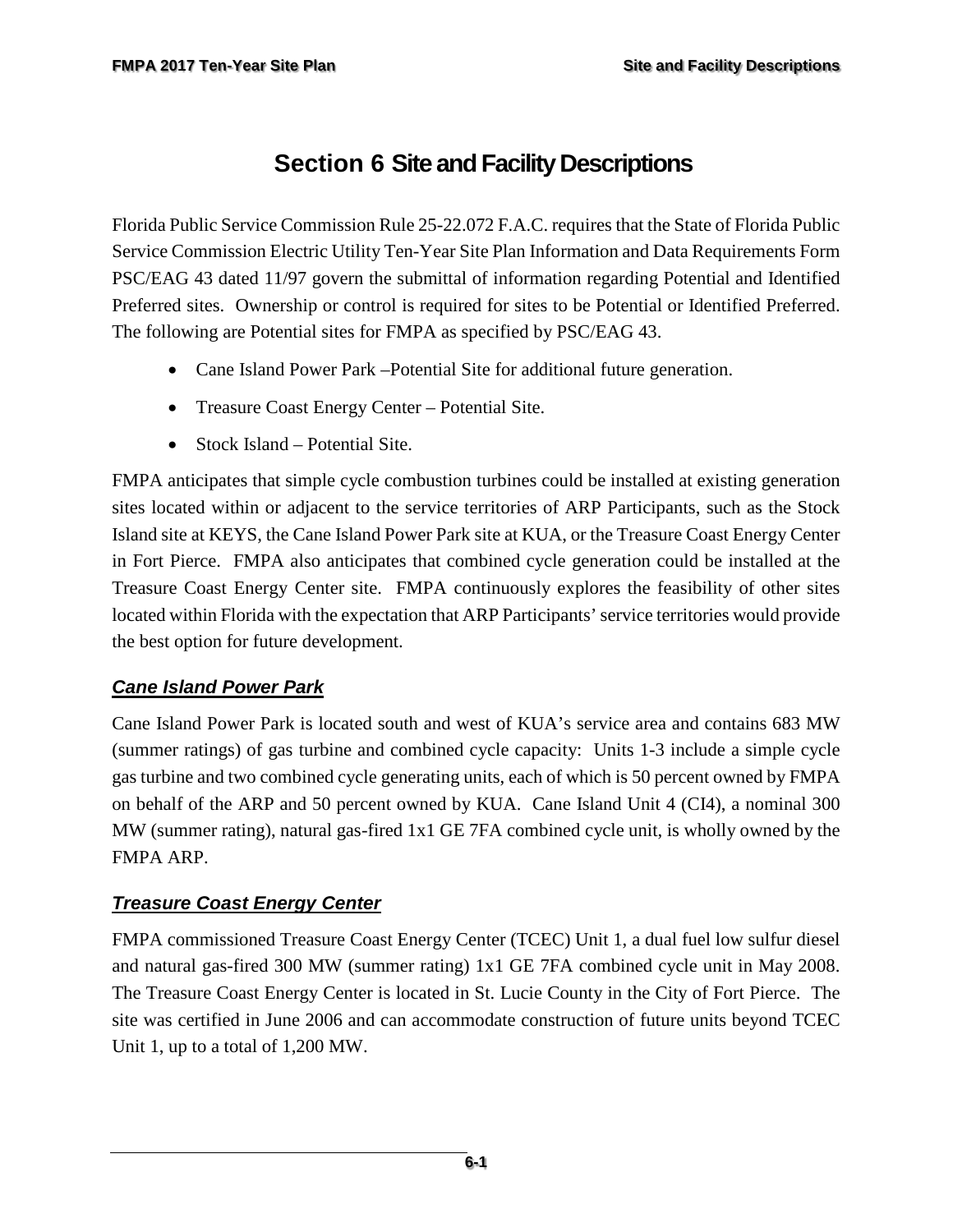#### *Stock Island*

The Stock Island site currently consists of four combustion turbines, three diesel generating units, one of which is a high speed diesel that had been previously retired but refurbished and brought back into service in July of 2012. The site receives water from the Florida Keys Aqueduct Authority via a pipeline from the mainland, and also uses on-site groundwater. The site receives delivery of fuel oil to its unloading system through waterborne delivery, and also has the capability of receiving fuel oil deliveries via truck.

#### *General*

Schedule 9 presents the status report and specifications for any proposed ARP generating facility, if applicable. Schedule 10 contains the status report and specifications for proposed ARP transmission line projects.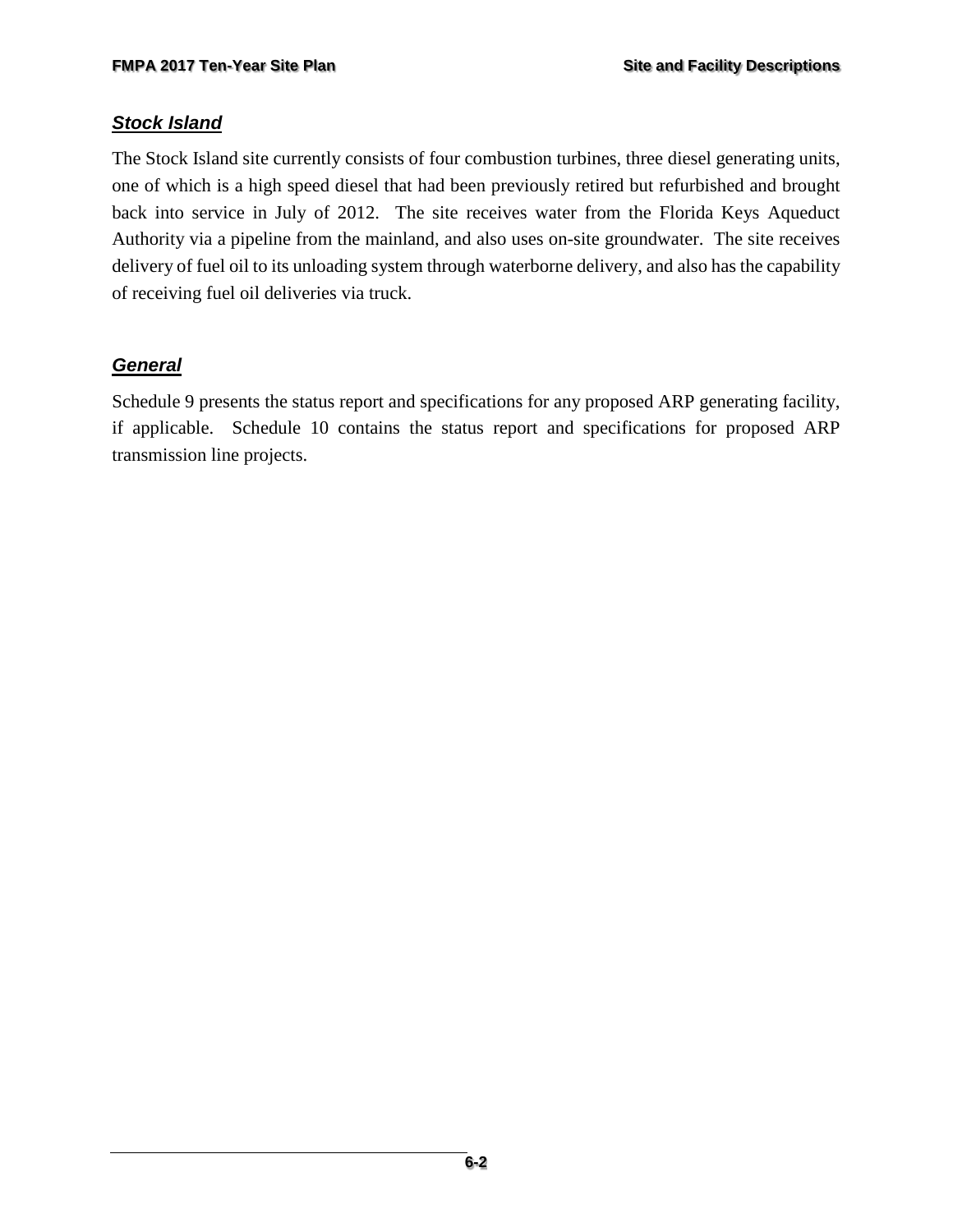#### <span id="page-59-0"></span>**Schedule 9 Status Report and Specifications of Proposed Generating Facilities All-Requirements Power Supply Project (Preliminary Information)**

#### **(No Proposed Generating Facilities)**

| (1)  | Plant Name and Unit Number                   |  |
|------|----------------------------------------------|--|
| (2)  | Capacity                                     |  |
|      | a. Summer                                    |  |
|      | b. Winter                                    |  |
|      |                                              |  |
| (3)  | Technology Type                              |  |
|      |                                              |  |
| (4)  | Anticipated Construction Timing              |  |
|      | a. Field Construction Start Date             |  |
|      | b. Commercial In-Service Date                |  |
| (5)  | Fuel                                         |  |
|      | a. Primary Fuel                              |  |
|      | b. Alternate Fuel                            |  |
|      |                                              |  |
| (6)  | Air Pollution Control Strategy               |  |
|      |                                              |  |
| (7)  | Cooling Method                               |  |
|      |                                              |  |
| (8)  | Total Site Area                              |  |
| (9)  | <b>Construction Status</b>                   |  |
|      |                                              |  |
| (10) | <b>Certification Status</b>                  |  |
| (11) | Status with Federal Agencies                 |  |
|      |                                              |  |
| (12) | Projected Unit Performance Data              |  |
|      | Planned Outage Factor (POF)                  |  |
|      | Forced Outage Factor (FOF)                   |  |
|      | Equivalent Availability Factor               |  |
|      | Resulting Capacity Factor                    |  |
|      | Average Net Operating Heat Rate (ANOHR)      |  |
| (13) | Projected Unit Financial Data                |  |
|      | Book Life (Years)                            |  |
|      | Total Installed Cost (In-Service Year \$/kW) |  |
|      | Direct Construction Cost (2010 \$/kW)        |  |
|      | AFUDC Amount (\$/kW) [1]                     |  |
|      | Escalation (\$/kW)                           |  |
|      | Fixed O&M (\$/kW)                            |  |
|      | Variable O&M (\$/MWh)                        |  |

[1] Includes AFUDC and bond issuance expenses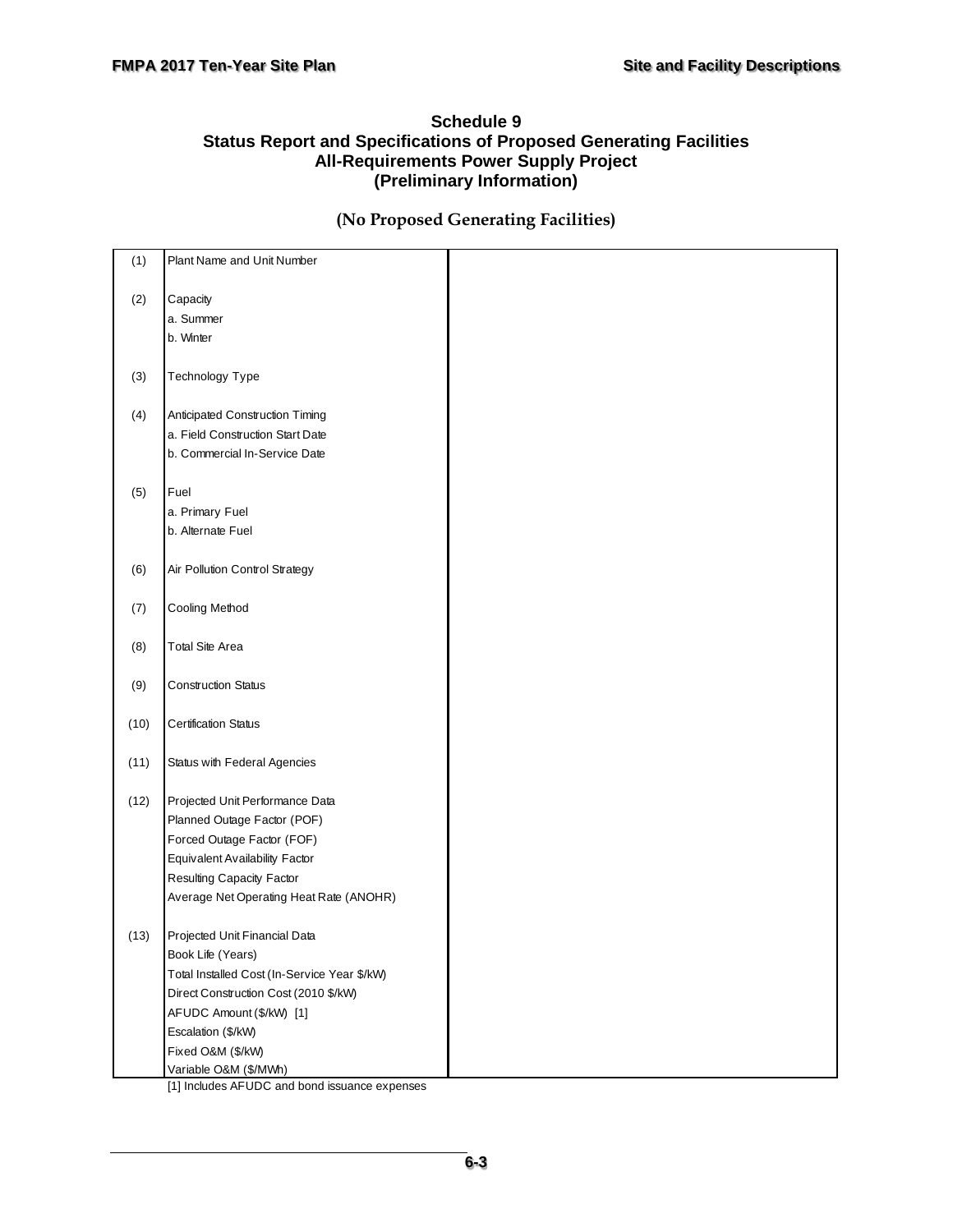#### <span id="page-60-0"></span>**Schedule 10 Status Report and Specifications of Proposed Directly Associated Transmission Lines All-Requirements Power Supply Project**

| (1) | Point of Origin and Termination        |                  |
|-----|----------------------------------------|------------------|
| (2) | Number of Lines                        |                  |
| (3) | Right-of-Way                           |                  |
| (4) | Line Length                            |                  |
| (5) | Voltage                                | (See note below) |
| (6) | <b>Anticipated Construction Timing</b> |                  |
| (7) | <b>Anticipated Capital Investment</b>  |                  |
| (8) | Substations                            |                  |
| (9) | Participation with Other Utilities     |                  |

Note: FMPA currently has no new proposed transmission lines.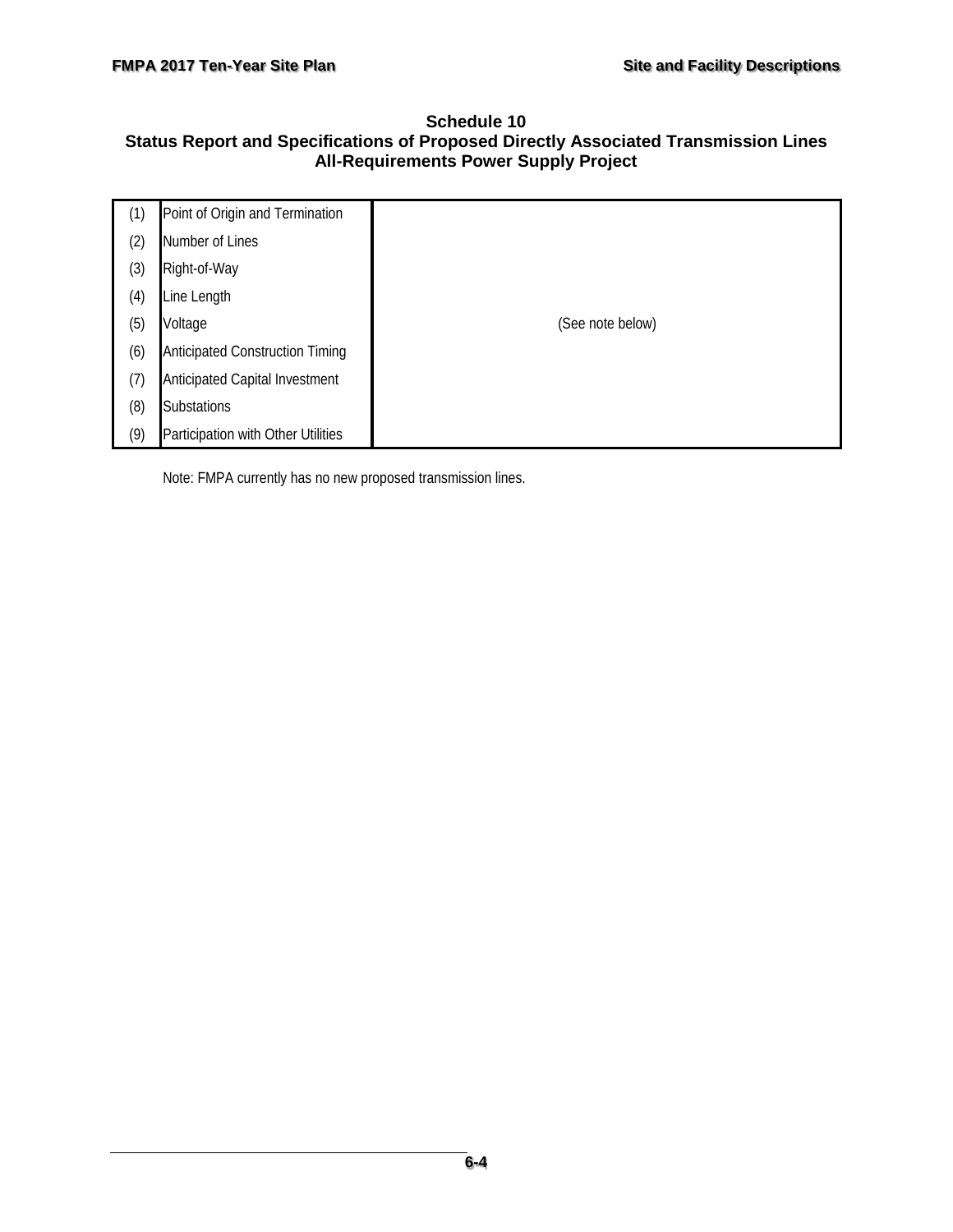# **Appendix I List of Abbreviations**

#### **Generator Type**

| <b>CA</b> | <b>Steam Portion of Combined Cycle</b>       |
|-----------|----------------------------------------------|
| CC        | Combined Cycle (Total Unit)                  |
| <b>CT</b> | Combustion Turbine Portion of Combined Cycle |
| <b>GT</b> | <b>Combustion Turbine</b>                    |
| IC        | <b>Internal Combustion Engine</b>            |
| <b>NP</b> | <b>Nuclear Power</b>                         |
| ST        | <b>Steam Turbine</b>                         |

#### **Fuel Type**

| <b>BIT</b> | <b>Bituminous Coal</b> |
|------------|------------------------|
| DFO        | Distillate Fuel Oil    |
| NG         | Natural Gas            |
| <b>RFO</b> | Residual Fuel Oil      |
| UR         | Uranium                |
| WH         | Waste Heat             |

#### **Fuel Transportation Method**

| PL. | Pipeline |
|-----|----------|
|     |          |

- RR Railroad
- TK Truck
- WA Water Transportation

#### **Status of Generating Facilities**

| P            | Planned Unit (Not Under Construction)                  |
|--------------|--------------------------------------------------------|
| L            | Regulatory Approval Pending. Not Under Construction    |
| <b>RT</b>    | <b>Existing Generator Scheduled for Retirement</b>     |
| U            | Under Construction, Less Than or Equal to 50% Complete |
| V            | Under Construction, More Than 50% Complete             |
| A            | <b>Generation Unit Capability Increased</b>            |
| <b>OT</b>    | Other                                                  |
| IR           | Inactive Reserve (Emergency Only)                      |
| <b>Other</b> |                                                        |
| NA           | Not Available or Not Applicable                        |